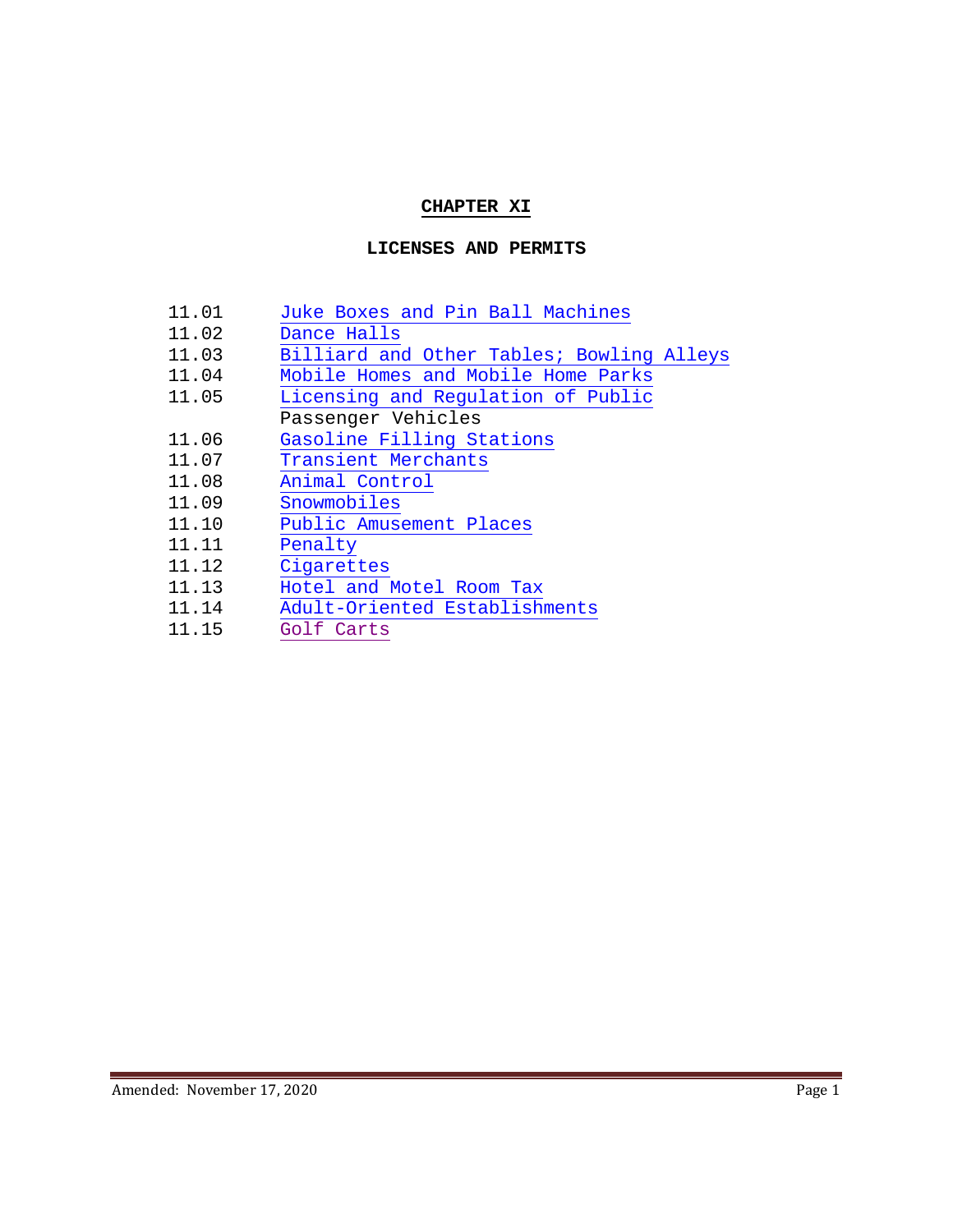# **CHAPTER XI**

# **LICENSES AND PERMITS**

#### **11.01 Juke Boxes.**

<span id="page-1-0"></span>**(A) Juke Box License**. No person shall operate or maintain any device or instrument which reproduces music by mechanical means, which devices are commonly known as juke boxes, within the Village without having first obtained a license therefor.

**(B) Pin Ball Machine License**. No person shall keep or operate within the Village any pin ball machine or other coin machine devise, which for the purpose of obtaining the privilege of playing with or upon, the payment of money or other valuable things is directly or indirectly required or permitted to be paid or given, without first having obtained a license therefor.

**(C) License Fees**. The license fee for the operation of each juke box, pin ball, or coin machine in any premises shall be as set forth in Appendix "A" Fee Schedule.

**(D) Application for License**. License applicants shall submit to the Village Administrator the license fee and a written application, which shall designate the premises on which the juke box or pin ball machine is to be located. Licenses shall be issued by the Village Board and shall be for a period of one year from July 1 to June 30 of the following year.

**(E) Penalty**. Any person who violates any provision of this Section shall upon conviction forfeit not less than Ten (\$10.00) Dollars or more than One Hundred (\$100.00) Dollars, and each day's continuance of such violation shall constitute a separate offense. Forfeiture amounts are subject to Village Board annual review and approval and may be changed from time to time by Village Board Resolution.

<span id="page-1-1"></span>**11.02 Dance Halls.** The provisions of Section 13.02 of the La Crosse County Code regulating dance halls are hereby incorporated into this Code by reference.<br>(A) License

**(A) License Required**. No person shall keep, maintain, conduct, or operate any public dance hall or place for holding public dances or place with a dancing environment within Village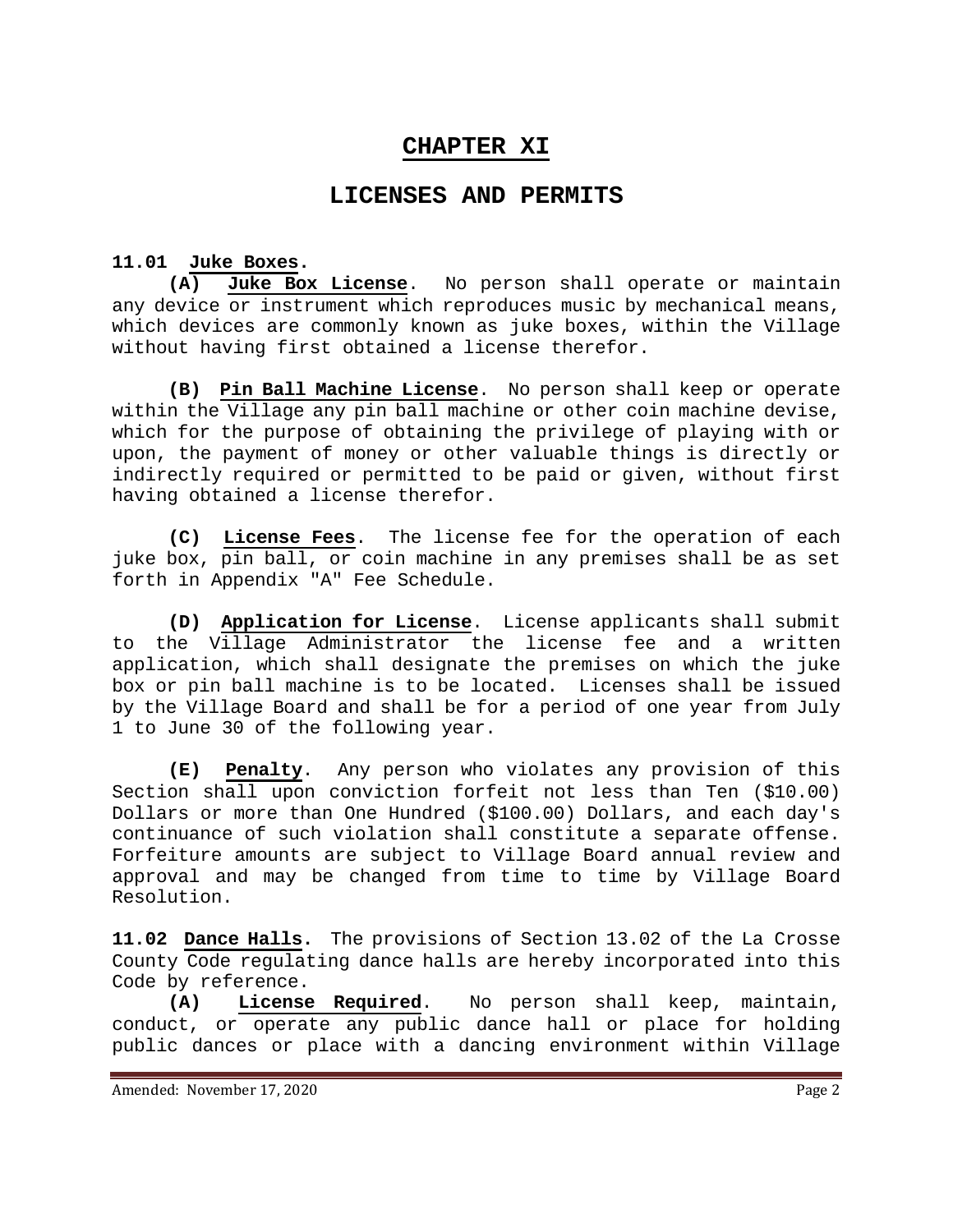limits without first securing a license.

# **(B) Definitions**.

(1) The term "public dance" is hereby defined to be one which is or may be attended or patronized by the public generally, with or without tickets or charge of admission thereto.

(2) The term "public dance hall" as used in this Section shall be taken to mean any room place or space in which a public dance or public ball may be held or dance instruction for hire may be given to the public generally.

(3) The term "dancing environment" as used in this Section shall be taken to mean any business which plays music, recorded or live, that endues patrons to dance, or any business that patrons are allowed to dance to music by operators.

**(C) Application**. License applicants shall submit to the Village Administrator the license fee and a written application on a form supplied by him.

**(D) Restrictions**. No license for a public dance hall shall be issued until it shall be found that such hall complies with and conforms to all health and fire regulations of the Village, that it is properly ventilated and supplied with sufficient toilet conveniences and is a safe and proper place for the purpose for which it is to be used.

(**E) Granting License**. Upon finding that the dance hall complies with the Code and Village regulations as stated above, the Village Administrator may issue a license authorizing the holder to keep, maintain, conduct and operate a public dance hall at the place specified in the license. Such license shall be posted and kept posted at all times by the licensee in a conspicuous place in the dance hall.

**(F) License Fee**. The annual fee for a dance hall license shall be as set forth in Appendix "A" Fee Schedule and shall expire on the 30th of June following the issuance of the license.

**(G) Dance Permit**. No person may hold a public dance within Village limits without first having obtained a permit from the Village Administrator, unless the dance is to be held in a hall licensed as provided in Subsection (E) of this Section.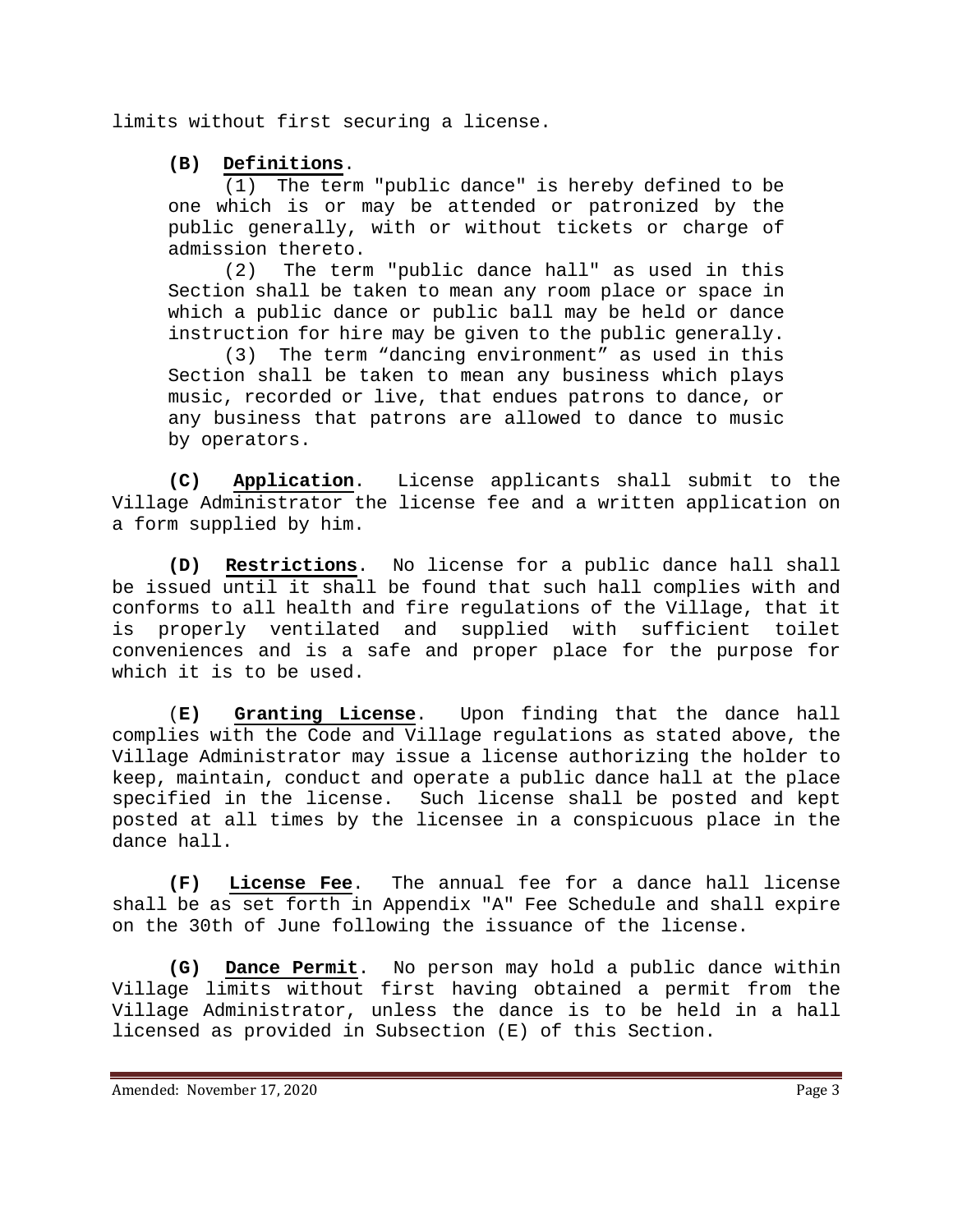(1) A written application for a permit must be made to the Village Administrator on forms supplied by the Village, at least five (5) days before the dance is to be held.

(2) The fee shall be as set forth in Appendix "A" Fee Schedule for each public dance so held. The Administrator may in his/her discretion, upon payment of the fee, issue a permit authorizing the holder to conduct a public dance.

**(H) Closing Hours**. No public dance shall continue or be held or conducted by anyone during the hours of 1:00 a.m. and 6:00 a.m. on Monday through Saturday, and between 12:00 a.m. midnight and 6:00 a.m. Sunday.

**(I) Regulations.** All public dance halls shall be kept in a clean and sanitary condition and all stairways, rooms, or passages connected with a public dance hall shall be kept open and welllighted.

#### (**J) Closing and Revocation.**

(1) Revocation. The Village President may, at any time, after giving notice and an opportunity to be heard to the licensee, revoke any license or permit granted under the provisions of this Section for disorderly or immoral conduct on the premises or upon proof that disorderly persons frequented the hall, or for the violation of this Code or any of the rules, regulations or laws governing or applying to public dance halls or for the protection of the general health, safety, morals or welfare. The Village Administrator shall cause notice of such a hearing and the reason thereof to be served upon the licensee. Whenever any license or permit is revoked, six (6) months shall elapse before the issuance of another for the same premises.

(2) Closing for Disorder. The Police Department shall have power to order the vacation of the place, hall or room in which a public dance is being held whenever any provision of this Ordinance is being violated, or whenever any disorder of gross, violent or vulgar character shall occur.

**(K) Penalty**. Any person who violates any provision of this Ordinance shall forfeit not less than \$10.00 nor more than \$50.00.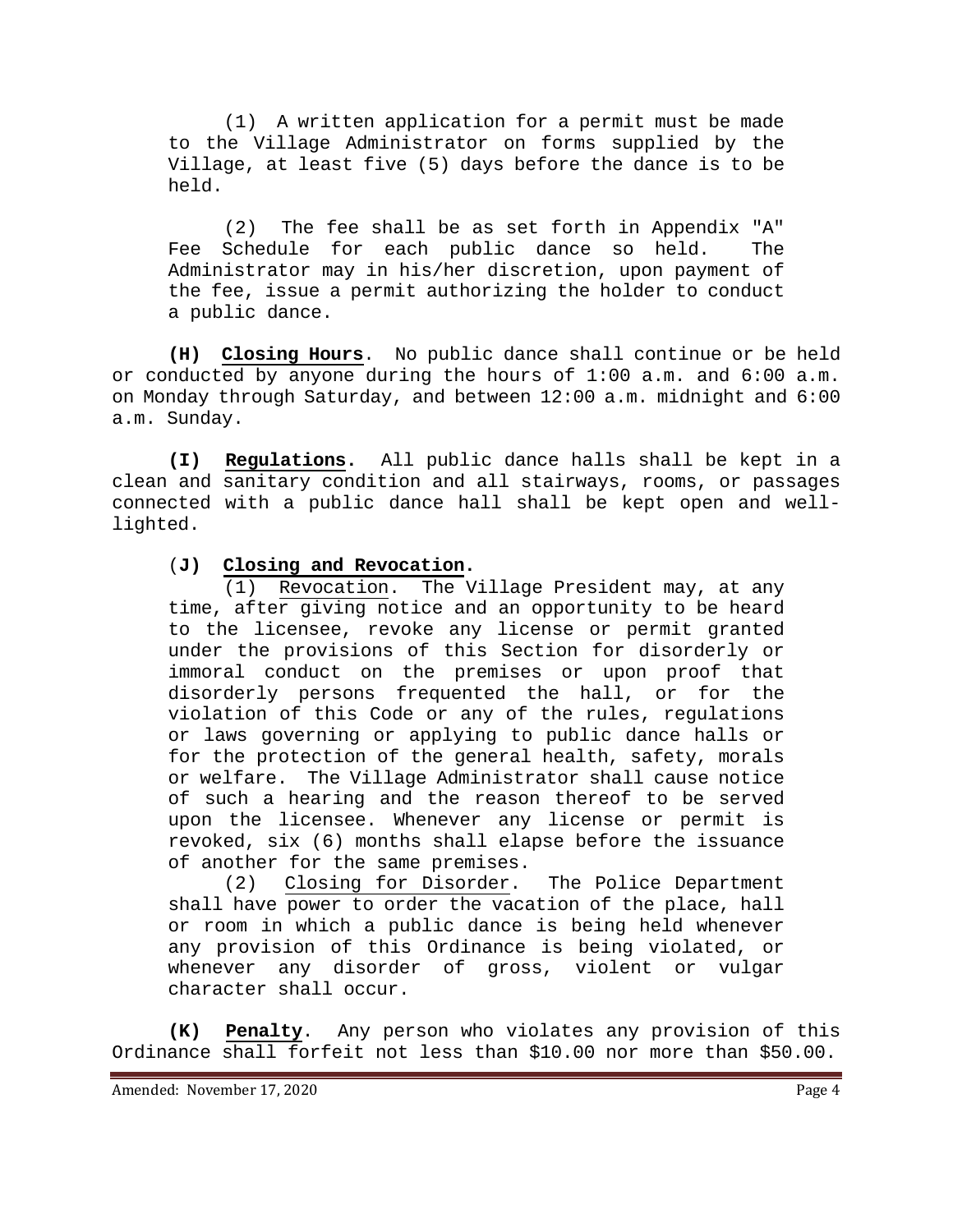# <span id="page-4-0"></span>**11.03 Billiard and Other Tables; Bowling Alleys.**

**(A) Permit Required**. No person shall erect, place or keep, or permit to be erected, placed or kept upon his premises any bowling alley, nine or ten pin alley, billiard table, pool table or other table upon which balls are played or any objects are rolled, slid or thrown, used or kept for hire and to be used for any compensation, or to be used with or without compensation in any building where liquors are sold, without first obtaining a permit therefor. Every billiard or other table or bowling alley or nine or ten pin bowling alley so kept or placed or permitted to be kept or placed upon any premises, without a permit therefor shall constitute a separate offense under the provisions of this Section.

**(B) Permit Fee**. Any person desiring such a permit shall pay to the Village Administrator a fee as set forth in Appendix "A" Fee Schedule. No permit shall be issued for less than a year.

**(C) Issuing Permit**. Upon presentation to the Village Administrator of an application and a receipt showing the payment of the required fees and after the approval of the Village President and the Village Board, the Village Administrator shall issue a permit to the applicant which shall state the time period for which it is granted.

**(D) Penalty**. Any person who violates any provision of this subsection shall forfeit not less than Ten (\$10.00) Dollars or more than One Hundred (\$100.00) Dollars. Forfeiture amounts are subject to Village Board annual review and approval and may be changed from time to time by Village Board Resolution.

<span id="page-4-1"></span>**11.04 Mobile Home and Mobile Home Parks.** The following provisions of the Wisconsin Administrative Code, and any others applicable to mobile home parks, are hereby adopted and incorporated into this Code by reference:

Secs. NR 108,Volume 11; Sec. NR 114, Volume 12

**(A) Definitions**. (1) A **"mobile home"** is a vehicle having an overall length in excess of 45 feet or a body width of more than 8 feet designed to be towed on its own chassis (comprised of frame and wheels) as a single unit or in sections upon a highway by a motor vehicle and equipped and used or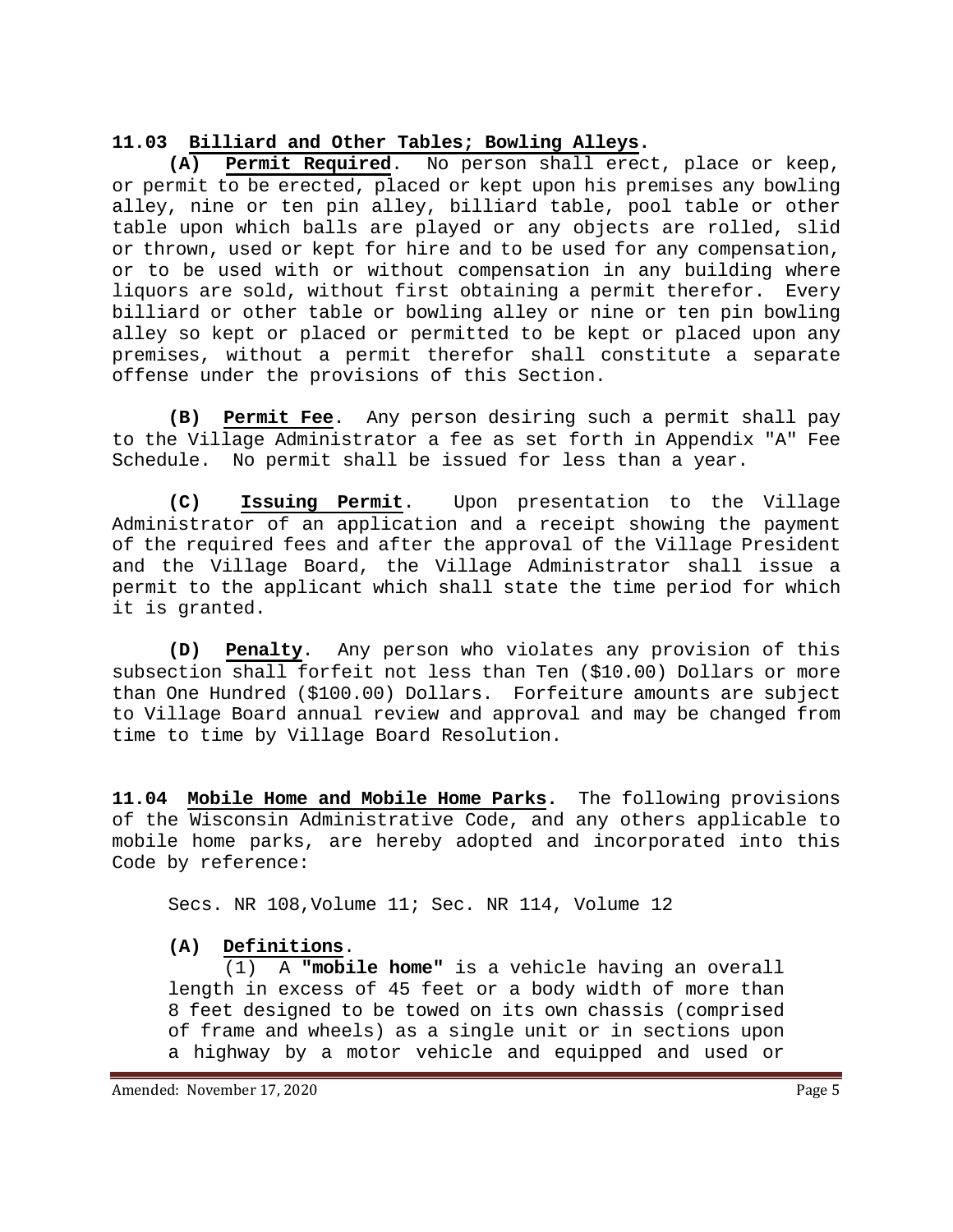intended to be used for year-round residential occupancy and designed to be connected to utilities, excluding, however, recreational vehicles. The mobile home include the mobile home structure, including the plumbing, heating and electrical systems and all appliances and all

other equipment carrying a manufacturer's warranty.<br>(2) **"Mobile home park"** means any plot or plo "Mobile home park" means any plot or plots of ground upon which two or more mobile home units, occupied<br>for dwelling or sleeping purposes, are located, sleeping purposes, are located, regardless of whether or not a charge is made for such  $\texttt{accommodation.}$ <br> $(3)$  "Sit

"Site" means a plot of ground within a mobile home park designed for the accommodations of one auto and one mobile home.<br>(4) **"Mobil** 

"Mobile home park management" means the person legally responsible for the operation of the park.

(5) **"Recreational vehicle"** is a vehicle having an overall length of 45 feet or less and a body width of 8 feet or less primarily designed as temporary living quarters for recreational, camping, or travel use, which either has its own motive power or is mounted on or drawn<br>by another vehicle. The basic entities are: travel The basic entities are: trailer, camping trailer, truck camper and motor home.

# **(B) Location Outside Parks**.

(1) Inhabited mobile homes may be placed, parked or kept within the Village not to exceed 24 hours provided adequate water and toilet facilities are available to the occupants. No persons may occupy any mobile home or premises which is located outside an approved mobile home park after the first 24 hours of occupancy within the Village, except to use as a temporary office during a period of construction provided no person sleeps or lives in the mobile home, and except as the Health Department may grant permission to organizations or individuals to sponsor events within the Village limits when sanitary facilities are made available.

(2) If the owner or operator of a recreational vehicle removes or causes to be removed the wheels or any similar transporting devise from said recreational vehicle or otherwise permanently affixes it to the ground, such alteration shall constitute a conversion into a dwelling and it shall thereupon be subject to the requirements of other permanent dwellings under the Code of the State and case law.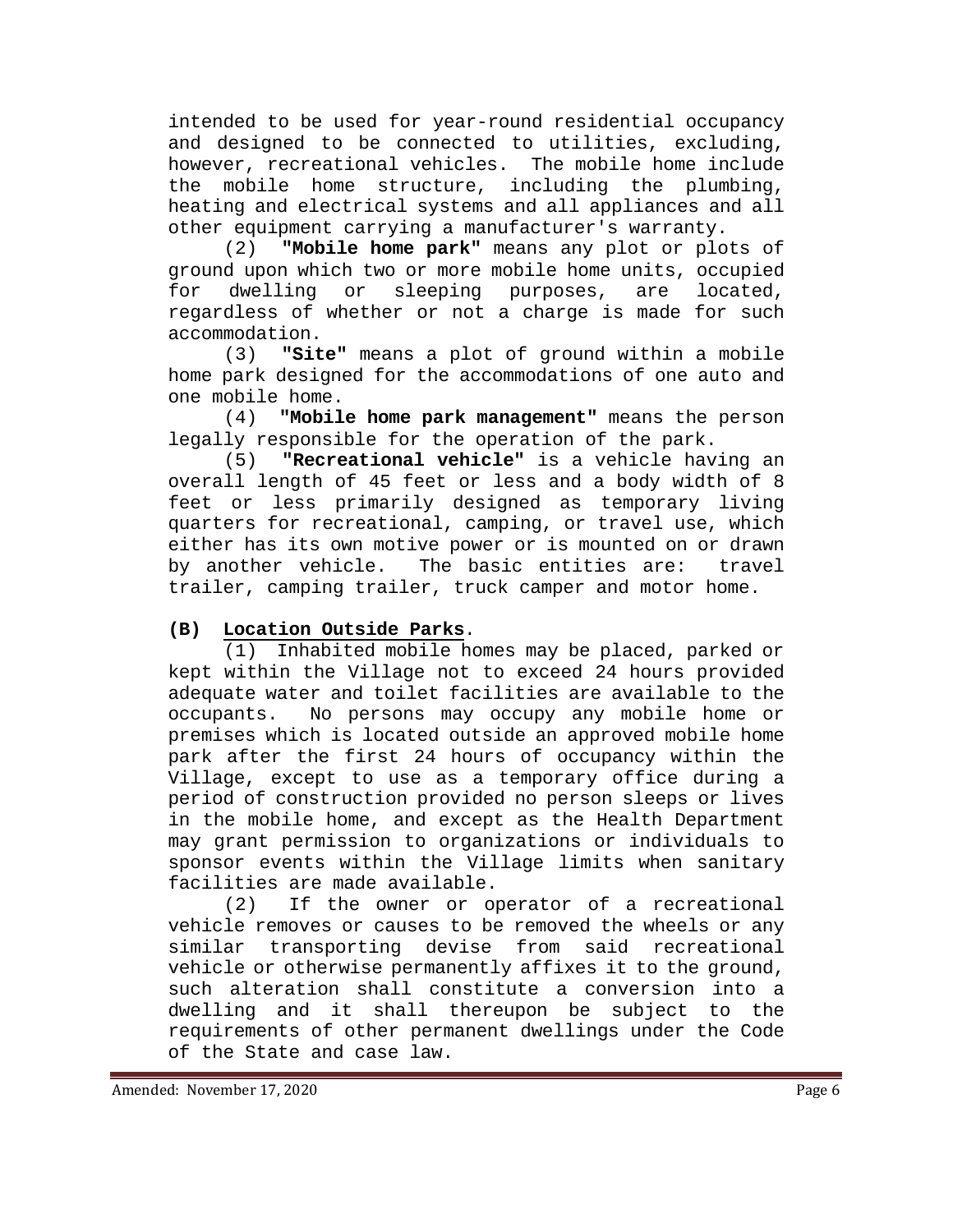(3) Notwithstanding any other provisions in this Section, recreational vehicles may be placed, parked or kept within the Village on private property, not to exceed seven (7) days provided adequate water and toilet<br>facilities are available to the occupants. occupants. Recreational vehicles which are parked in the Village merely for storage purposes are also excepted from this Section.

#### **(C) License for Mobile Homes Park: Application and Issuance.**

(1) No person shall establish, operate or maintain, or permit to be established, operated or maintained upon any property owned, leased or controlled by him, a mobile home park within the Village limits without having first obtained a license for each such park from the Village Administrator pursuant to this Ordinance. Such license shall expire one year from the date of issuance, but may be renewed under the provisions of this Ordinance for additional period of one year.

(2) The application for such license or the renewal thereof shall be filed with the Village Administrator and shall be accompanied by a fee as set for in Appendix "A" Fee.

(3) The application for a license or a renewal therefor shall be made on forms furnished by the Village Administrator and shall include the name and address of the owner in fee of the tract (if the fee is vested in some person other than the applicant, a duly verified statement by that person that the applicant is authorized by him to construct or maintain the mobile home park and<br>to make the application); the location and legal to make the application); the location and legal description of the mobile home park; and a copy of the complete plan of the park showing the following either existing or as proposed:<br>(a) extent

and area used for park purposes;

(b) roadways and driveways;

(c) location of units for mobile homes;

(d) location and number of sanitary conveniences, including laundries and utility rooms to be used by occupants of units;

(e) method and plan of garbage disposal;<br>(f) plan for electrical lighting of plan for electrical lighting of

units; and

(g) location of all sewer and water pipes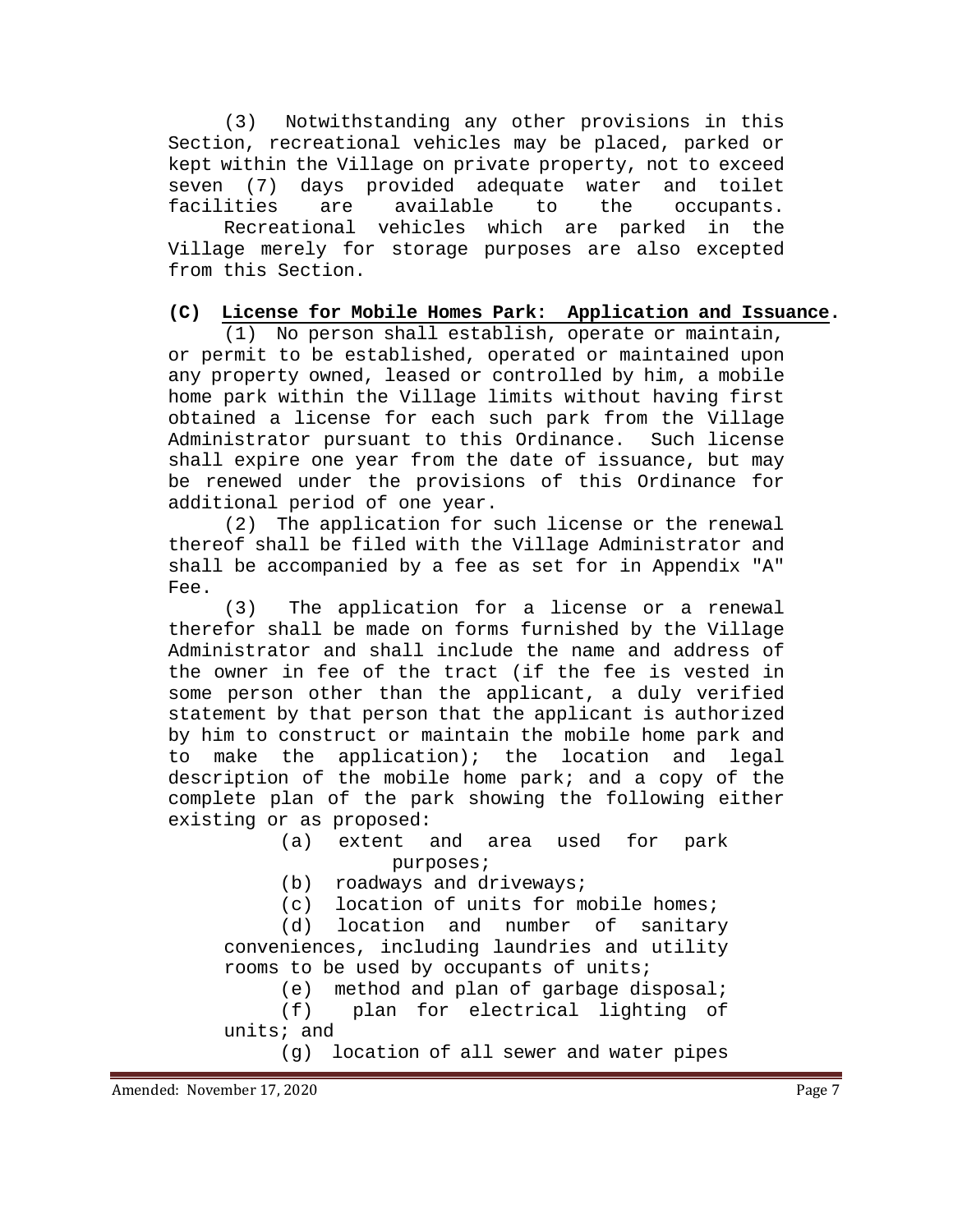#### and connections.

(**D) Inspection and Enforcement**. No mobile home park license shall be issued until the Village Administrator shall notify the Health Officer of such application, and this official shall inspect or cause to be inspected each application and the premises to determine whether the applicant and the premises on which mobile homes will be located comply with the regulations, ordinances and laws applicable thereto. No license may be renewed without a reinspection of the premises, including a sanitary survey. The Health Officer shall have the duty of enforcing the provisions of this Code and shall make such inspections and reports as are necessary to achieve enforcement.

# **(E) Park Plan**.

(1) Every mobile home and mobile home park shall be located on a well-drained area, and the premises shall be properly graded so as to prevent the accumulation of storm or other waters. No mobile home or mobile home park shall be located in any area that is situated so that contaminated liquids or solids can be deposited on its location.

(2) Each site shall be clearly defined and shall consist of a minimum of Four Thousand (4,000) square feet and a width of not less than forty (40') feet. Units shall be so located on a site as to allow a Twenty (20') foot clearance between units. The park shall be so arranged that all sites abut on a driveway of not less than Twenty (20) feet in width, giving easy access from all units to a public street. Such driveway shall be graveled or paved and maintained in good condition, have natural drainage, be well lighted at night, and shall not be obstructed.<br>(3) Ever

Every mobile home space shall be furnished with an electrical outlet. Such outlet shall be equipped with an externally operated switch or fuse of not less than Thirty (30) amperes capacity, and a heavy duty outlet receptacle. Electrical outlets shall be weatherproof, and no power lines shall be less than Fifteen (15') feet above ground.

(4) No mobile home shall be parked in a park outside of a designated site.<br>5) Recreationa

Recreational Area. Each park shall contain an area of not less than 5% of its total area for the recreational use of its inhabitants.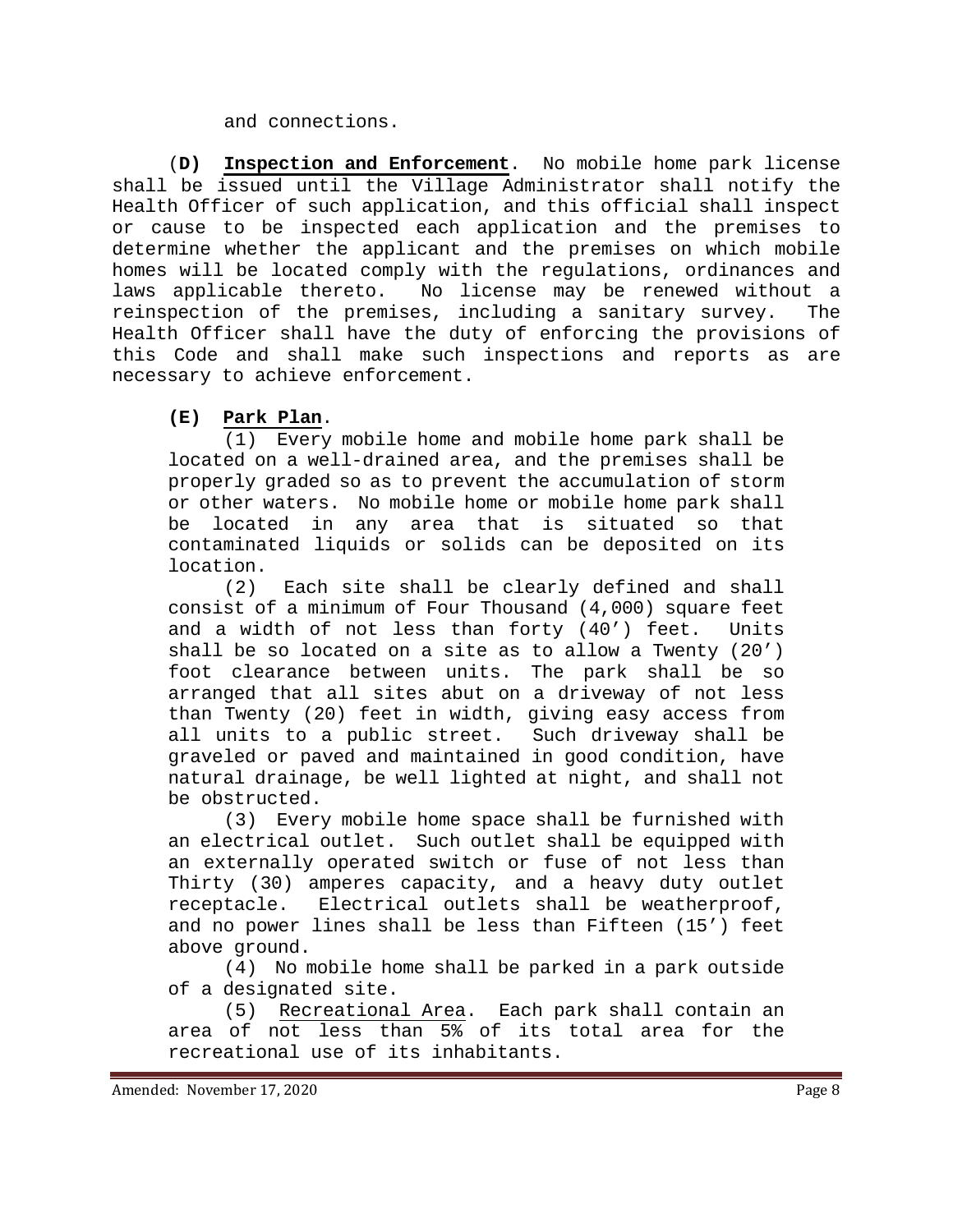(**F) Water Supply.** A separately valved water service shall extend to each space and the water supply shall meet all state requirements.

# **(G) Waste and Garbage Disposal**.

(1) All liquid waste from laundries shall be discharged into the sewer.

(2) Every site shall be provided with sewer connections which shall comply with the State Plumbing

The sewer connections shall be provided with suitable fittings so that water-tight connections can be<br>made. Such connections shall be so constructed so that Such connections shall be so constructed so that they can be closed when not connected, and trapped in such a manner as to be maintained in an odor-free condition.

(3) All sanitary facilities in any unit which are not connected with a public sewer system by approved pipe connections shall be sealed, and their use is hereby declared unlawful.

(4) Each faucet shall be equipped with facilities for drainage of waste and excess water.

(5) Every mobile home unit shall be provided with a substantial fly-tight, water-tight, metal garbage depository from which the contents shall be removed and disposed of in a sanitary manner by the park custodian at least twice weekly between May 1 and October 15, and otherwise weekly.

**(H) State Board and Health Regulations**. Any regulations of the State Board of Health, now or hereafter in force, which are more stringent than the provisions of this Ordinance, shall be complied with in all respects.

### **(I) Management**.

(1) In every mobile home park there shall be located the office of park management. A copy of the park license, state regulations, and of this Ordinance shall at all times be kept in said office. The licensee has a duty to keep a register, which is to be open at all<br>reasonable times and upon reasonable notice, to reasonable times and upon reasonable notice, to inspection by appropriate state and local officials, of all owners of mobile homes located in the park.

(2) It is hereby made the duty of the attendant or person in charge, together with the licensee, to: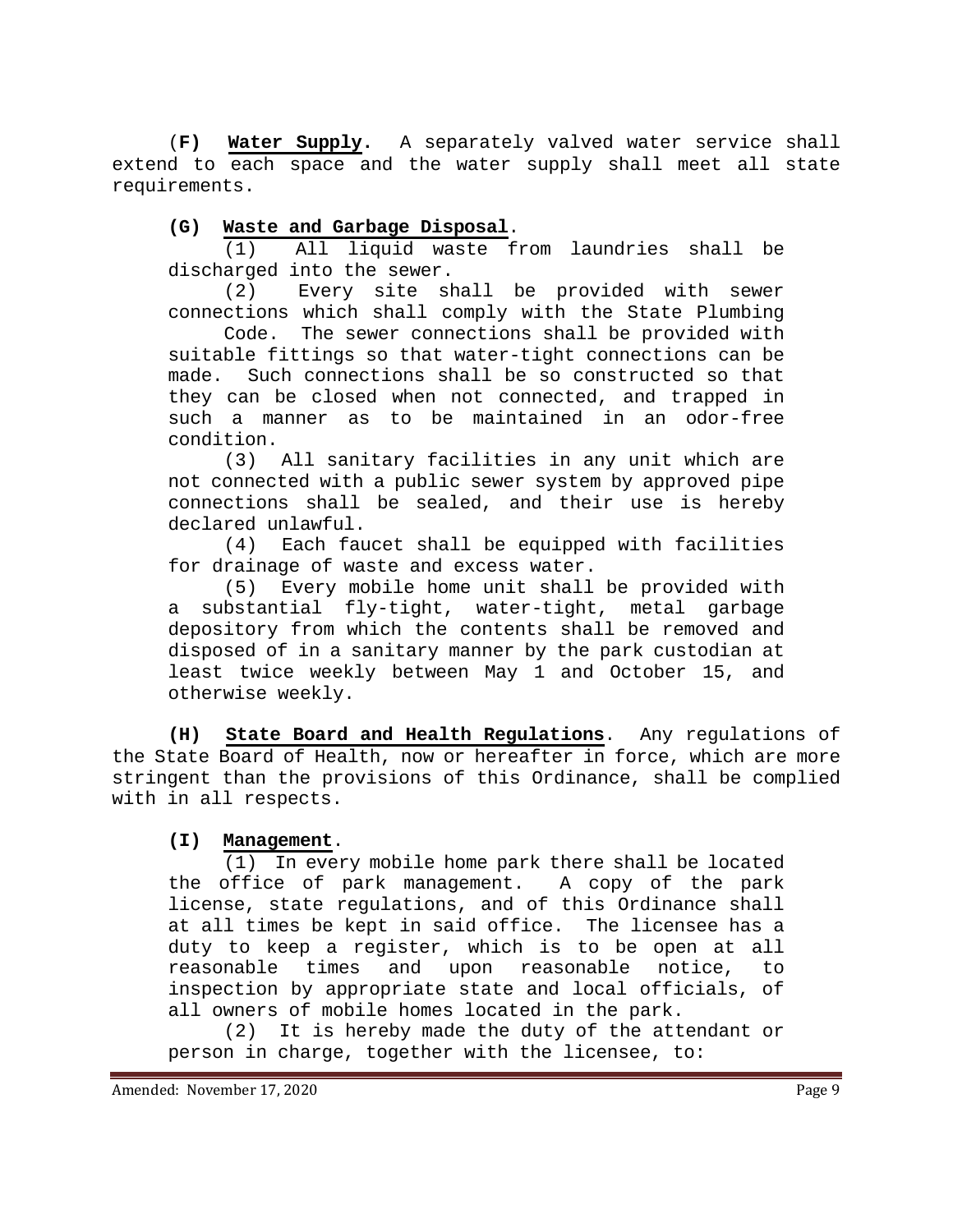(a) Maintain the park in clean, orderly<br>anitary conditions at all times. Remove and sanitary conditions at all times. snow and ice from roadways or walks in accordance with Section 5.04(J) of this Code. Remove or be responsible for the removal of all garbage and refuse from all mobile home sites and accessory buildings in the park and/or indemnify the Village therefor.

(b) Insure that the provisions of this Ordinance are complied with and enforced, and report promptly to the proper authorities any violations of this Ordinance or any other<br>violation of law which may come to his law which may come to his attention.

(c) Report to the health officer all cases of persons or animals affected or<br>suspected of being affected with any suspected of being affected with any communicable disease.<br>(d) Maintain in

Maintain in convenient places hand fire extinguishers in the ratio of one to each eight units.<br>e) Co

Collect the monthly parking permit fee provided for in Subsection K. of this Ordinance. A book shall be kept showing the names of the persons paying said service

charges and the amount paid.<br>(f) Prohibit the light Prohibit the lighting of open fires on the premises.

**(J) Applicability of Plumbing, Electrical and Building Codes**. All plumbing, electrical, building and other work on or at any park licensed under this Ordinance shall be in accordance with the ordinances of the Village and the requirements of the State Plumbing, Electrical and Building Codes and the regulations of the State Board of Health. Licenses and permits granted under this Ordinance grant no right to erect or repair any structures, to do any plumbing work, or to do any electrical work.

# **(K) Monthly Parking Permit Fee.**

(1) There is hereby imposed on each owner of a nonexempt, occupied mobile home in the Village a monthly parking permit fee determined in accordance with Section 66.0435(3) of the Wisconsin Statutes which is hereby adopted by reference and made part of this Ordinance as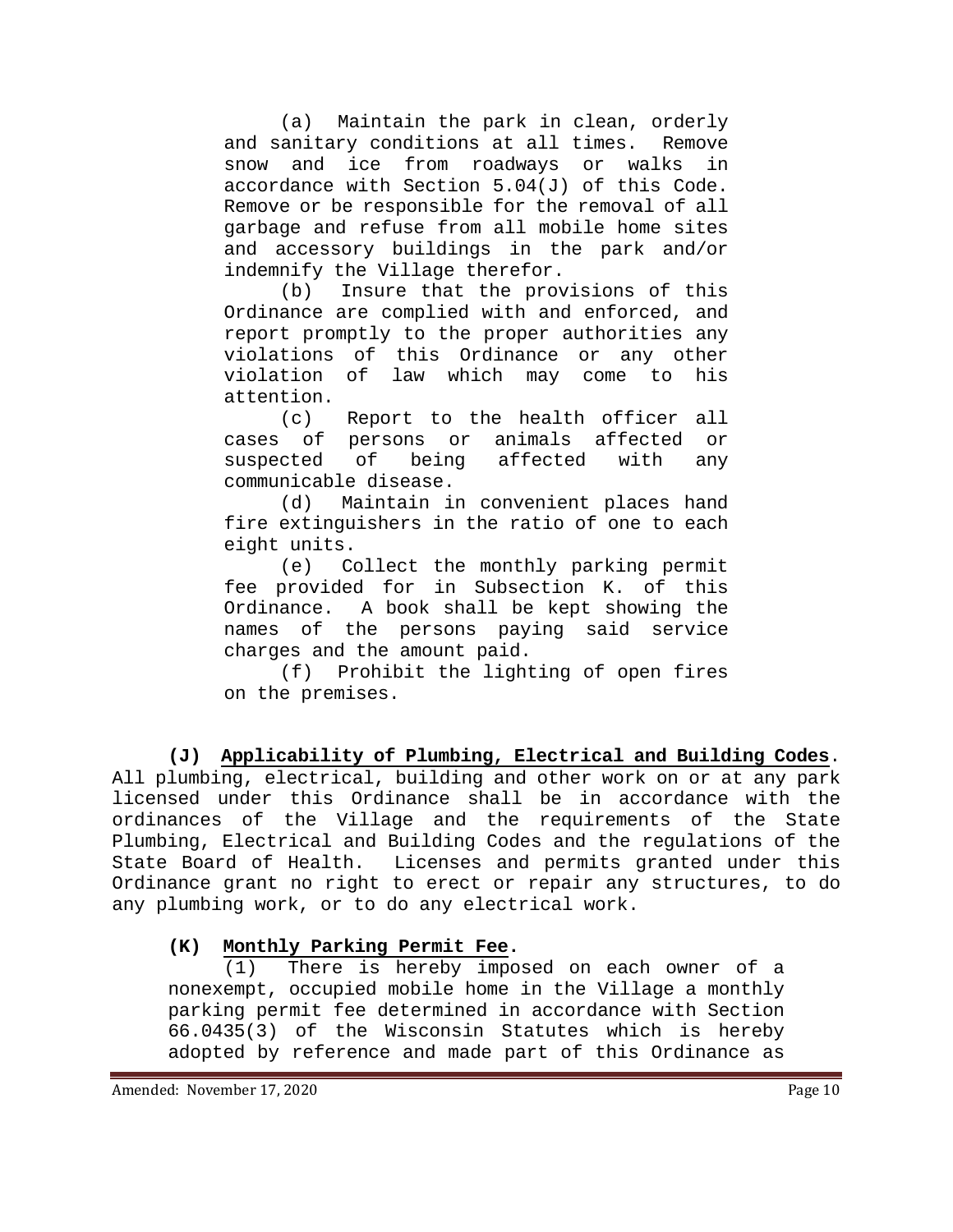if fully set forth herein. It shall be the full and complete responsibility of the licensee to collect the proper amount from each mobile homeowner. Licensees and owners of mobile homes permitted to be located on land outside a mobile home park shall pay to the Village Administrator such parking permit fees on or before the 10th day of the month following the month for which such fees are due in accordance with the terms of this Ordinance and such regulations as the Administrator may reasonably promulgate.

(2) Licensees of mobile home parks and owners of land in which are parked any occupied, nonexempt mobile<br>homes shall furnish information to the Village information to

Administrator and Village Assessor on such homes added to their park or land within five (5) days after arrival of such home on forms furnished by the Village Administrator in accordance with Sec.  $66.0435(3)(c)(2)$ and (e) of the Wis. Stats.

**(L) Existing Mobile Homes on Foundations.** There is also imposed on each owner of an occupied mobile home, which was permanently affixed to the ground and not located within a mobile home park, the same monthly fee, payable to the Village Administrator by such owner before the 10th day of the following month. In the event the owner is delinquent in payment of such fees, the Village Administrator may collect such delinquent fees from either the owner of the land on which it stands or the occupant<br>of the mobile home. Interest on delinquent fees shall accrue at Interest on delinquent fees shall accrue at the same rate as on delinquent taxes, and the Village Administrator shall have all remedies for collection of such fees as are provided him by Statute for the collection of taxes.

**(M) Revocation and Suspension.** The Village Board is hereby authorized to revoke or suspend any license issued pursuant to the terms of this Section in accordance with Wisconsin Statutes.

# 11.05 Public Passenger Vehicles.<br>(A) Licenses Required. No

Licenses Required. No person shall offer or operate a public passenger vehicle service within the Village of West Salem for the conveyance of passengers for hire or reward or regularly operate a motor vehicle upon the highways and streets of the Village for such purpose unless such public passenger vehicle(s) and its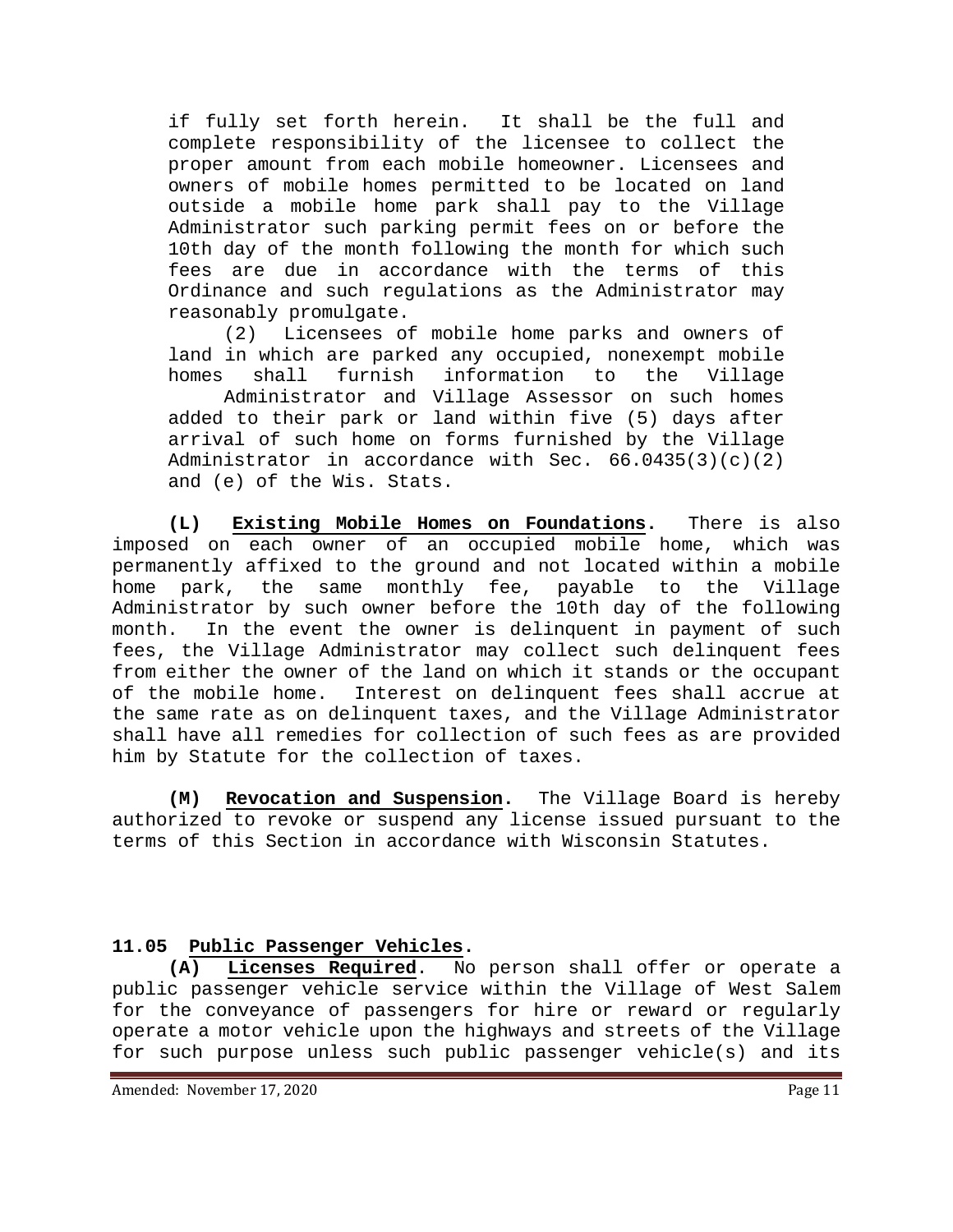public passenger vehicle operator(s) are licensed by the Village as hereinafter provided in this Section.

**(B) Statutory Authority**. Pursuant to Sec. 349.24, Wis. Stats., the Village of West Salem is authorized to regulate and license public passenger vehicle service businesses through licensure of vehicles and operators of public passenger vehicles, to prohibit such unlicensed activity, and to revoke such licenses in the interest of public safety. Any person licensed under this Section shall also comply with the licensing requirements of Chapter 343, Wis. Stats.

**(C) Definitions**. The following definitions shall be applicable in this Section:

(1) Certificate of Vehicle Inspection. A certificate of vehicle inspection is a motor vehicle inspection report issued by an authorized Wisconsin motor vehicle dealer verifying that the vehicle has passed a safety inspection, or proof of licensing of the vehicle as a public passenger vehicle by another city, village, or town located in the State of Wisconsin.<br> $(2)$ 

Driver (Operator). A driver or operator is a person who holds a valid operator's license to drive a public passenger vehicle as authorized by this Section.

(3) Meter Public Passenger Vehicle. A public passenger vehicle equipped with a taximeter for the purpose of registering the fare charged upon the basis of the time and distance traveled.

(4) Method of Fare Determination. The fare shall be determined by the public passenger vehicle operator either by flat rate or by time/mileage/zones. All public passenger vehicles charging fares based upon time and mileage shall be equipped with a taximeter.<br>(5) Transportation

Transportation Network Company. A transportation network company is defined in Wis. Stat. Sec 440.40(6) and carries a current license from the State of Wisconsin pursuant to Wis. Stat. Sec. 440.415.

(6) Network Vehicle. A network vehicle means a private passenger vehicle operated by a participating driver as defined in Wis. Stat. Sec. 440.40(3) who meets all of the insurance requirements of Wis. Stat. Sec. 440.48.

(7) Person. A natural person, firm, partnership, corporation, limited liability corporation, company, or any other group of individuals acting together for a common purpose; and together with associated pronouns, shall include

Amended: November 17, 2020 **Page 12**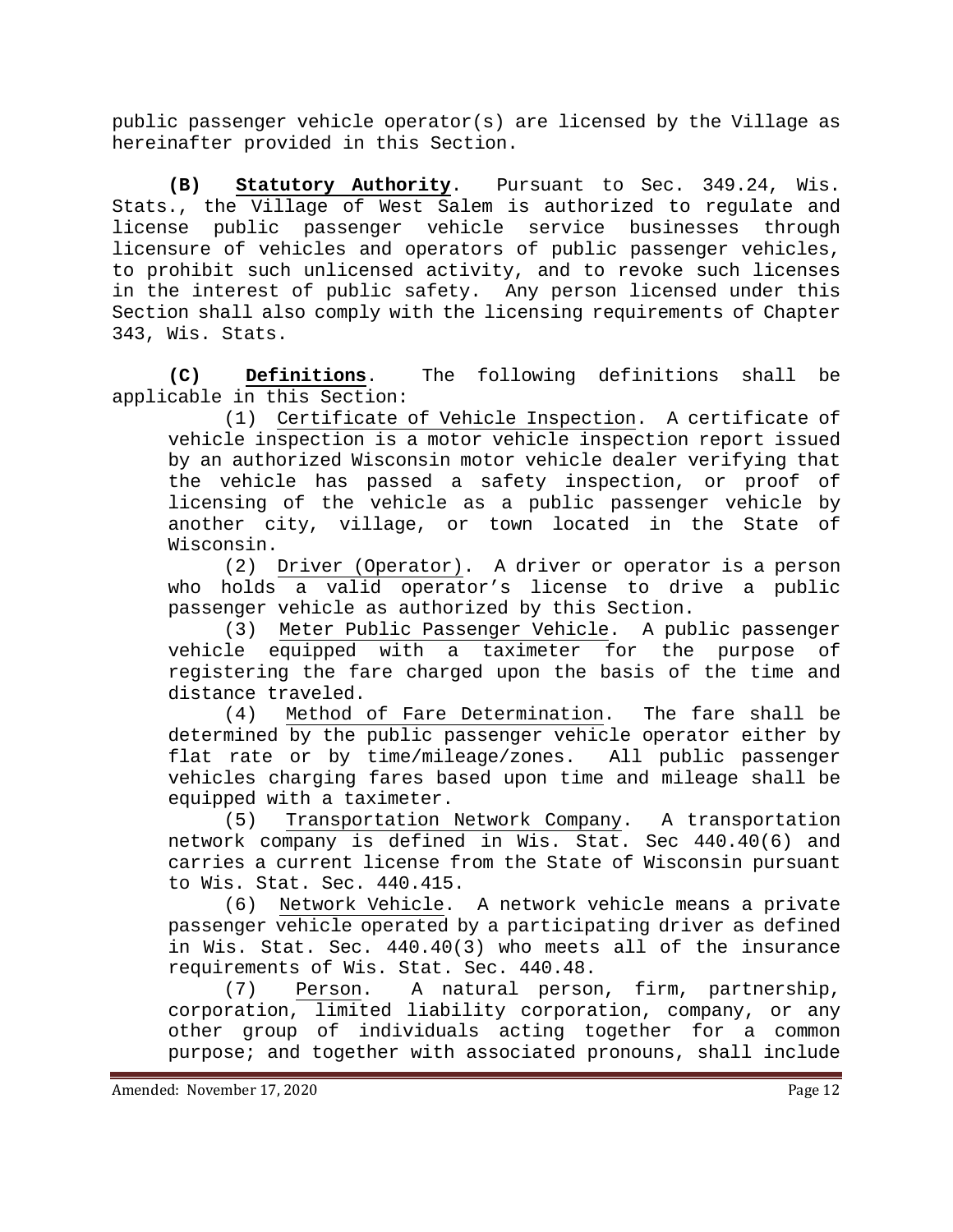the male or female gender, singular, and plural, as the context in which they are used requires.

(8) Public Way. A public way is any public street, road, boulevard, alley, lane, highway, or sidewalk, including those portions of any public place under the control or management of the Village or other public entity which have been designed for use by motor vehicles.

(9) Rest Period. A rest period is a continuous, uninterrupted period of time, lasting at least ten (10) hours, during which a specific driver does not drive a public

passenger vehicle.<br>(10) Ride Sharing. Ride sharing means a method of operating a vehicle in which passengers sharing a common portion of a trip may enter the vehicle at one or more points of origin and disembark at one or more destinations, each passenger paying an individual fare for the trip.

(11) Shuttle Vehicle. Shuttle vehicle means a privatelyowned vehicle which is solely engaged in the business of carrying passengers in either a:

(a) Shared ride service for hire on a fixed route and fixed schedule to and from predetermined locations; or

(b) Group travel service for hire on a pre-reserved basis only, provided that the vehicle has a passengercarrying capacity of five (5) or more persons, excluding the driver. "Passenger-carrying capacity" is the seating capacity of the vehicle which has been specified by the manufacturer, or established by the Chief of Police upon visual inspection of the vehicle.

(12) Public Passenger Vehicle. Any cab, taxi, auto-bus, or other motor vehicle which operates without a fixed route or schedule and which is available for hire upon demand for service, including by hail on the street or upon telephonic or other electronic request and transports passengers for hire to or from a location within the Village of West Salem, but it does not include a transportation network company or network vehicle.

(13) Public Passenger Vehicle Operator License. The license issued pursuant to the provisions of this Section for a driver to operate a public passenger vehicle for hire within the Village of West Salem.

(14) Public Passenger Vehicle Service. Any person, firm, company, partnership, holding himself/herself or itself out to the public as willing to undertake for hire, to transport persons by motor vehicle upon the public ways from and to a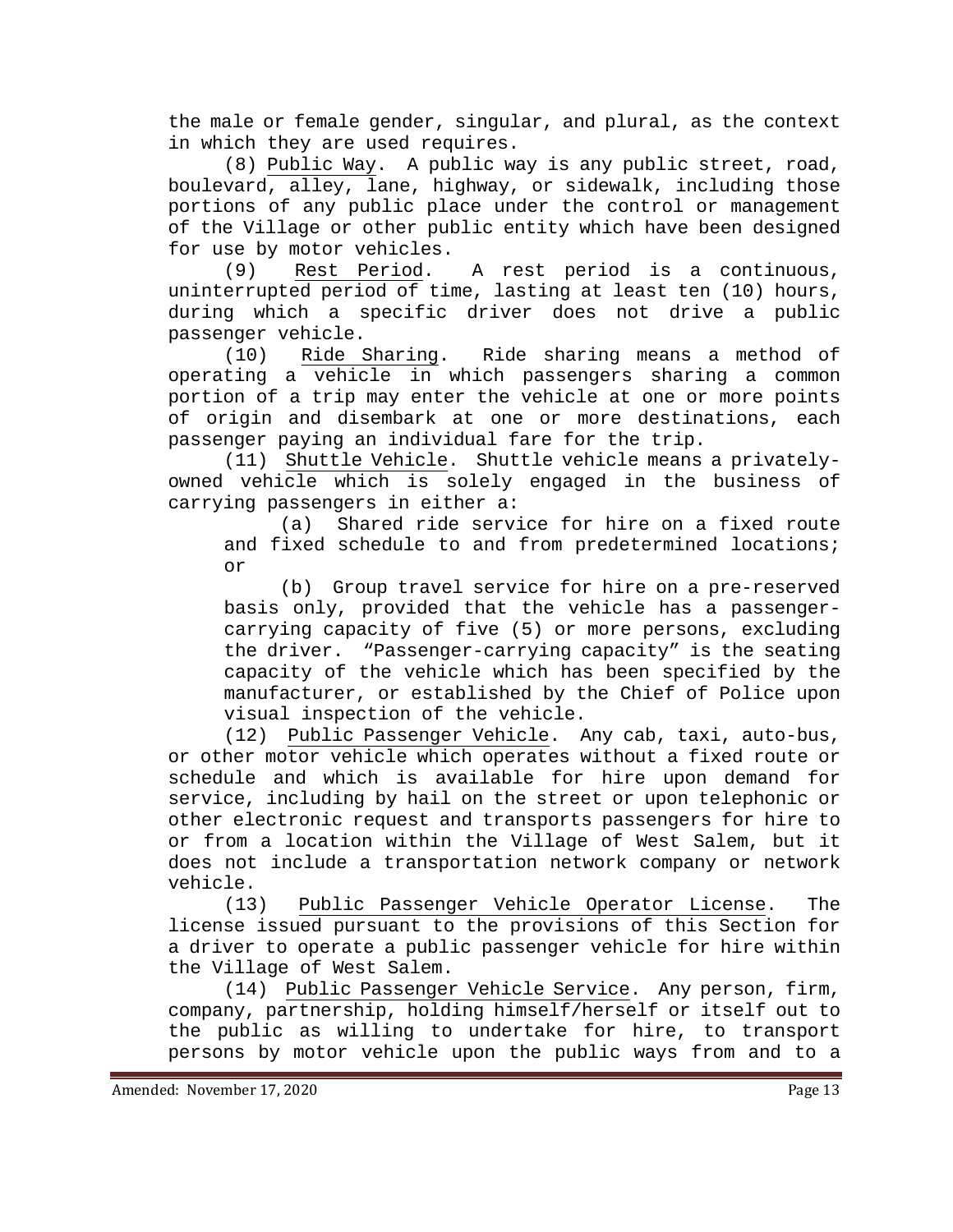location within the Village of West Salem, but it does not

include a transportation network company or network vehicle. (15) Public Passenger Vehicle License. issued pursuant to the provisions of this Section for the operation of each public passenger vehicle in the Village of West Salem whether the vehicle is owned by an individual or a public passenger vehicle service.

(16) Taximeter. A mechanical or electrical device which records and indicates a charge or fare calculated according to distance traveled, waiting time, traffic delay, initial charge, and other charges authorized by this Section or by rule, or any combination of any of the foregoing, and which records<br>other data. A taximeter shall confirm to the standards for A taximeter shall confirm to the standards for such devices as established by the U.S. Department of Commerce, National Institute of Standards and Technology. Taximeters shall be sealed at all points and connections to prevent manipulation which would affect its correct reading and<br>recording. Taximeters shall be fastened in front of Taximeters shall be fastened in front of passengers, readily visible at all times, day and night. Taximeters shall at all times be subject to inspection by law enforcement authorities and/or law enforcement designees.

**(D) Public Passenger Vehicle License**. No person shall operate a public passenger vehicle service in the Village of West Salem without a public passenger vehicle license for each vehicle used as part of the service. The following are exempt from the provisions of this Section:

Common carriers authorized to operate by the Wisconsin Public Service Commission and/or Interstate Commerce Commission.

(2) Vehicles which operate over a regular route or between fixed terminals, such as intercity bus transportation and shared ride public transit services.<br>(3) Courtesy shuttles or other tr

Courtesy shuttles or other transportation services offered exclusively to guests and customers by motels, hotels, resorts, restaurants, taverns, or other businesses.<br>(4) Limousine services which are offered

Limousine services which are offered on a prearranged basis.

(5) Operators of a motor vehicle engaged solely in the business of transporting school students.<br>(6) Persons engaged solely in th

Persons engaged solely in the transportation of medical patients.

(7) Vehicles which are rented to be driven by the renter or his/her agent (rent-a-cars).

(8) Ambulances and funeral hearses.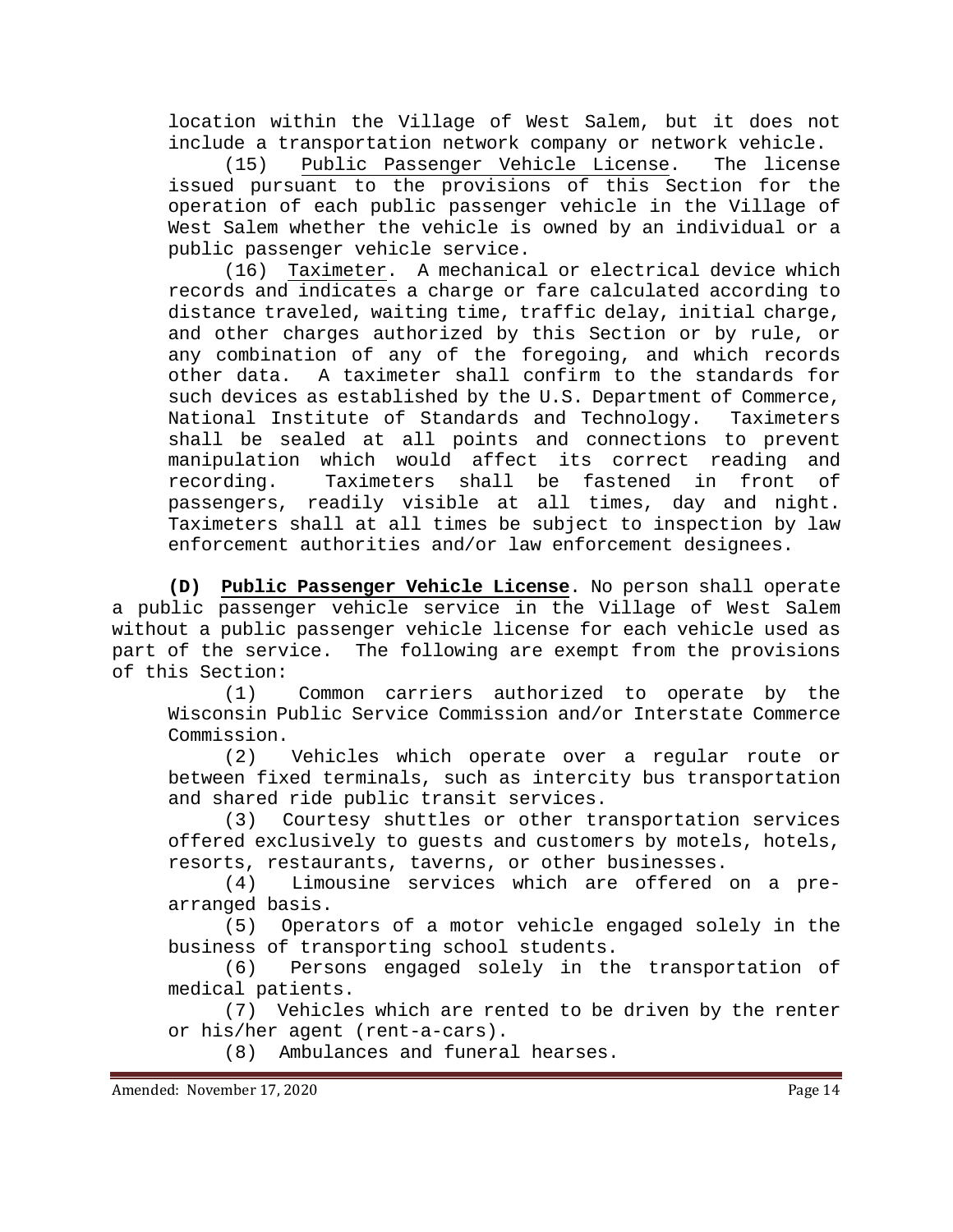(9) Vehicles licensed by the Wisconsin Department of Transportation as human service vehicles as described in Ch. Trans 301, Wis. Adm. Code.

**(E) Application for Public Passenger Vehicle License**. Applications for a public passenger vehicle license shall be in letter form addressed to the Village Board and shall be filed with the Village Administrator, together with the annual license fee as set forth in Appendix "A" Fee Schedule. The license year for a public passenger vehicle license shall be from January 1 through December 31. License renewals shall follow the same procedures. An application is not considered complete unless the information required below, proof of insurance, and required fees are provided at the time of application:<br>(1) Vehicle owne

Vehicle ownership:

(A) If vehicle is only vehicle operated by a sole proprietor as a public passenger service entity then vehicle owner name, address, and date of birth;

(B) If more than one vehicle or entity is other than sole proprietorship operating as a public passenger service entity then public passenger service entity name, address, and names and addresses and dates of birth of all owners and agents of public passenger service entity;

(2) Telephone numbers (landline, cell phone, and fax);

(3) Email address;<br>(4) Statement as t Statement as to whether the applicant/vehicle owner has been convicted of any crime or ordinance violation(s), the nature of the offense, and place of conviction;

(5) The make, model, year, Wisconsin license plate number, and vehicle identification number(s) (VIN) of each vehicle to be used, and the maximum number of passengers each vehicle is designed to carry;

(6) Vehicle inspection report(s) required by Section  $(I)$ ;

(7) Proof of insurance required by Section (H);

(8) Description of method for charging fares, with a schedule of rates to be charged during the license year;

(9) A history of previous ownership or operation of a public passenger vehicle;

(10) If applicable, a copy of any license or permit to operate issued by another municipality located in Wisconsin;

(11) The name(s) and address(es) of each public passenger vehicle operator to be working for the public passenger vehicle service, with a copy of a valid Wisconsin driver's license issued to each such operator; and

Amended: November 17, 2020 **Page 15**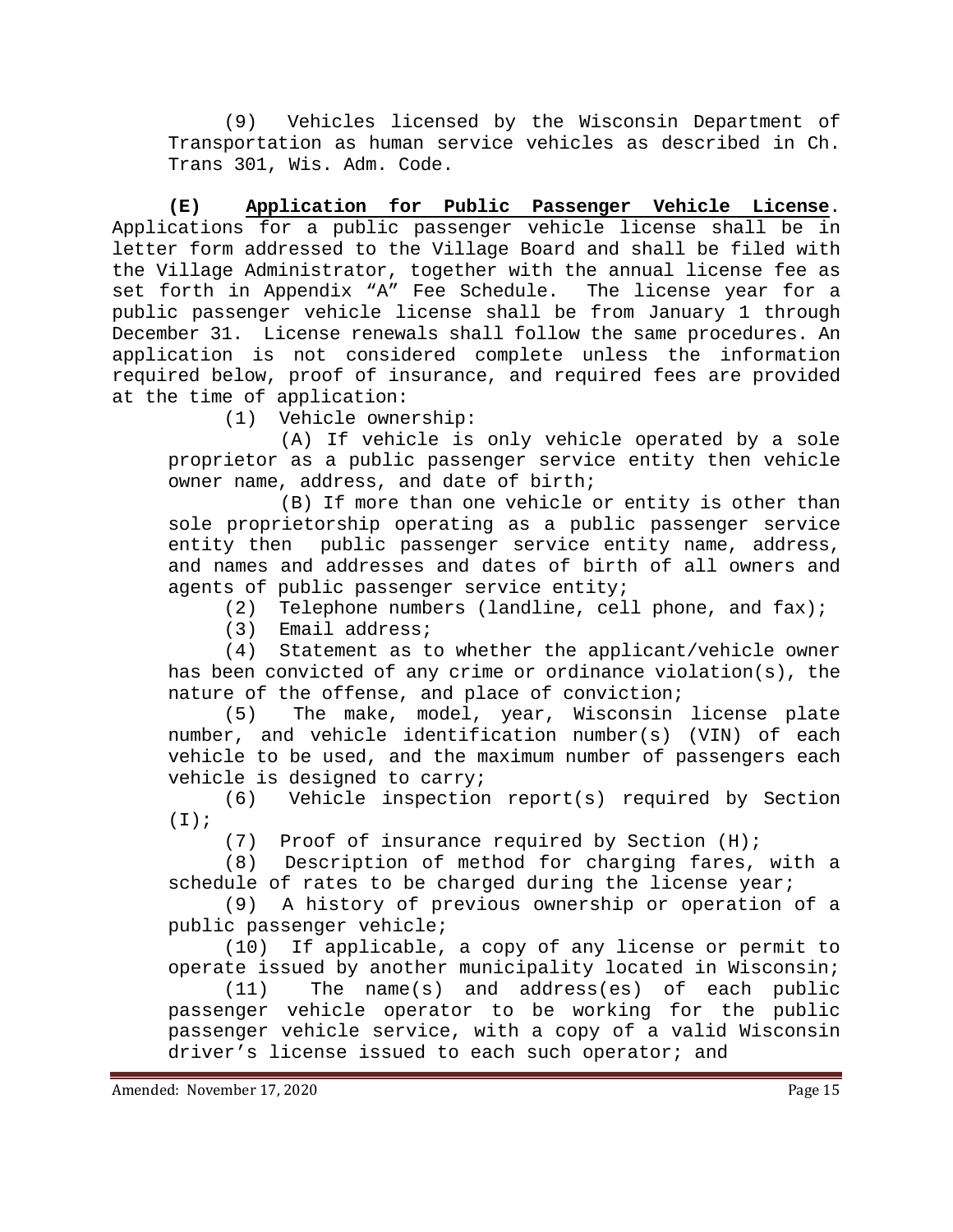#### (12) General description of proposed operations.

The Village Administrator shall present such public passenger vehicle license application to the Village Board at its next regular or special meeting, and the Village Board shall, by majority vote, approve, conditionally approve, or deny the license. No public passenger vehicle license shall be granted to a vehicle which is self-driving. Appropriate law enforcement authorities shall be asked to perform a background investigation and report such findings to the Village Board prior to the Board taking action.

**(F) Public Passenger Vehicle Operator License Required**. No person shall drive or otherwise operate a public passenger vehicle for hire on the public ways of the Village of West Salem without a public passenger vehicle operator license. This local license shall be in addition to any other applicable licensing requirements of the State of Wisconsin and in addition to the Village public passenger vehicle licensing requirement. Applications for the licensing of a public passenger vehicle operator shall be addressed to the Village Board and shall be filed with the Village Administrator, together with a tendered license fee prorated on the basis of the annual license fee as set forth in Appendix "A" Fee Schedule, each remaining portion of the calendar license year to be less than eleven (11) months. The application may be in letter form with the following information provided:<br>(1) Applicant name, address, and age (pub

Applicant name, address, and age (public passenger vehicle operators shall be eighteen (18) years of age);

(2) Telephone numbers (landline, cell phone, and fax);

(3) Email address;<br>(4) Applicant's Applicant's valid Wisconsin driver's license number; and<br> $(5)$ 

General description of the applicant's driving record and prior experience driving a public passenger vehicle.<br>(6)

Applicant must present a certificate from a Wisconsin licensed medical doctor stating applicant passed a physical examination and drug and alcohol screening within forty-five days of application filing declaring applicant fit for the safe operation of a public passenger vehicle.

The Village Administrator shall present such public passenger vehicle operator license application to the Village Board at its next regular or special meeting, and the Village Board shall, by majority vote, approve, conditionally approve, or deny the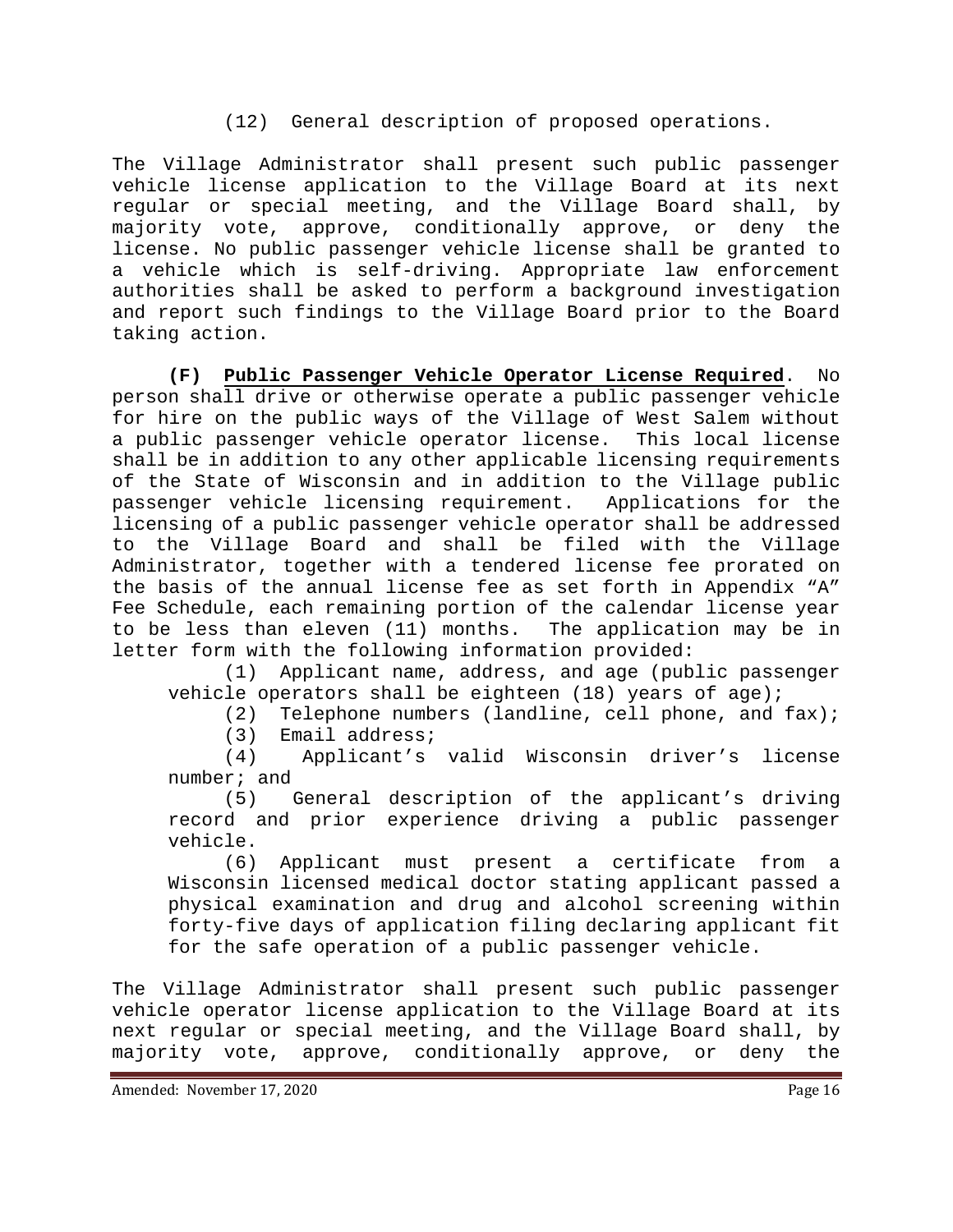license. Appropriate law enforcement authorities shall be asked to perform a background investigation and report such findings to the Village Board prior to the Board taking action. year for public passenger vehicle operator licenses shall be from January 1 through December 31. As a condition to the continued holding and renewal of a license for a public passenger vehicle business, the proprietor, owner, or his or her agent shall pay to the Village the license fees computed as set forth in this Section each year on or before the 15<sup>th</sup> day of January.

**(G) License Review Criteria**. In reviewing an application for a public passenger vehicle license or public passenger vehicle

operator license, the Village Board shall consider the following:<br>(1) The experience and competence of the (1) The experience and competence of the applicant/vehicle owner and its operators, particularly in operating a public passenger service. This review includes the operator being of sound physique, with good eyesight, and not subject to epilepsy, vertigo, heart trouble, or any other infirmity of body or mind which might render a person unfit for the safe operation of a public passenger vehicle.

(2) The financial capability and responsibility of the applicant/vehicle owner/operator.

(3) The service provided, and record of, the applicant/vehicle owner/operator elsewhere.

(4) Record of the applicant/vehicle owner/operator of compliance with applicable regulatory laws, ordinances, and conditions of license. This includes records of complaints and enforcement actions against vehicle owners and drivers.

(5) The applicant's ability to read, write, and speak the English language to the extent necessary to operate a public passenger service vehicle licensed by the Village.

(6) The applicant's/vehicle owner's/operator's safety record, including accidents and prior driver training.<br>(7) The age and condition of the vehicles propo

The age and condition of the vehicles proposed to be licensed by the applicant.

The determination of the Village Board to approve, conditionally approve, or deny issuance of a license under this Section is final and any appeal thereof shall be to the La Crosse County Circuit Court.

# **(H) Insurance Required.**

(1) Proof of Insurance. It shall be unlawful to operate for the conveyance of passengers for hire or permit the same to be operated, nor shall any license be issued hereunder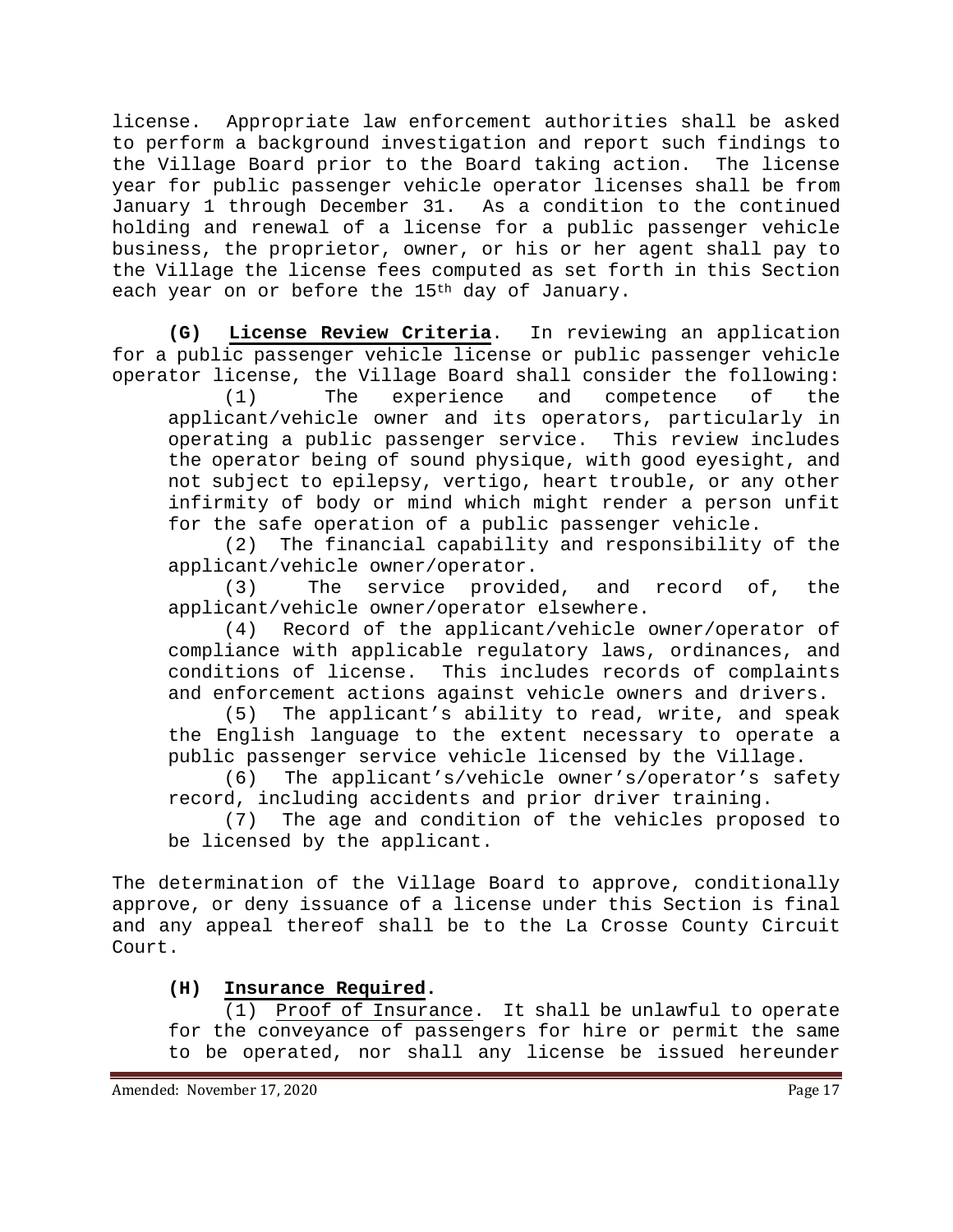until and unless the applicant/vehicle owner for a license deposits with the Village Administrator at the time of license application or renewal a certificate of liability insurance for the vehicles for which licenses are sought, said certificate of liability insurance to be acceptable and approved by the Village Administrator and issued by a company authorized to do business in the State of Wisconsin, indemnifying the applicant, vehicle owner and all drivers in the minimum amount of One Million (\$1,000,000.00) Dollars for death, bodily injury and property damage caused by the vehicles carrying passengers for hire. Said insurance policy shall describe the vehicle(s) covered by such policy, and no vehicle shall be used by the public passenger vehicle service business unless specifically covered by this insurance policy. If conveying passengers interstate (between two or more states), the licensee shall comply with the Federal Motor Carrier Safety Administration (FMCSA) regulations (Sec.

387.31 Financial Responsibility Required).<br>(2) Cancellation Restrictions. Each public passenger  $(2)$  Cancellation Restrictions. vehicle insurance policy shall contain a provision that the same may not be cancelled before the expiration of its term except upon thirty (30) days' written notice to the Village of West Salem. Every day upon which any vehicle is operated for the conveyance of passengers for hire or when a public passenger vehicle or similar transportation is offered to the public without an insurance policy as required herein being in effect and on file with the Village Administrator shall be<br>deemed a separate violation. The cancellation or other deemed a separate violation. termination of any insurance policy issued in compliance with this Section shall automatically revoke and terminate all licenses issued for the public passenger vehicle covered by such insurance policy, unless another policy shall be provided and in effect at the time of such cancellation or termination.

### **(I) Vehicle Inspection and Background Investigation Required**.

(1) Mechanical Inspection. Each public passenger vehicle shall be maintained in a safe and reliable condition. To ensure the safe condition of all vehicles used as public passenger vehicles in the Village of West Salem, the applicant shall provide the Village with a certificate of vehicle inspection current within forty-five (45) days of application and renewal.

(2) No vehicle shall be licensed until it has been annually examined by a reputable automobile repair facility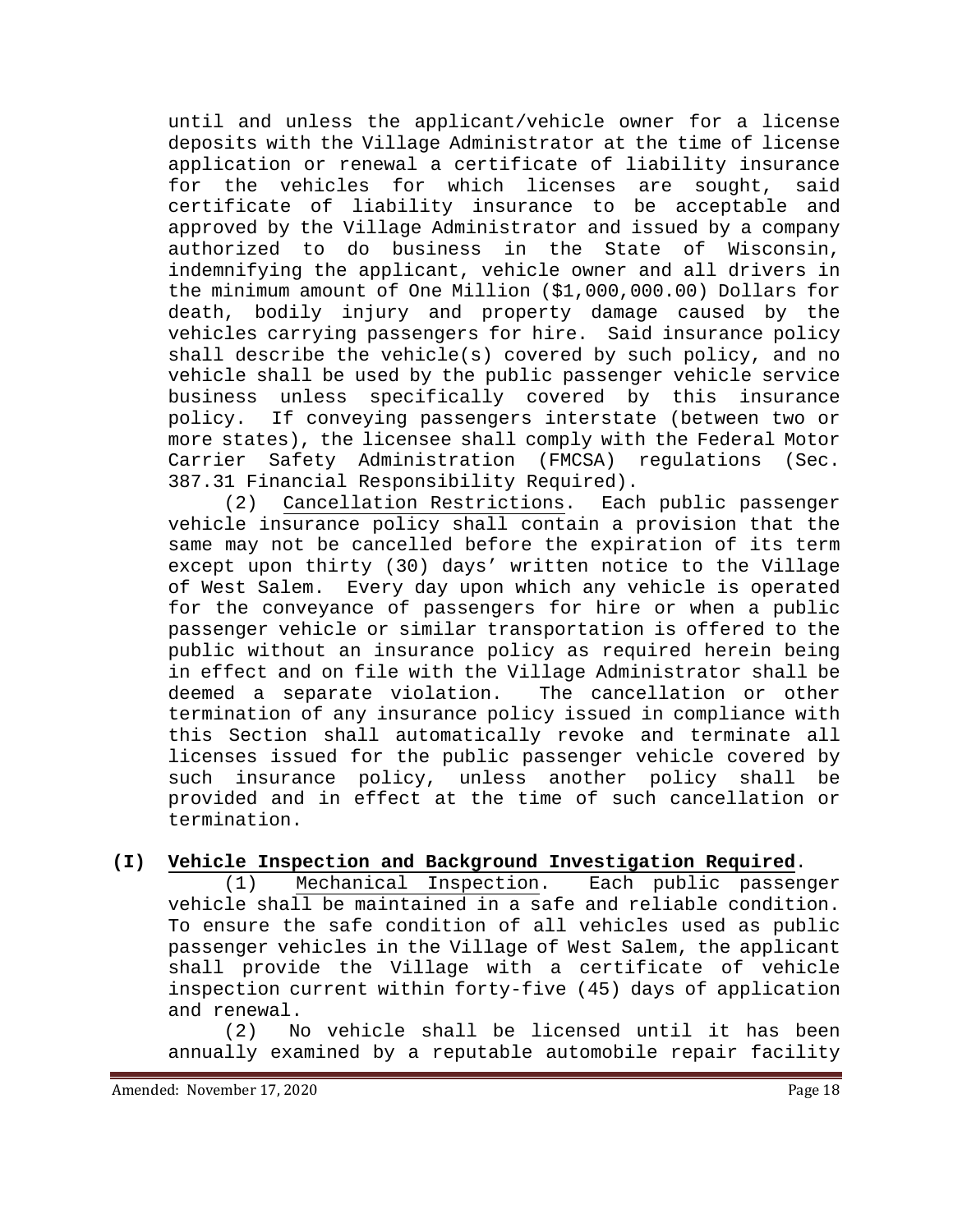(not the owner/applicant) and found to be in a thoroughly satisfactory and safe condition for the transportation of<br>passengers, clean, of good appearance, and adequately passengers, clean, of painted. The operator shall provide the Village with a certificate of vehicle inspection.

(3) Based on the information provided in the certificate of vehicle inspection, the Chief of Police shall determine whether said vehicle complies with this and other provisions of this Code and shall provide such findings to the Village Board and Village Administrator.<br>(4) If such examination an

If such examination and inspection shows that the vehicle does not comply with any of the requirements of this Section, no license shall be issued or renewed.

(5) At the request of the Chief of Police, the public passenger vehicle owner shall take its vehicle(s) to a reputable garage for an independent special inspection at the owner's expense at any time during the license period if there are reasonable concerns about the condition of such vehicle.

(6) The public passenger vehicle service licensee shall keep maintenance records for all vehicles employed by the business.<br>(7)

Required Vehicle Inspection Report. No public passenger vehicle shall be licensed until a certificate of vehicle inspection has been filed with the Police Department addressing, at a minimum that:<br>a) The horn, bra)

The horn, brakes, windshield, rear vision mirror, fenders, exhaust system, windshield wipers,<br>emergency brake, directional signals, speedometer, emergency brake, directional signals, tires, headlamps, stop lamps, and tail lamps are in legal working order as required by the Wisconsin Motor Vehicle Code. All door and window hardware shall be installed and operational. All public passenger vehicles shall have functioning heating and air conditioning.

(b) The public passenger vehicle is in generally safe, sanitary, and reliable condition and is free of odors.

(8) Liability**.** The inspection required by this Section is only an inspection of the public passenger vehicle's exterior and passenger areas and a basic operational condition inspection, and is not a full mechanical inspection<br>of the public passenger vehicle. Nothing in this Section of the public passenger vehicle. shall be interpreted as relieving the owner or operator of a public passenger vehicle from any and all liability arising from any unsafe, unsanitary, unreliable, or illegal conditions existing in his/her public passenger vehicle,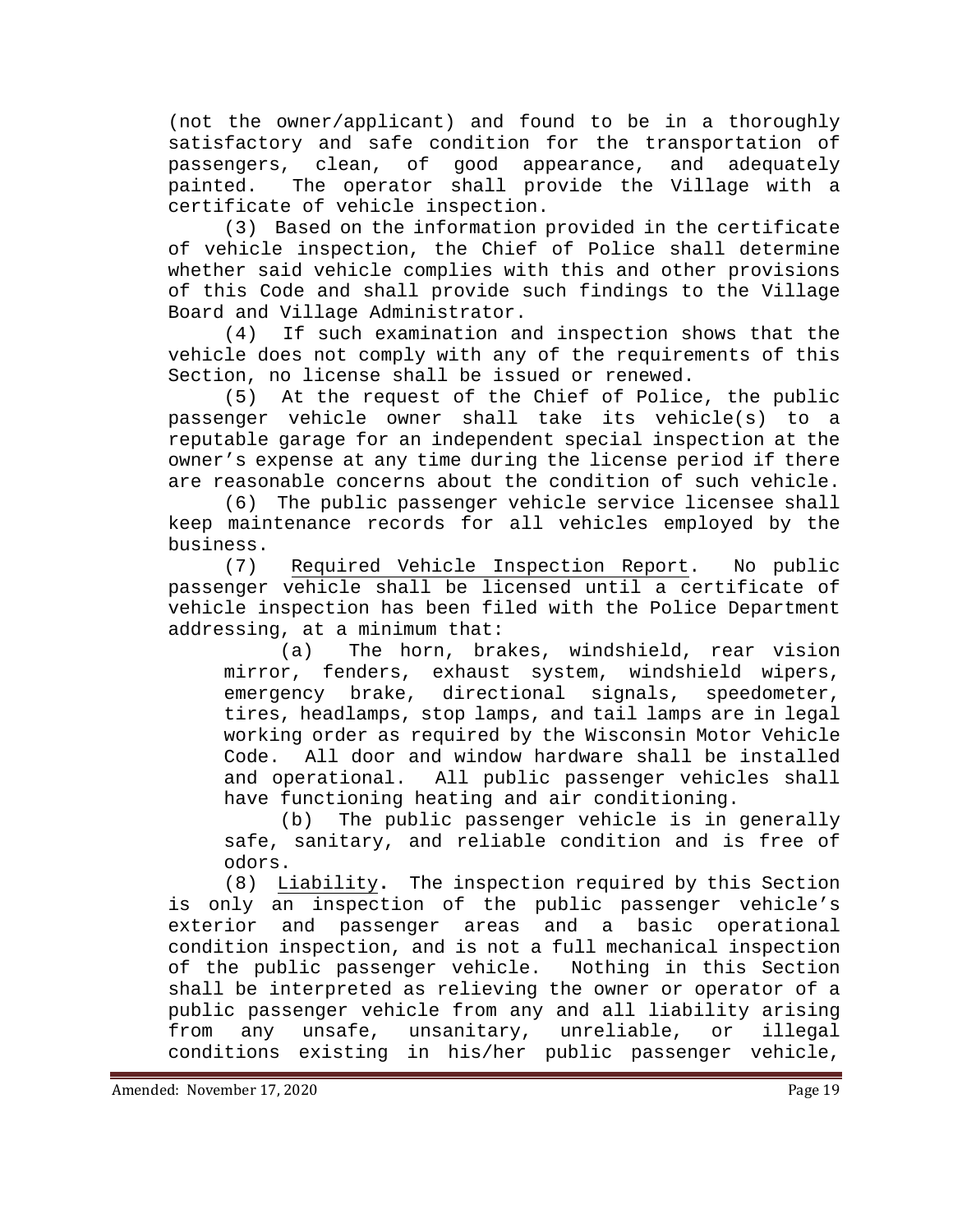whether or not such conditions are discovered or omitted by the inspections required herein. This Section shall not be interpreted as creating a duty, warranty, or liability on the part of the Village of West Salem, its Police Department, or any employee or agent of the Village to any person.

(9) Right to Inspect. Any law enforcement officer may, at all reasonable times, inspect any public passenger vehicle under such public passenger vehicle service license and may temporarily prohibit the use of a public passenger vehicle which is unsafe or not in proper repair until necessary repairs are made.

(10) Background Investigation. As part of the license application and renewal process, the Chief of Police shall conduct a background check on the applicant and any other public passenger vehicle drivers to be employed, including, but not limited to, any motor vehicle violations or criminal convictions. The Chief of Police shall present his/her findings to the Village Board prior to action on the application.

**(J) Conditions of License.** 

(1) Licenses Nontransferable. Licenses issued or granted under this Section shall be non-assignable and nontransferable.

(2) Liability of Licensee. Applicant/vehicle owners shall be liable for any violations of ordinances or statutes by any and all persons operating public<br>passenger vehicles under its license. Failure to pay passenger vehicles under its license. all court imposed forfeitures on public passenger vehicle operators within thirty (30) days is a basis for the Village to suspend the vehicle license used by the operator at the time of the violation until paid.

(3) Number of Passengers. No licensee or person driving a public passenger vehicle shall carry or permit to be carried in any such vehicle more than the number of persons specified in the license applicable to such vehicle.

(4) License to be Exhibited. Every person, firm, or corporation issued a license under this Section shall display the license on the inside of each public passenger vehicle.

(5) Valid Driver's License Requirement; Change in Status Notification.

(a) No person shall operate a public passenger vehicle without holding a valid Wisconsin driver's

Amended: November 17, 2020 **Page 20**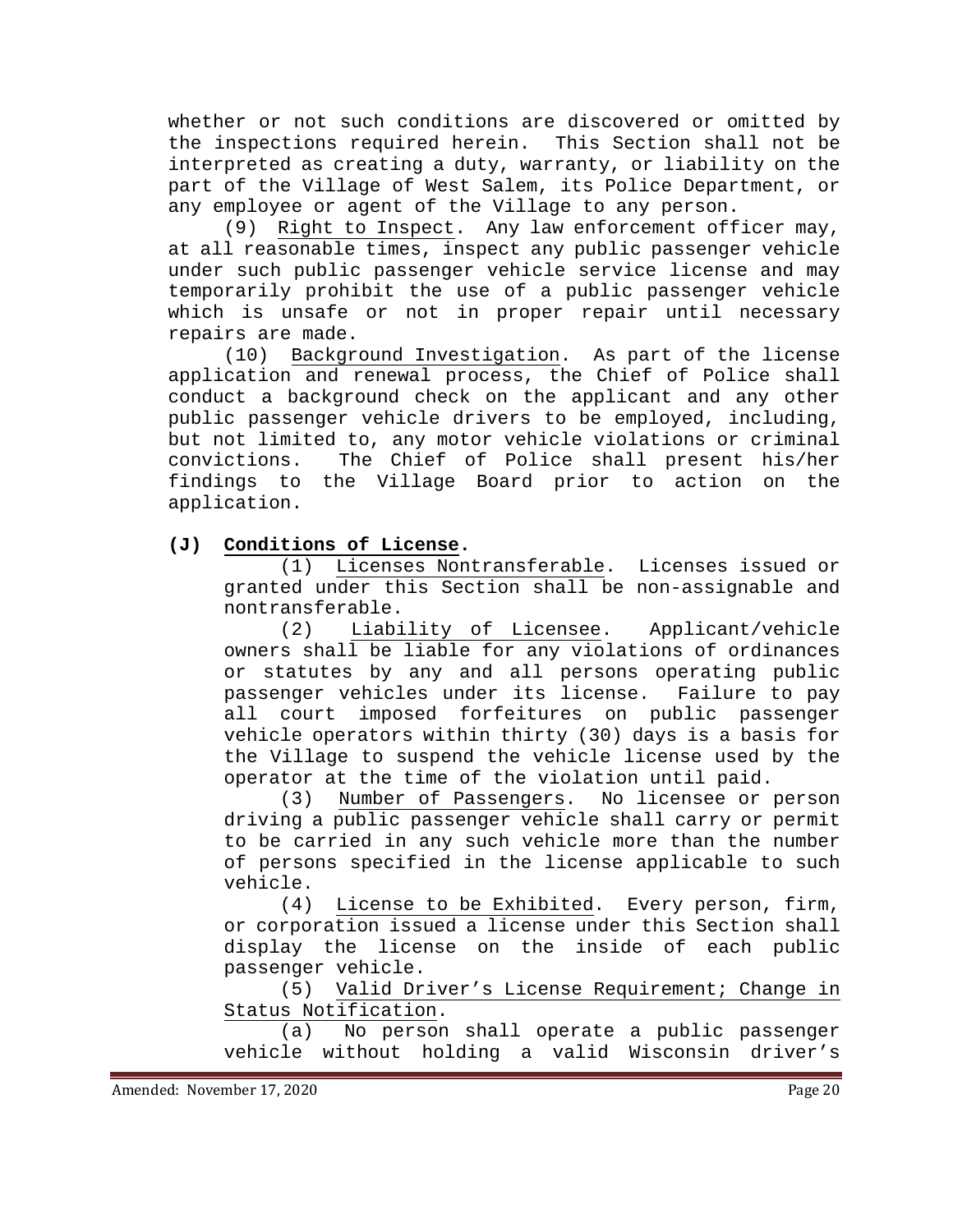license and a Village public passenger vehicle operator license and a Village public passenger vehicle license<br>for the vehicle being operated. No public passenger for the vehicle being operated. vehicle service licensee shall permit a driver in its employ to operate a public passenger vehicle without a valid Wisconsin driver's license and a Village public passenger vehicle operator license.

(b) A public passenger vehicle service licensee shall promptly notify the Village in writing a change of status for any operator or vehicle working under their license.

(6) Accidents Involving Public Passenger Vehicles. Any licensee involved in a vehicular accident (in the Village or elsewhere) shall provide written notice of the accident to the Village within forty-eight (48) hours of the incident. The notice shall identify the operator, vehicle, date, time, and location of the accident.<br>(7) Fare Disclosure; Ta

Fare Disclosure; Taximeter Use.<br>(a) Each vehicle operated as

Each vehicle operated as a public passenger vehicle under this Section shall plainly exhibit on the inside of such vehicle the current rates of fare, including the following information as is applicable:

(1) Minimum or first increment rate;

(2) Additional increment rates, if zone rates

are used;<br>(3) Rate Rate per mile;

(4) Waiting charges;<br>(5) Charges for additional mileage increments;<br>(6) Charge

- Charges for additional passengers;
- (7) Additional charges that may apply; and
- (8) The flat rate charge, if available.

(b) Every vehicle employed as a public passenger vehicle in which the fare is determined by mileage rate or time shall contain a taximeter in good repair. Taximeters are subject to inspection by the West Salem Police Department and/or its designees. Village out of pocket costs for these inspections are an obligation of the vehicle license holder and if not paid within 45 days of billing are a basis for the vehicle license suspension of all public passenger service vehicles owned and licensed by the Village to the owner of the vehicle inspected and for which the charges were incurred. No taximeter is required if only a flat fee or zone rate is charged.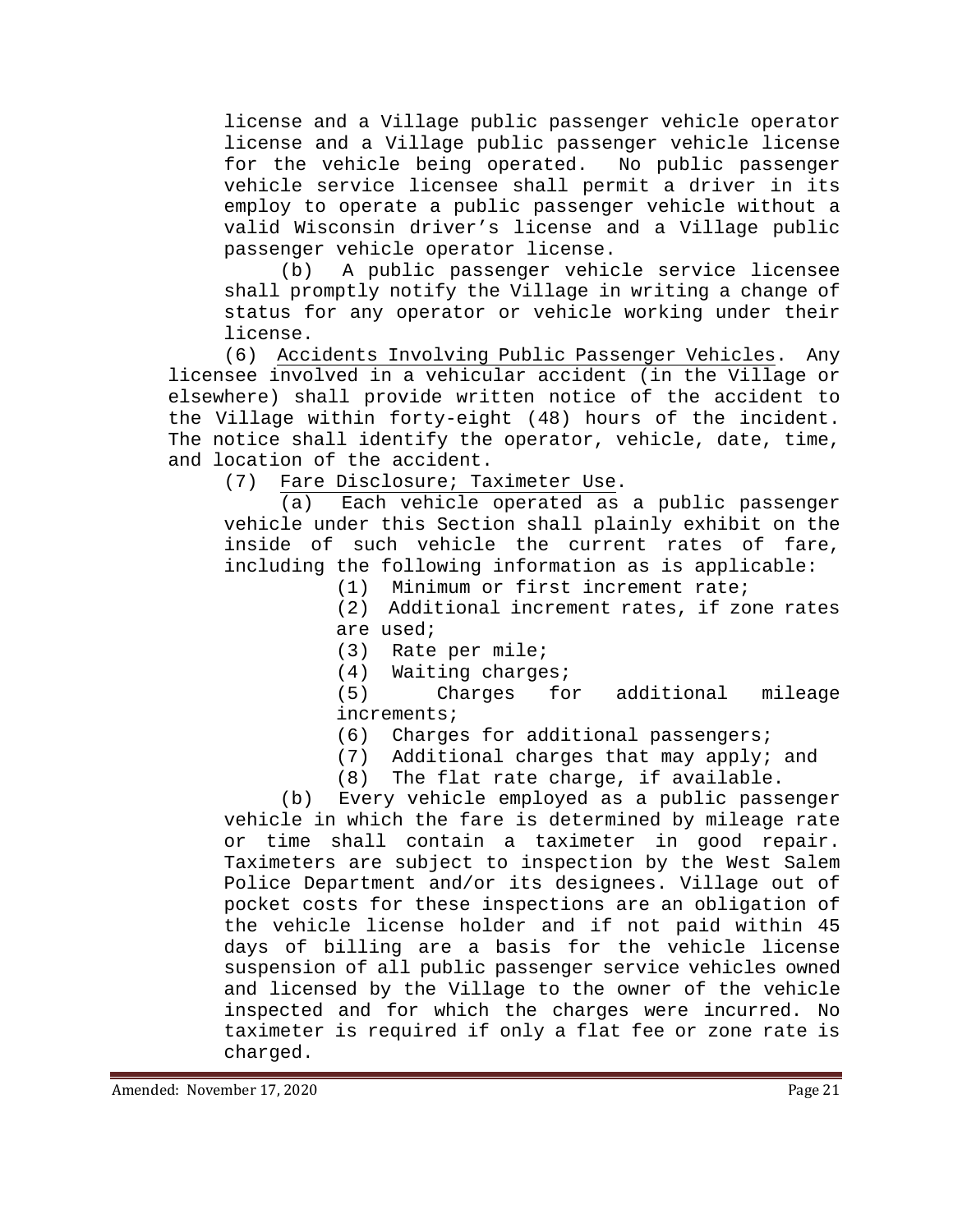(8) Misrepresentation. It shall be unlawful for the owners, operators, drivers, or any persons engaged in the business of carrying passengers for hire governed by this Code to knowingly or carelessly misinform or mislead a customer or prospective customer as to the location of any destination and the distances and fares involved.

(9) Vehicle Changes. If at any time during the course of the public passenger vehicle service license year a vehicle listed in the original application is removed from service and replaced with a different vehicle, the Village shall be notified of such change.

(10) Unreasonable Refusal of Service. No person issued a public passenger vehicle service license shall unreasonably or unlawfully refuse to carry passengers to or from any part of the Village with reasonable promptness.

(11) Services Receipt. Upon request, a public passenger vehicle operator shall provide the party paying for the hiring of the public passenger vehicle a legible receipt at the time of payment which contains the business name, operator's name, the total amount paid for service, and the date of service.<br>(12) Passenger Number Limits. No public passenger

(12) Passenger Number Limits. vehicle operator shall carry or permit to be carried in a public passenger vehicle more persons than the vehicle is designed for.

(13) Required Operator Rest. Public passenger vehicle operators shall have rest periods in every twenty-four (24) period as defined in Section (C)(8).

(14) Village Board May Impose Further Restrictions. Any licensee hereunder shall be subject to such further regulations and restrictions as may be imposed at any time by the Village Board.

**(K) Refusal to Pay Taxi Fare Prohibited**. No person who has been transported by a public passenger vehicle in the Village of West Salem shall refuse to pay the fare for such transportation as such fare is shown on the taximeter or zone meter. Any person who violates this section shall be subject to a forfeiture of not less than Two Hundred Fifty (\$250.00) Dollars plus costs of prosecution.

**(L) License Revocation or Suspension**. Licenses granted under this Section may be suspended or revoked at any time by the Chief<br>of Police for any violation of this Section. When a public of Police for any violation of this Section. passenger vehicle license is revoked or suspended as herein provided, the Chief of Police shall immediately notify the owner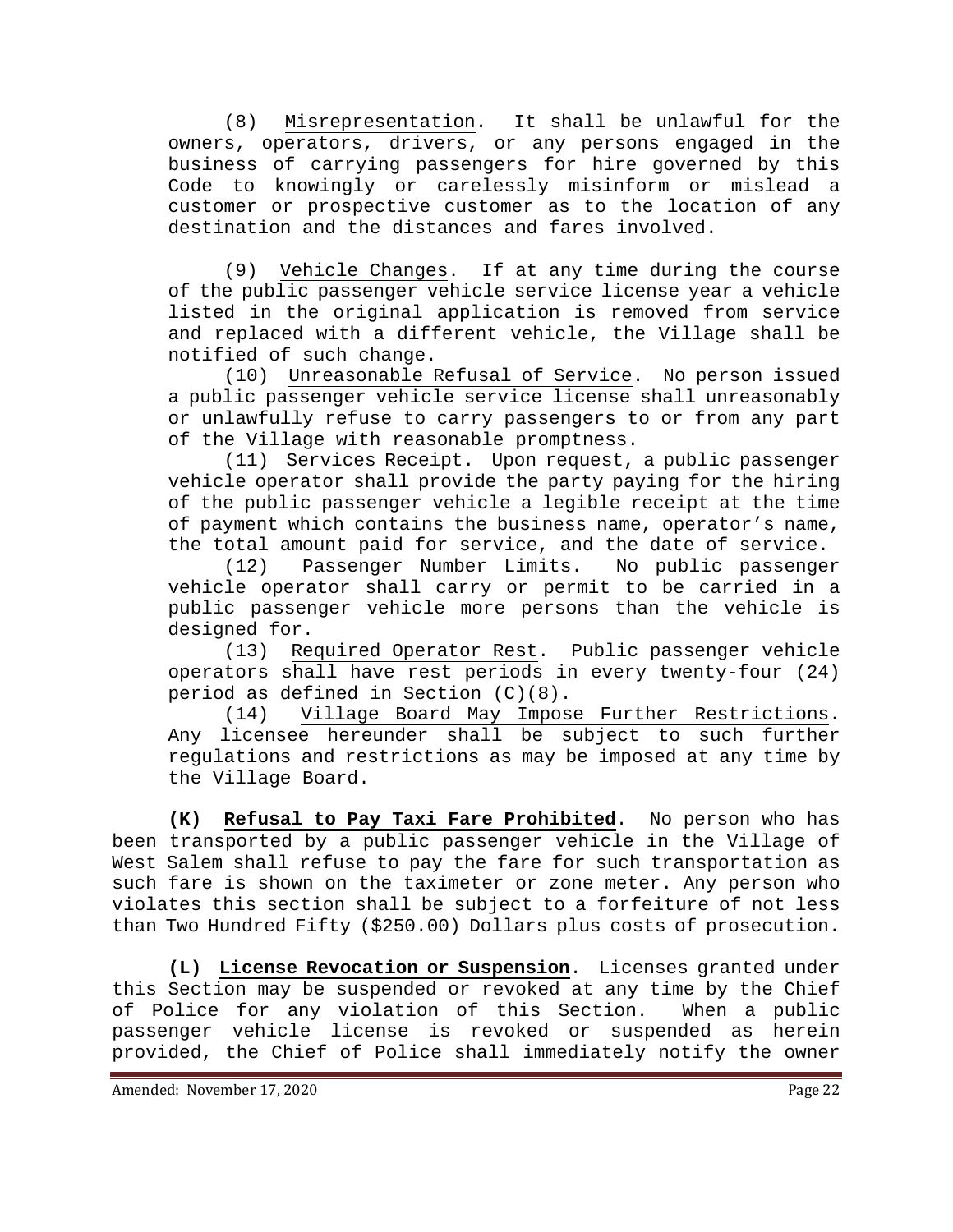to cease at once the operation of the vehicle(s) for which a license has been revoked. Grounds for possible revocation or suspension include, but are not limited to:

(1) Licensee fails to meet the requirements of this Section.

(2) Improper conduct by the public passenger vehicle service licensee or his/her employee or agent.

(3) Any public passenger vehicle operator who threatens the public safety or welfare, provokes or tends to provoke a disturbance, defrauds or attempts to defraud, attempts or overcharges any passenger, fails to provide adequate service, or has violated a State Statute or Village Ordinance.

(4) Any other factor or factors which reasonably relate to public health, safety, and welfare.

**(M) Prohibited Activities**. The following activities are prohibited:

(1) Permitting a nonpaying passenger or driver's pet in a vehicle when transporting a fare-paying passenger, except for the purpose of driver training. The potential passenger shall be informed of this training and offered an alternative vehicle.

(2) The directing, taking, or transportation, or offering to direct, take, or transport any person for immoral purposes, or assisting by any means whatsoever any person for such purposes, to seek or to find any prostitute or other person engaged in immoral practices, or any brothel, or bawdy house, or any other lace of ill fame whatsoever, with knowledge or reasonable cause to know of the character of the person, house, or place is prohibited.

(3) Knowingly receiving any person for purposes of lewdness, assignation, or prostitution, into or upon any vehicle, conveyance, or other means of transportation, or permitting any person to remain for purposes of lewdness or prostitution, in or upon any vehicle, conveyance, or other means of transportation.

(4) Knowingly receiving and transporting any goods or substances which are contraband or illegal or otherwise restricted as to delivery or use.

(5) Using while on duty alcohol, a controlled substance, a controlled substance analog, or a combination thereof, or driving or operating a vehicle while intoxicated or under the influence of alcohol, a controlled substance, a controlled substance analog, or a combination thereof, or under the influence of any drug which renders the person incapable of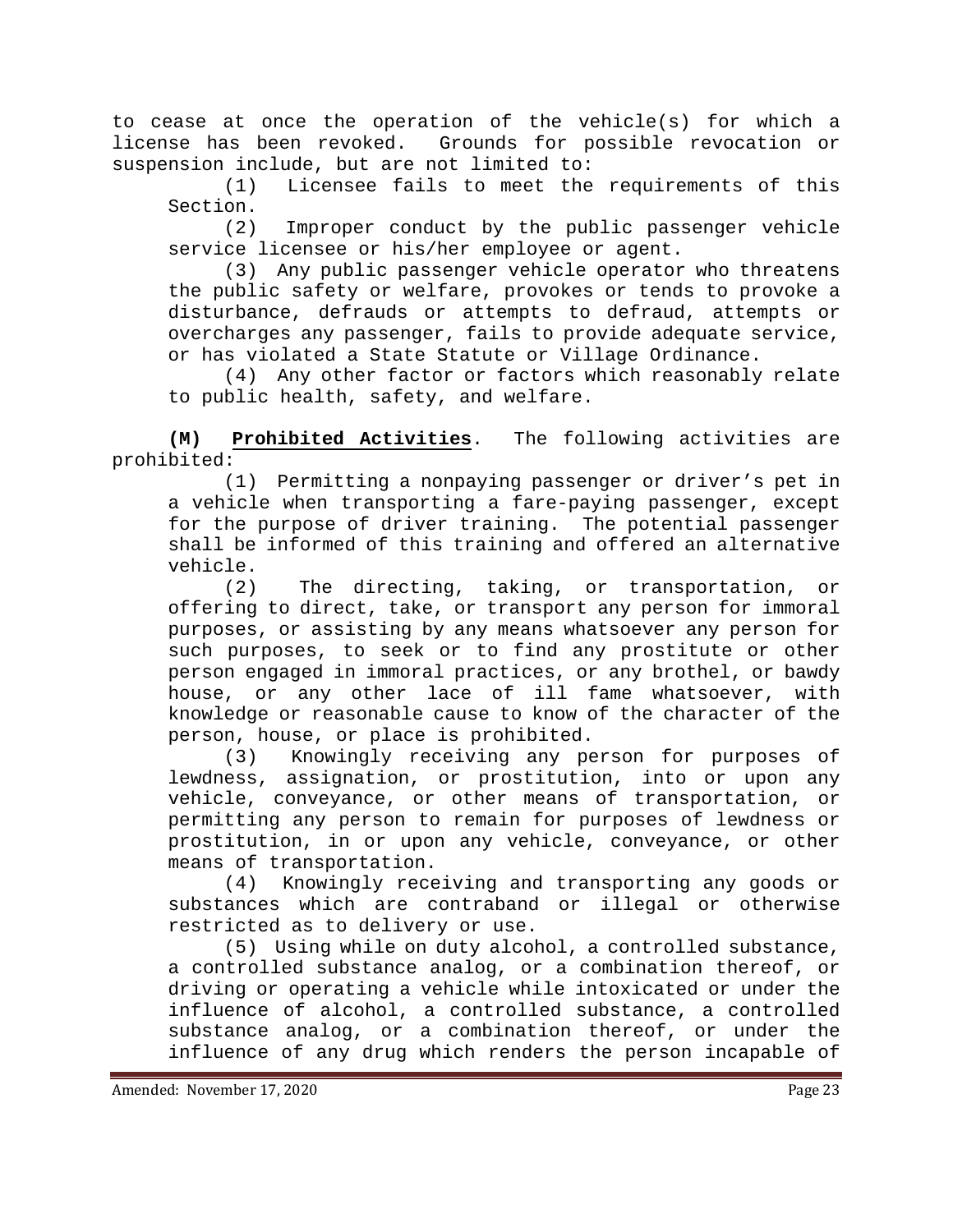safely driving.

**(N) Appeals**. Any person who received a revocation or suspension of a license and objects to all or part thereof may appeal to the Village Board within seven (7) days of the receipt of the order, and the Village Board shall hear such appeal within thirty (30) days of receipt of such written notice of the appeal. After such hearing, the Village Board may reverse, affirm, or modify the order or determination.

**(O) Severability**. If any provision of this Ordinance is invalid or unconstitutional or if the application of this Ordinance to any person or circumstance is invalid or unconstitutional, such invalidity or unconstitutionality shall not affect the other provisions or applications of this Ordinance which can be given effect without the invalid or unconstitutional provisions or applications.

**(P)** Any person licensed by any city, village, or town as a chauffeur and operator shall not be required to procure either a chauffeur's and operator's license or a public passenger vehicle license in the Village of West Salem for the purpose of carrying public vehicle passengers for hire from one municipality to another, but this exception does not permit the chauffeur or operator to operate a public passenger vehicle wholly within the limits of the Village of West Salem.

**(11.05 Recreated 3/15/2016 – Ord. No. 470)**

# <span id="page-23-0"></span>**11.06 Gasoline Filling Stations**.

**(A) Permit Required**. No gasoline vending station for sale at wholesale or retail shall be constructed and maintained within the Village nor shall any work thereon be commenced, nor shall any remodeling or renovation of any existing gasoline filling station, the estimated cost of which shall exceed Fifty (50%) percent of the assessed valuation of the gasoline filling station, until a permit therefor shall have been granted by the Board. The granting of such permits shall be in compliance with all Village Ordinances, which affect the construction, operation and maintenance of business.

(**B) Restrictions**. No station for the selling of gasoline at retail or wholesale shall be established upon any part of any public street or alley or public ground; no such permit shall be issued when the construction, reconstruction, remodeling or renovation of any gasoline filling station does not comply with the applicable zoning ordinances of the Village, nor shall any gasoline station be

Amended: November 17, 2020 **Page 24**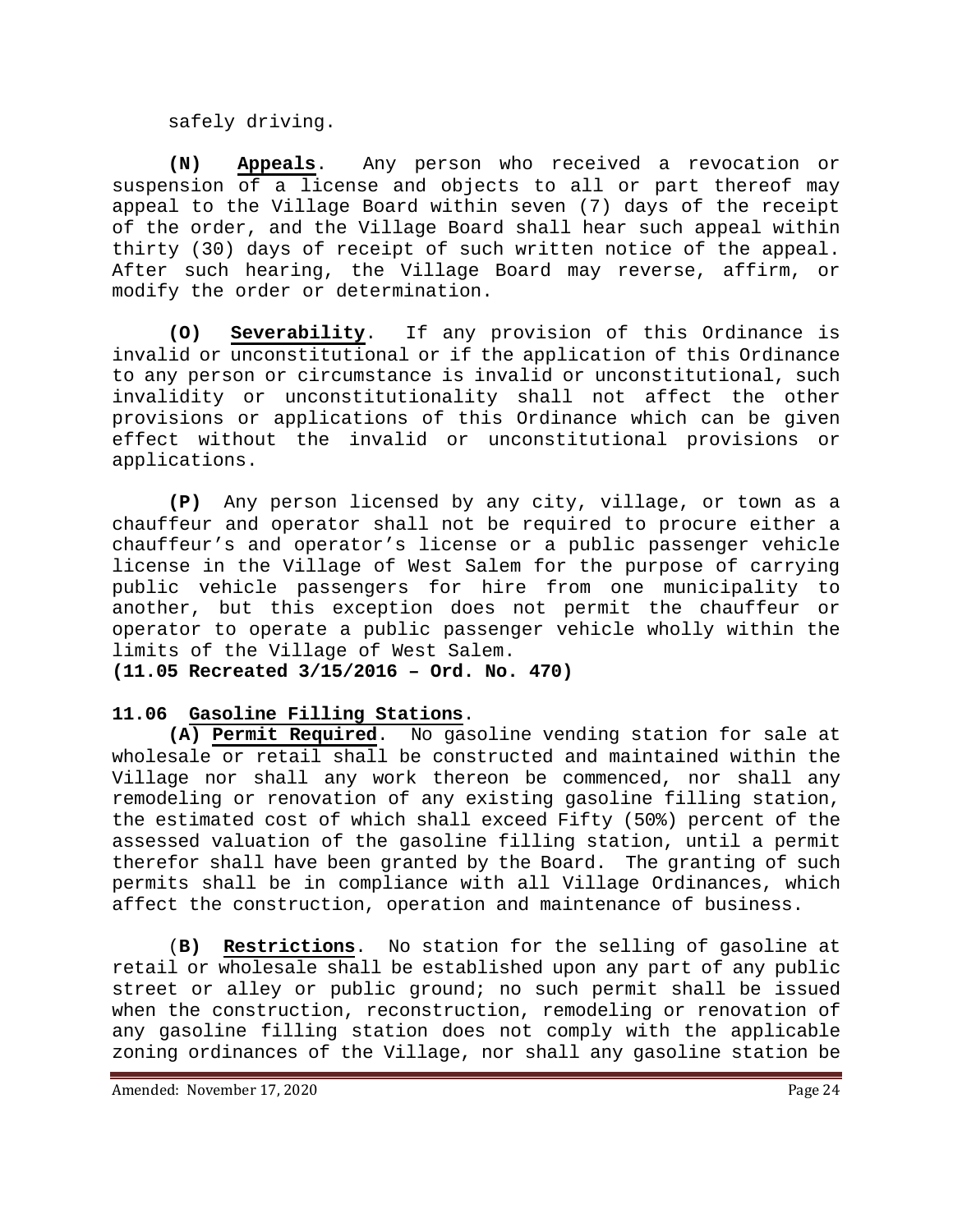located on any real estate, which real estate is within Three Hundred (300') feet of any school ground, church, old people's homes, hospitals, or medical clinics.

**(C) Application and Granting Permit**. Application for the permit required by this Section shall be accompanied by a fee as set forth in Appendix "A" Fee Schedule, which fee is non-refundable. The application shall be in writing accompanied by plans of the proposed structure and location thereof and the application for such permit must describe with particularity the place where the station is proposed to be located and the amount of gasoline and other inflammable oils which is proposed to be stored at said place. Applications shall be made to the Village Administrator who shall deliver a copy of the plans and the application to the Planning Commission. If the application and plans indicate compliance with the terms and conditions of this Ordinance, and the Planning Commission indicates its approval on the application, it shall transmit the application to the Board. A permit shall be issued by the Village Administrator upon majority vote of the Board.

(**D) Regulations**. All stations granted permits under this Section must be constructed and maintained in strict accord with the regulations of the National Board of Fire Underwriters, State laws and regulations, and Village Ordinances, and inflammable oils must be handled therein only in accord with such rules, laws, and<br>ordinances. The stations and the premises on which the same are The stations and the premises on which the same are located must be kept free from any accumulation of oil, grease, or<br>other inflammables and rubbish of all kinds. The same shall be other inflammables and rubbish of all kinds. maintained and operated in the manner so as to produce no smells or unnecessary noises.

**(E) Abandonment**. The provisions of Sec. Ind. 8, Wis. Admin. Code, March 1982, regulating the removal from service, abandonment and reuse of storage tanks are hereby adopted and incorporated into this Code by reference.

(1) Temporarily Out of Service. Storage tanks shall be rendered temporarily out of service only when it is planned that they will be returned to service at the same location within ninety (90) days. The owner may request an extension beyond ninety (90) days in writing to the Fire Department and Village Board. The following steps shall be taken:

(a) Remove all flammable or combustible liquids; (b) Can or plug the fill line, gauge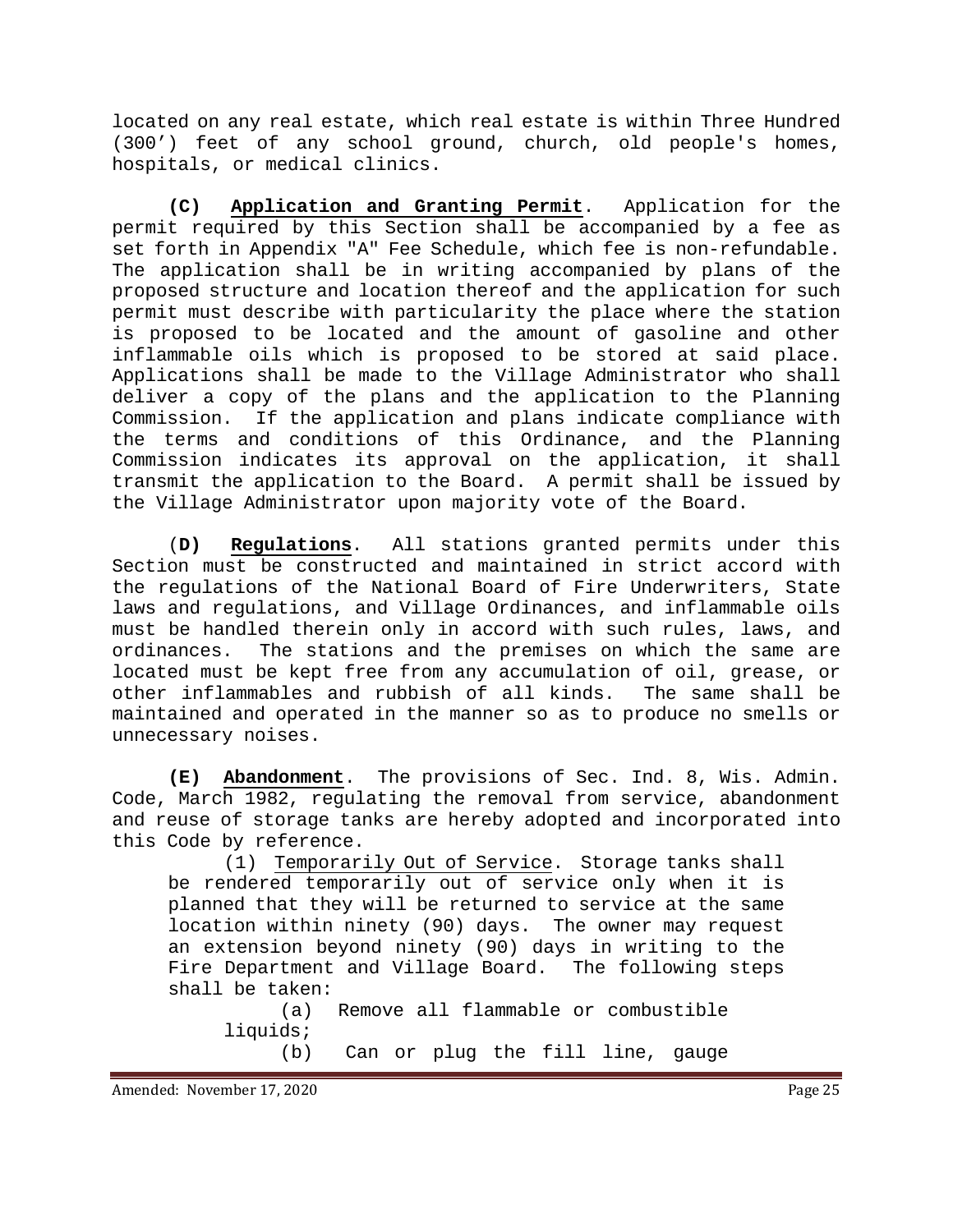opening and pump suction using appropriate sealing compound on pipe fittings; and (c) Leave the vent line open.

(2) Tanks Considered Abandoned. Tanks placed in a "temporarily out of service" condition for more than 90 days shall be considered abandoned and subject to removal or abandonment in place, according to Sec. Ind 8.225-.23, Wis. Admin. Code, March 1982. The following procedure shall be followed to abandon tanks in place:<br>(a) Remove all flammable or comb

Remove all flammable or combustible liquid from the tank and all connecting lines;

(b) Disconnect the suction, inlet, gauge, and vent lines;

(c) Fill the tank completely with a solid inert material; and

(d) Cap remaining underground piping.

# <span id="page-25-0"></span>**11.07 Transient Merchants.**

**(A) Registration Required**. It shall be unlawful for any transient merchant to engage in sales within the Village of West Salem, Wisconsin, without being registered for that purpose as provided herein.

**(B)** Definitions. In this Ordinance:<br>(1) **"Transient merchant"** means

**"Transient merchant"** means any individual who engages in the retail sale of merchandise at any place in this State temporarily, and who does not intend to become and does not become a permanent merchant of such place. For purposes of this Section, sale of merchandise includes a sale in which the personal services rendered upon or in connection with the merchandise constitutes the greatest part of value for the price received, but does not include a farm auction sale conducted by or for a resident farmer of personal property used on the farm, or the sale of produce or other perishable products at retail or wholesale by a resident of this State.<br>(2) **"Permanent Merchant"** means a

"Permanent Merchant" means any person who, for at least one (1) year prior to the consideration of the application of this Ordinance to said merchant

a) has continuously operated an established place of business in the local trade area among the communities bordering the place of sale, or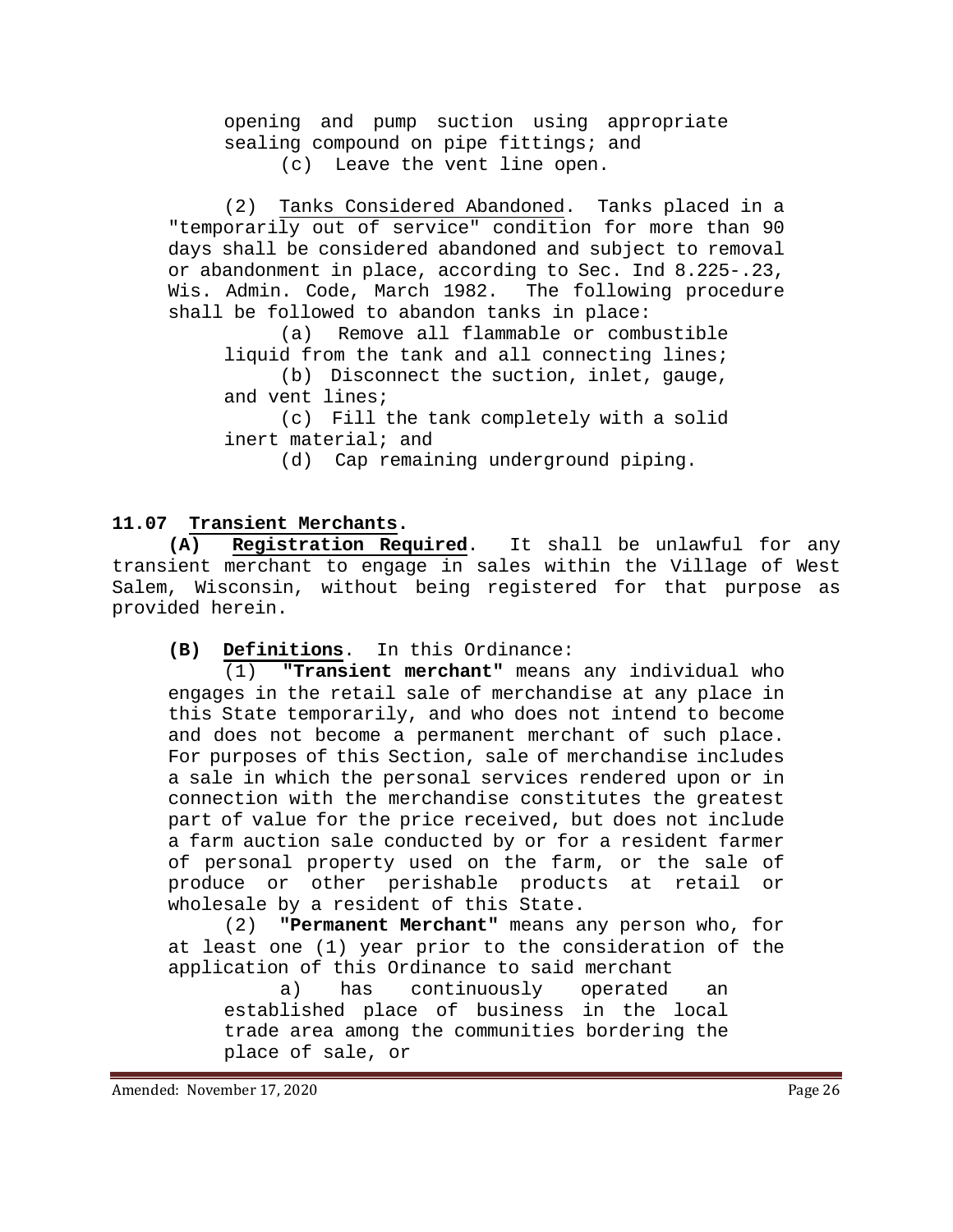b) has continuously resided in the local trade area among the communities bordering the place of sale and now does business from his/her residence.<br>(3) **"Merchandise"** 

"Merchandise" shall include personal property of any kind, and shall include merchandise, goods, or materials provided incidental to services offered or sold. The sale of merchandise includes donations required by the seller for the retention of goods by a donor or prospective customer.<br>(4) **"Charitabl** 

"Charitable organization" shall include any benevolent, philanthropic, patriotic, or eleemosynary person, partnership, association or corporation, or one purporting to be such.<br>(5) **"Clerk"** sha

(5) **"Clerk"** shall mean the Village Administrator who is also the Village Clerk.

(**C) Exemptions.** The following shall be exempt from all provisions of this Ordinance.

(1) Any person delivering newspapers, fuel, dairy products or bakery goods to regular customer on established routes;

(2) Any person selling merchandise at wholesale to dealers in such merchandise;

(3) Any person selling agricultural products which the person has grown;

(4) Any permanent merchant or employee thereof who takes orders at the home of the buyer for merchandise regularly offered for sale by such merchant within this county and who delivers such merchandise in their regular course of business;

(5) Any person who has an established place of business where the merchandise being sold is offered for sale on a regular basis, and in which the buyer has initiated contact with, and specifically requested, a home visit by said person;

(6) Any person who has had, or one who represents a company which has had, a prior business transaction, such as a prior sale or credit arrangement, with the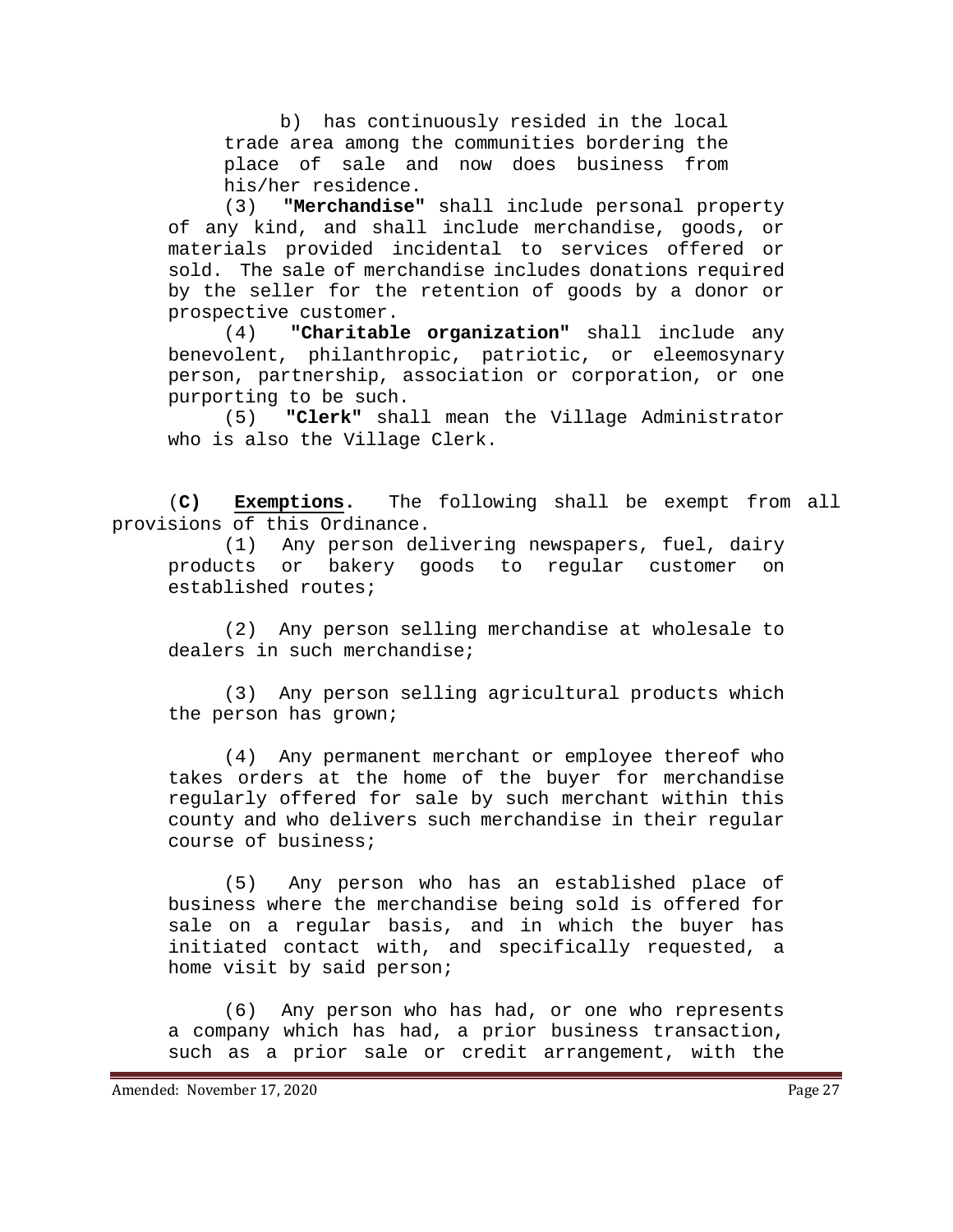prospective customer;

(7) Any person selling or offering for sale a service unconnected with the sale or offering for sale of merchandise;

(8) Any person holding a sale required by statute or by order of any court and any person conducting a bona fide auction sale pursuant to law;

(9) Any employee, officer or agent of a charitable organization who engages in direct sale for or on behalf of said organization, provided that there is submitted to the Clerk or its designee proof that such charitable organization is registered under Sec. 440.41, Stats. Any charitable organization engaging in the sale of merchandise and not registered under Sec. 440.41, Stats., or which is exempt from that Statute's registration requirements, shall be required to register under this Ordinance;

 (10) Any person who claims to be a permanent merchant, but against whom complaint has been made to the Clerk or Police Department that such person is a transient merchant; provided that there is submitted to the Clerk or Police Department proof that such person has leased for at least one (1) year, or purchased, the premises from which he/she has conducted business in the market area for at least one (1) year prior to the date the complaint was made.

 (11) Any individual licensed by an examining board as defined in Sec. 15.01(7), Wisconsin Statutes.

 (12) This Ordinance does not apply to transient merchants while doing business at special events authorized by the Village Board.

#### **(D) Registration**.

(1) Applicants for registration must complete and return to the Police Department a registration form furnished by the Police Department which shall require the following information:

a) name, permanent address and telephone number, and temporary address, if any;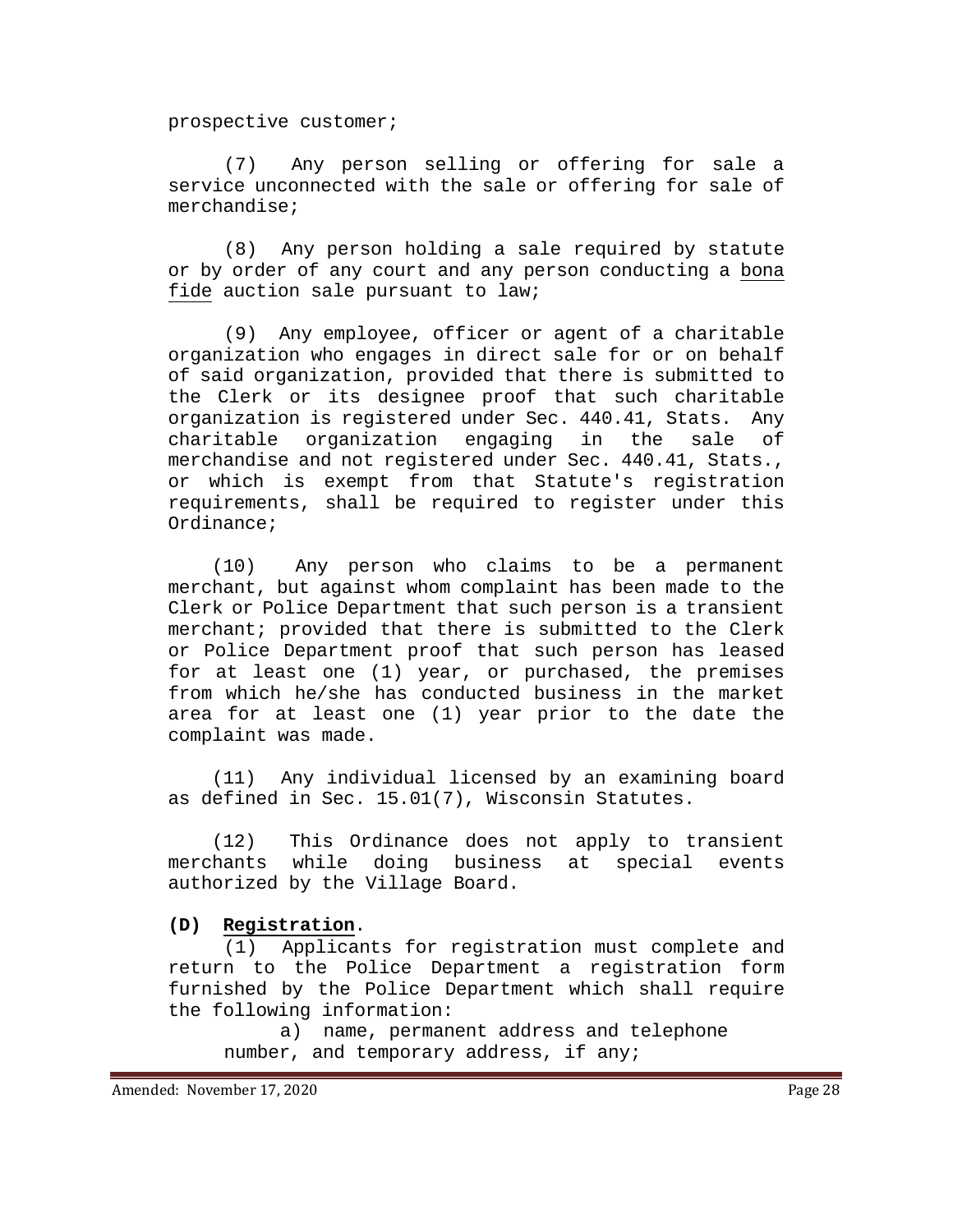b) age, height, weight, color of hair and eyes;

c) name, address and telephone number of the person, firm, association or corporation that the transient merchant represents or is employed by, or whose merchandise is being sold;

d) temporary address and telephone number from which business will be conducted, if any;

e) nature of business to be conducted and a brief description of the merchandise, and any services offered;<br>f) propos

proposed methods of delivery of merchandise, if applicable;

g) make, model and license number of any vehicle to be used by applicant in the conduct of his/her business;

h) most recent cities, villages, towns, not to exceed three, where applicant conducted his/her business;

i) place where applicant can be contacted for at least seven (7) days after leaving this Village;

j) statement as to whether applicant has been convicted of any crime or ordinance violation related to applicant's transient merchant business within the last five (5) years, and the nature of the offense and the place of conviction.

(2) Applicants shall present to the Police Department for examination:

a) a driver's license or some other proof of identity as may be reasonably required;

b) a state certificate of examination and approval from the sealer of weights and measures where applicant's business requires use of weighing and measuring devices approved by state authorities;

c) a state health officer's certificate<br>where applicant's business involves the applicant's business involves handling of food or clothing and is required to be certified under state law; such certificate to state that applicant is apparently free from any contagious or infectious disease, dated not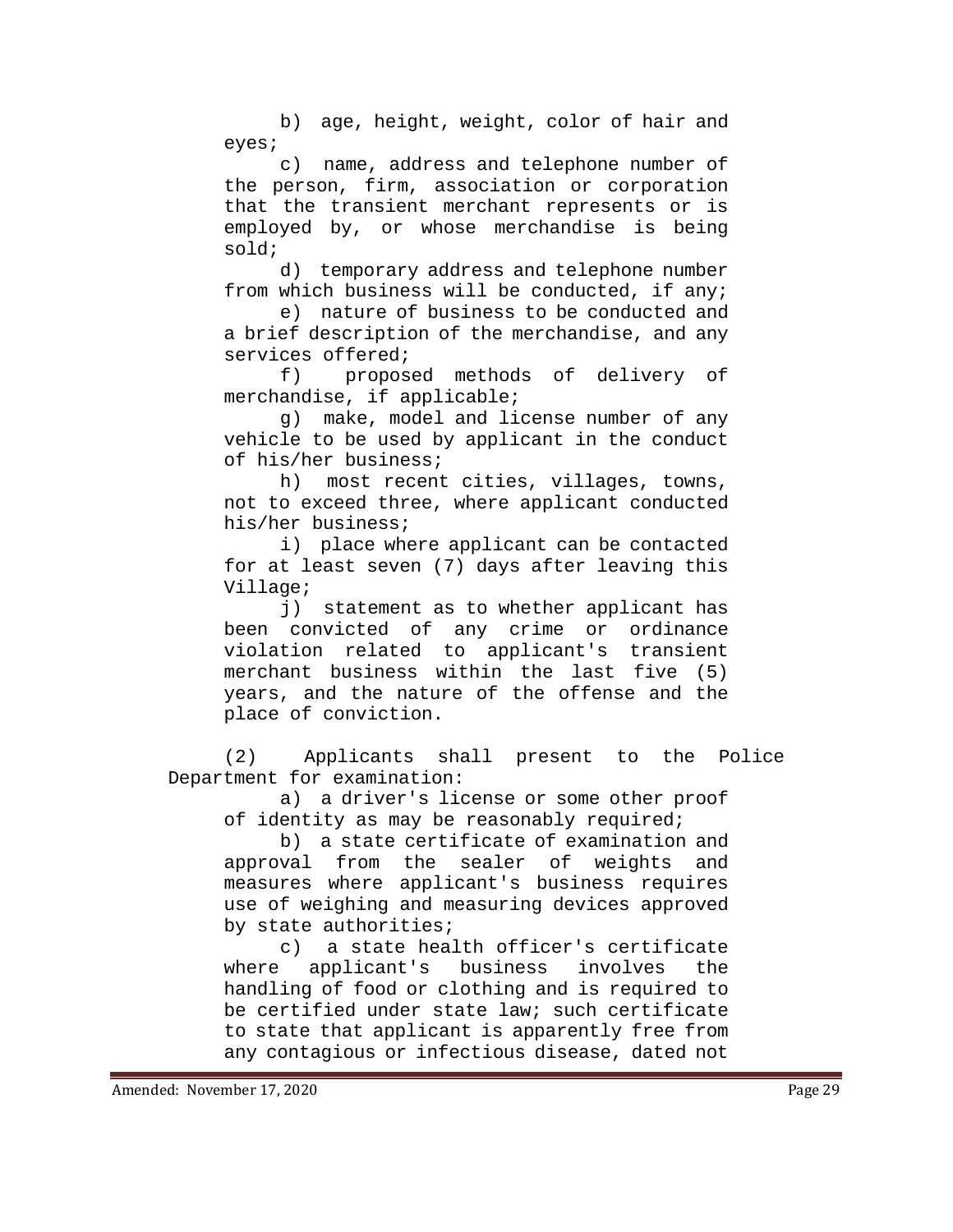more than 90 days prior to the date the application license is made.

(3) At the time the registration is returned, a fee as set forth in Appendix "A" Fee Schedule shall be paid to the Police Department to cover the cost of processing said registration.

The applicant shall sign a statement appointing the Police Department his/her agent to accept service of process in any civil action brought against the applicant arising out of any sale or service performed by the applicant in connection with the direct sales activities of the applicant, in the event the applicant cannot, after reasonable effort, be served personally.

Upon payment of said fee and the signing of said statement, the Police Department shall register the applicant as a transient merchant and date the entry. Said registration shall be valid for a period of one (1) year from the date of entry, subject to subsequent refusal as provided in Sec. 5(B) below.

#### (**E) Investigation**.

(1) Upon receipt of such application, the Chief of Police shall complete an investigation of the statements made in the application. The Police Chief shall, within seventy-two (72) hours of its receipt, endorse his/her approval or disapproval upon the application.

(2) The Police Department shall refuse to register the applicant if it is determined, pursuant to the investigation above, that: The application contains any material omission or materially inaccurate statement; complaints of a material nature have been received against the applicant by authorities in the most recent cities, villages and towns, not exceeding three, in which the applicant conducted similar business; the applicant was convicted of a crime, statutory violation or ordinance violation within the last five (5) years, the nature of which is directly related to the applicant's fitness to engage in direct selling; or the applicant failed to comply with any applicable provision of Sec. 4(b) above.

**(F) Appeal.** Any person refused or denied registration may appeal the denial through the appeal procedure provided by Ordinance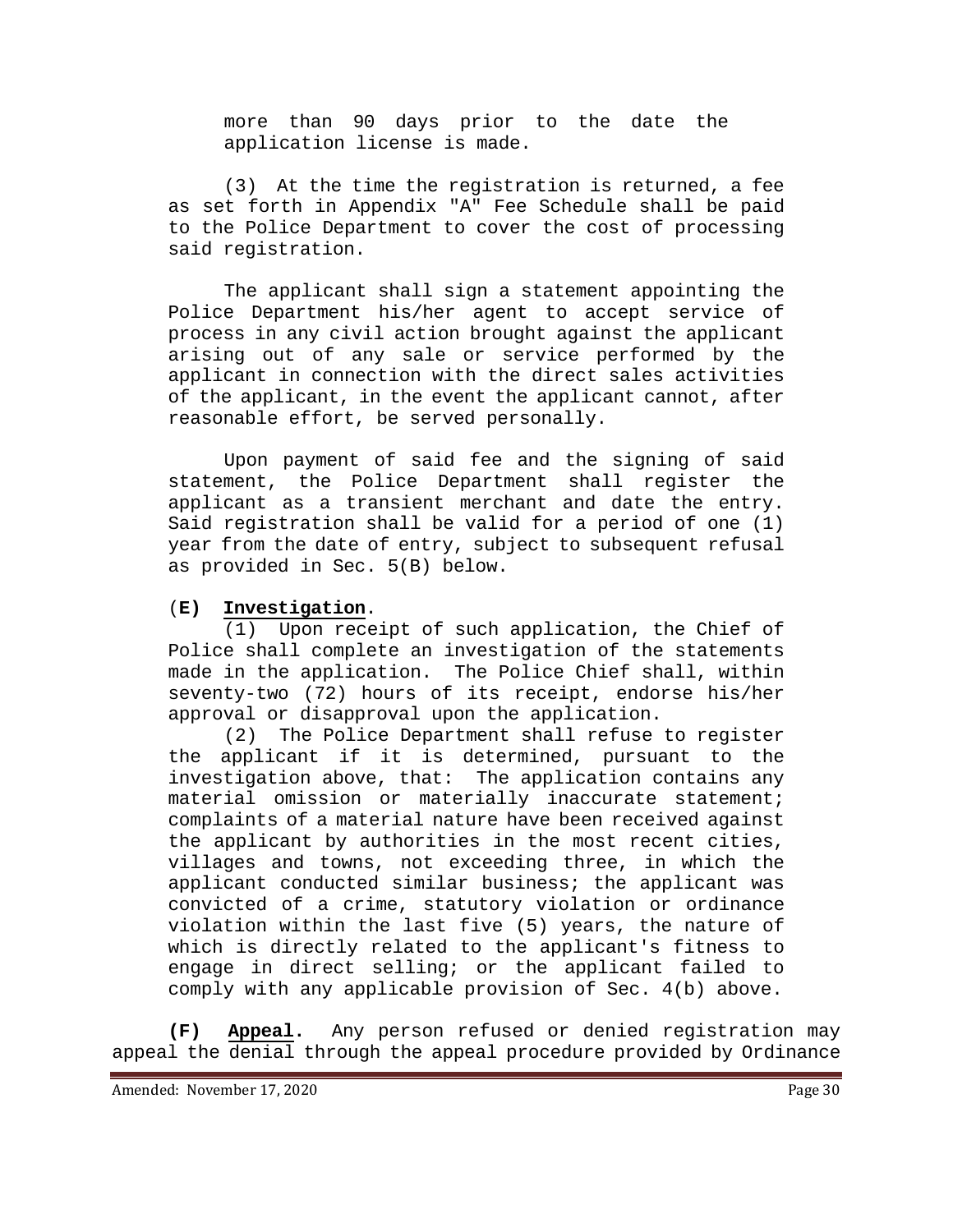or resolution of the Village Board, or if none has been adopted, under the provisions of Secs. 68.07 through 68.16, Stats.

# **(G) Regulation of Transient Merchants**.

Prohibited Practices.

a) A transient merchant shall be prohibited from: Calling at any dwelling or other place between the hours of 9:00 p.m. and 9:00 a.m., except by appointment; calling at any dwelling or other place where a sign is displayed bearing the words "No Peddlers", "No Solicitors" or words of similar meaning; calling at the rear door of any dwelling place; or remaining on any premises after being asked to leave by the owner, occupant or other person having authority over such premises.

b) A transient merchant shall not misrepresent or make false, deceptive or misleading statements concerning the quality, quantity, or characteristics of any merchandise offered for sale, the purpose of his/her visit,<br>his/her identity or the identity of the his/her identity or the identity of the organization he/she represents. A charitable organization transient merchant shall specifically disclose what portion of the sale price of the merchandise being offered will actually be used for the charitable purpose for which the organization is soliciting. Said portion shall be expressed as a percentage of the sale price of the merchandise.

c) No transient merchant shall impede the free use of sidewalks and streets by pedestrians and vehicles. Where sales are made<br>from vehicles, all traffic and parking from vehicles, all traffic and parking regulations shall be observed.<br>d) No transient merchant

No transient merchant shall make any loud noises or use any sound amplifying devise to attract customers if the noise is produced is capable of being plainly heard outside a 100-foot radius of the source.<br>e) No transient mercha

No transient merchant shall allow rubbish or litter to accumulate in or around the area in which he/she is conducting business.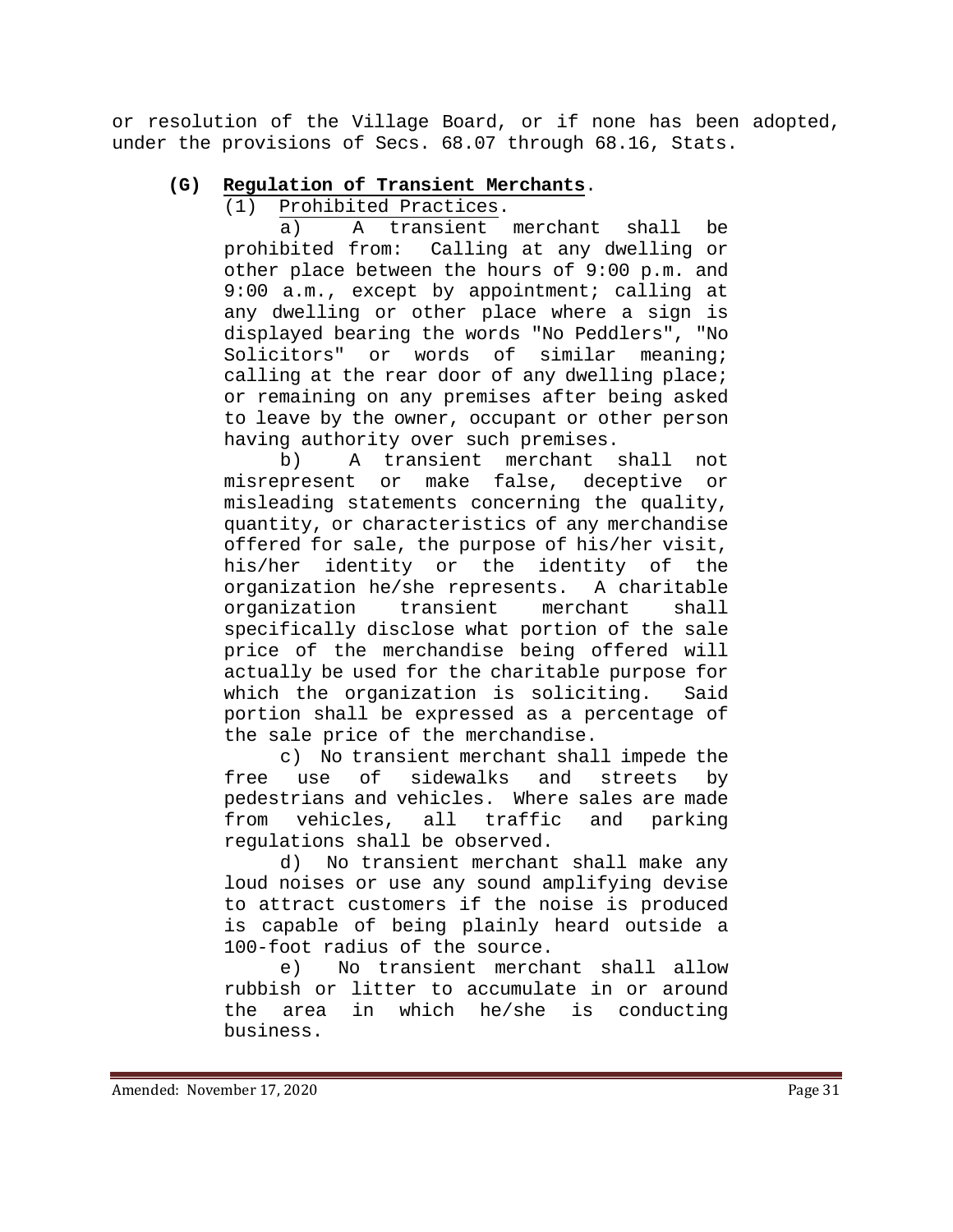### **(H) Disclosure Requirements**.

(1) After the initial greeting and before any other statement is made to a prospective customer, a transient merchant shall expressly disclose his/her name, the name of the company or organization he/she is affiliated with, if any, and the identify of merchandise or services he/she offers to sell.

(2) If any sale of merchandise is made by a transient merchant, or any offer for the later delivery of merchandise is taken by the seller, the buyer shall have the right to cancel said transaction if it involves the extension of credit or is a cash transaction of more than \$25.00, in accordance with the procedure as set forth in Sec. 423.203, Stats.; the seller shall give the buyer two copies of a typed or printed notice of the fact. Such notice shall conform to the requirements of Secs. 423.203(1)(a)(b) and (c), (2) and (3), Stats.

(3) If the transient merchant takes a sales order for the later delivery of merchandise, he/she shall, at the time the order is taken, provide the buyer with a written statement containing the terms of the agreement, the amount paid in advance whether full, partial, or no advance payment is made, the name, address and telephone number of the seller, the delivery or performance date, and whether a guarantee or warranty is provided and, if so, the terms thereof.

**(I) Records**. The Chief of Police shall report to the Clerk all convictions for violation of this Ordinance, and the Clerk shall note any such violation on the record of the registrant convicted.

### **(J) Revocation of Registration.**

(1) Registration may be revoked by the Village Board after notice and hearing, if the registrant made any material omission or materially inaccurate statements in the application for registration, made any fraudulent, false, deceptive or misleading statement or representation in the course of engaging in transient sales, violated any provision of this Ordinance or was convicted of any crime or ordinance or statutory violation which is directly related to the registrant's fitness to engage in selling.

(2) Written notice of the hearing shall be served personally or pursuant to 4 (C) above on the registrant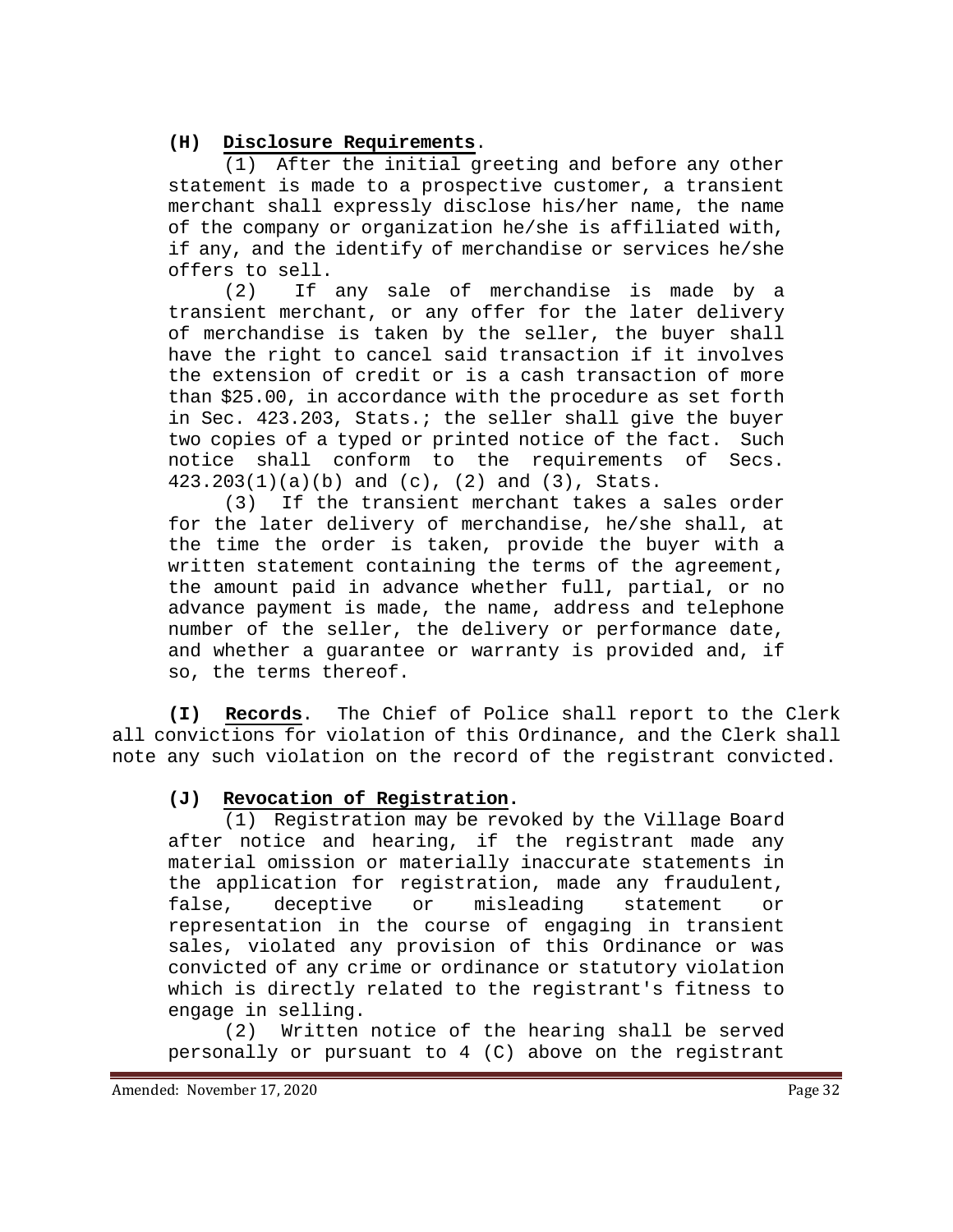at least seventy-two (72) hours prior to the time set for the hearing; such notice shall contain the time and place of hearing and a statement of the acts upon which the hearing will be based.

**(K) Penalty**. Any person adjudged in violation of any provision of this Ordinance shall forfeit not less than Ten (\$10.00) Dollars nor more than One Thousand (\$1,000.00) Dollars for each violation per day plus costs of prosecution. Each violation shall constitute a separate offense. Forfeiture amounts are subject to Village Board annual review and approval and may be changed from time to time by Village Board Resolution.

**(11.07 - Recreated 5/16/91)**

### <span id="page-32-0"></span>**11.08 Animal Control - Regulations and Licenses.**

**(A) State Statutes Adopted.** Except as otherwise specifically provided in this Ordinance, the provisions of Section 951.01 through 951.18 relating to crimes against animals and Chapter 174 Wis. Stats., relating to dogs, are hereby adopted by reference and made<br>a part of this Ordinance as though fully set forth herein. Any act a part of this Ordinance as though fully set forth herein. required to be performed or prohibited by any statute incorporated herein by reference is required or prohibited by this Code. All references in 11.08 to "owner" or "owns" includes "anyone who owns, keeps, harbors or has custody of an animal".

# **(B) Licensing**.

(1) Required. Any person who owns any dog over five (5) months of age residing in the Village must obtain a La Crosse County license as herein provided. No other animals within the Village require licenses.

(2) Application. Application for licenses shall be made to the Village Administrator and shall include name and address of applicant, description of the dog, the appropriate fee, whether the dog is sexed or neutered or spayed, and a rabies certificate issued by a licensed veterinarian or anti-rabies clinic, illustrating that the animal for which the license is sought has received current immunization for rabies. (Written proof is required from a licensed veterinarian that the dog being licensed has been neutered or spayed.) Application for a license must be made within thirty (30) days after obtaining a dog over five (5) months, except that this requirement shall not apply to a owner with a dog within the Village for no

longer than thirty (30) days.<br>(3) Fees. A license s Fees. A license shall be issued after payment of the applicable fee as annually set forth by the County of La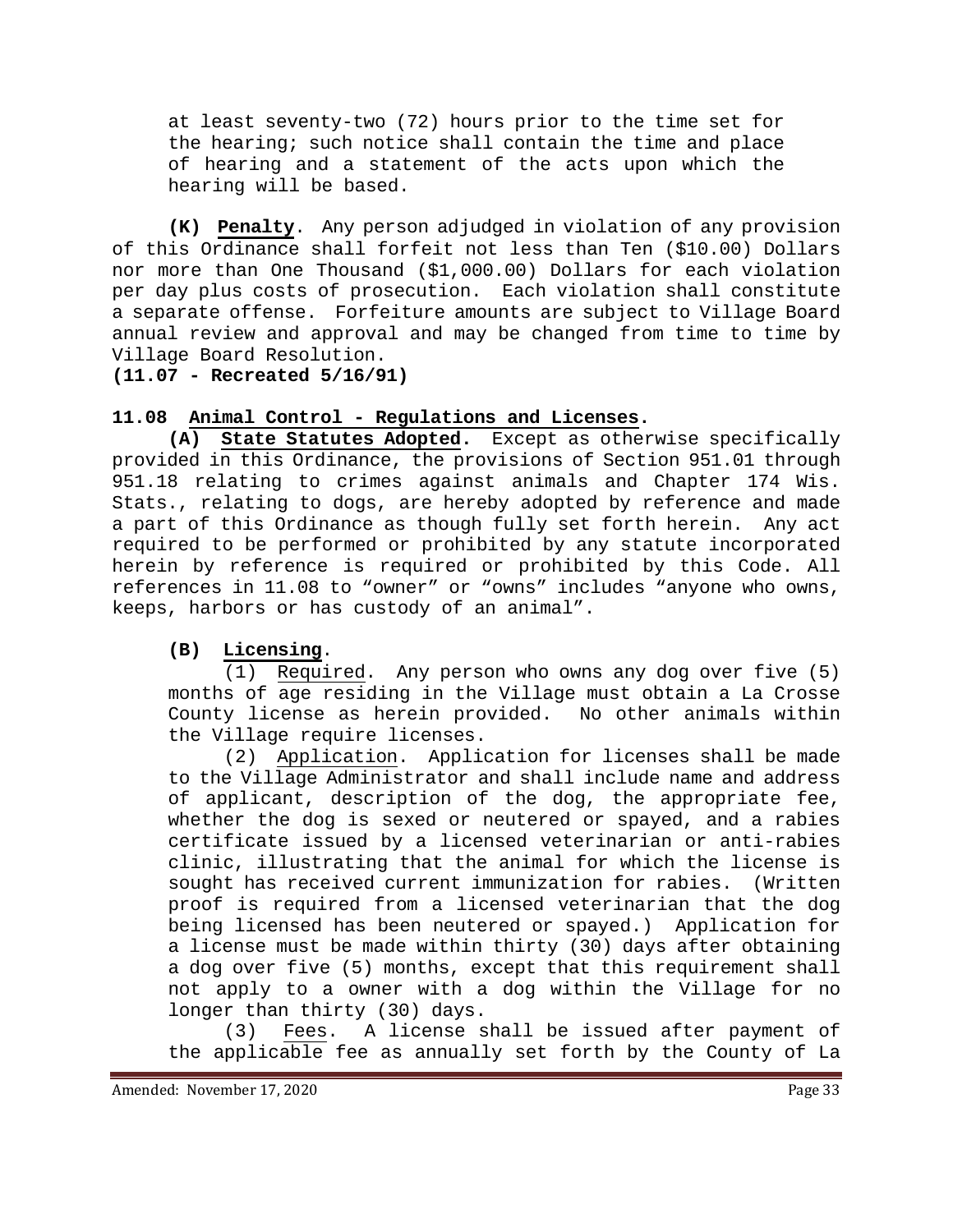Crosse.

(4) Disbursement. All dog license tax revenues shall be disbursed by the Village Administrator in accordance with the provisions of Chapter 174 Wis. Stats. The Administrator may retain the portion of the license fee for Village funds as provided for in County Ordinance.

(5) Issuance. Upon acceptance of the license application and fee, the Village Administrator shall issue a durable tag, stamped with an identifying number and the year of issuance.

(6) License Exemptions. Every animal specially trained to assist any disabled person shall be exempt from any license fee, and every person owning such an animal shall annually receive a free license, if required, from the local collecting officer upon application and proof of training.

(**C) Rabies Vaccination Required**. The owner of every dog and cat residing in the Village of West Salem that is six (6) months of age or older shall arrange for the animal to be vaccinated against Rabies (Hydrobius), and thereafter on a regular basis such that the vaccination is always current. Any person owning any dog or cat and violates this Ordinance shall upon conviction forfeit not less than Fifty (\$50.00) Dollars or more than One Hundred (\$100.00) Dollars. Forfeiture amounts are subject to Village Board annual review and approval and may be changed from time to time by Village Board Resolution. No person shall own any animal which is rabid. The forfeitures for this violation are the costs described Sub (8) below plus One Hundred (\$100.00) Dollars.<br>(1) Rabies Quarantine or Sac

Rabies Quarantine or Sacrifice of Dog or Cat. An animal control or law enforcement officer shall order a dog or cat quarantined if the officer has reason to believe that the animal bit a person, is infected with rabies or has been in contact with a rabid animal. If a quarantine cannot be imposed because the dog or cat cannot be captured, the officer may kill the animal. The officer or veterinarian shall then kill the animal in a humane manner and in a manner which avoids damage to the animal's head.

(2) Sacrifice of Other Animals. An officer may order killed or may kill an animal other than a dog or cat if the officer has reason to believe that the animal bit a person or is infected with rabies. The officer or veterinarian shall then kill the animal in a humane manner and in a manner which avoids damage to the animal's head.

(3) Quarantine Procedure. An animal control or other law enforcement officer who orders a dog or cat to be quarantined shall deliver the animal or shall order the animal delivered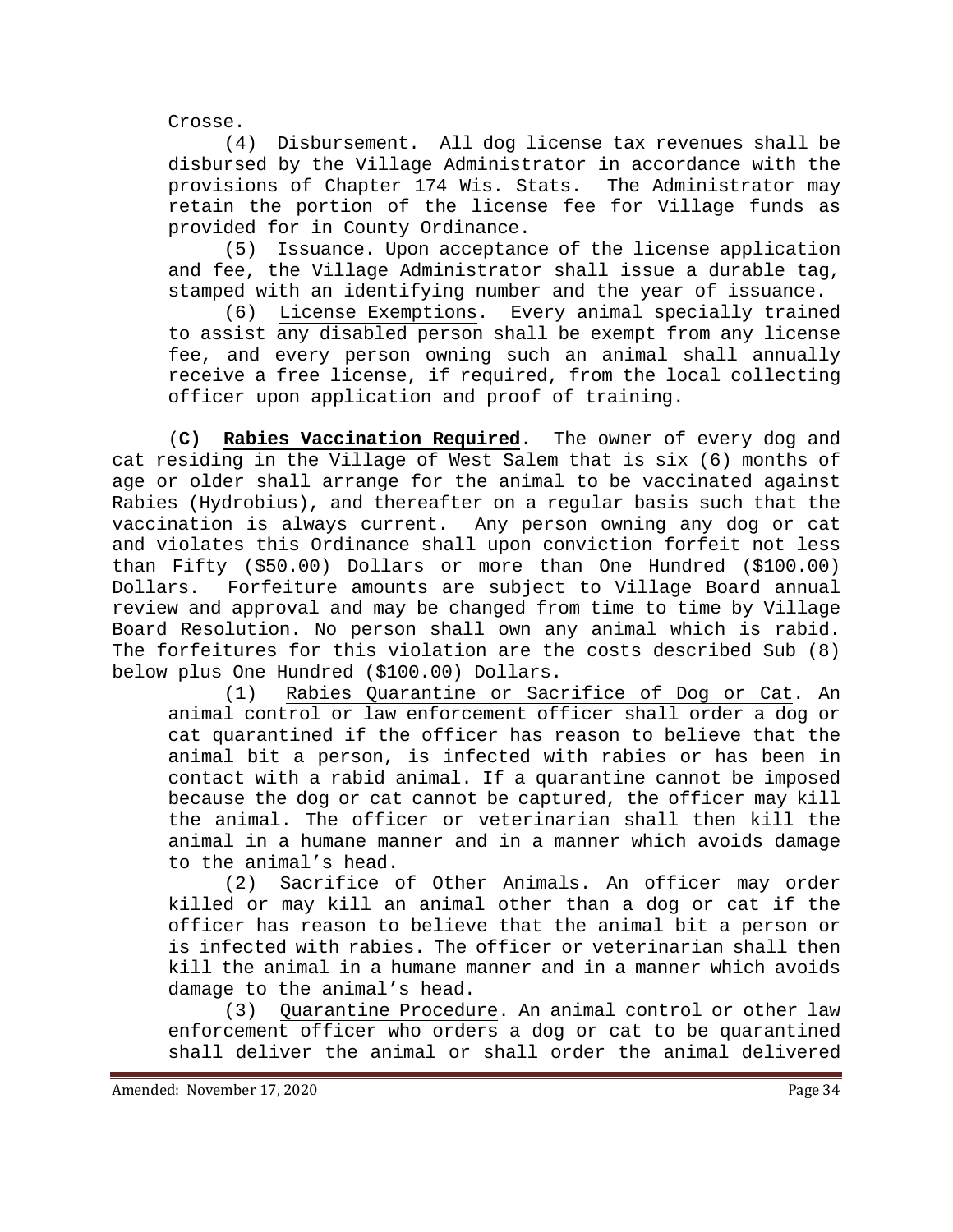to an isolation facility as soon as possible but no later than twenty-four (24) hours after the original order is issued or the officer may order the animal to be quarantined on the premises of the owner if the animal is immunized currently against rabies as evidenced by a valid certificate of rabies vaccination or other evidence.

(4) Health Risk to Humans. If a dog or cat is ordered to be quarantined because there is reason to believe that the animal bit a person, the custodian of an isolation facility or the owner shall keep the animal under strict isolation under the supervision of a veterinarian for at least ten (10) days after the incident occurred. In this paragraph, "supervision of a veterinarian" includes, at a minimum, examination of the animal on the first day of isolation, on the last day of isolation and on one (1) intervening day. If the observation period is not extended and if the veterinarian certifies that the dog or cat has not exhibited any signs of rabies, the animal may be released from quarantine at the end of the observation period.<br>(5) Risk to A

Risk to Animal's Health.

(a) If a dog or cat is ordered to be quarantined because there is reason to believe that the animal has been exposed to a rabid animal and if the dog or cat is not currently immunized against rabies, the custodian of an isolation facility or the owner shall keep the animal leashed or confined for one hundred eighty (180) days. The owner shall have the animal vaccinated against rabies between one hundred fifty-five (155) and one hundred sixty-five (165) days after the exposure to a rabid animal.

(b) If a dog or cat is ordered to be quarantined because there is reason to believe that the animal has been exposed to a rabid animal but if the dog or cat is immunized against rabies, the custodian of an isolation facility or the owner shall keep the animal leashed or confined for sixty (60) days. The owner shall have the animal revaccinated against rabies as soon as possible after exposure to a rabid animal.

(6) Sacrifice of a Dog or Cat Exhibiting Symptoms of Rabies. If a veterinarian determines that a dog or cat exhibits symptoms of rabies during the original or extended observation period, the veterinarian shall notify the owner and the officer who ordered the animal quarantined. The officer or veterinarian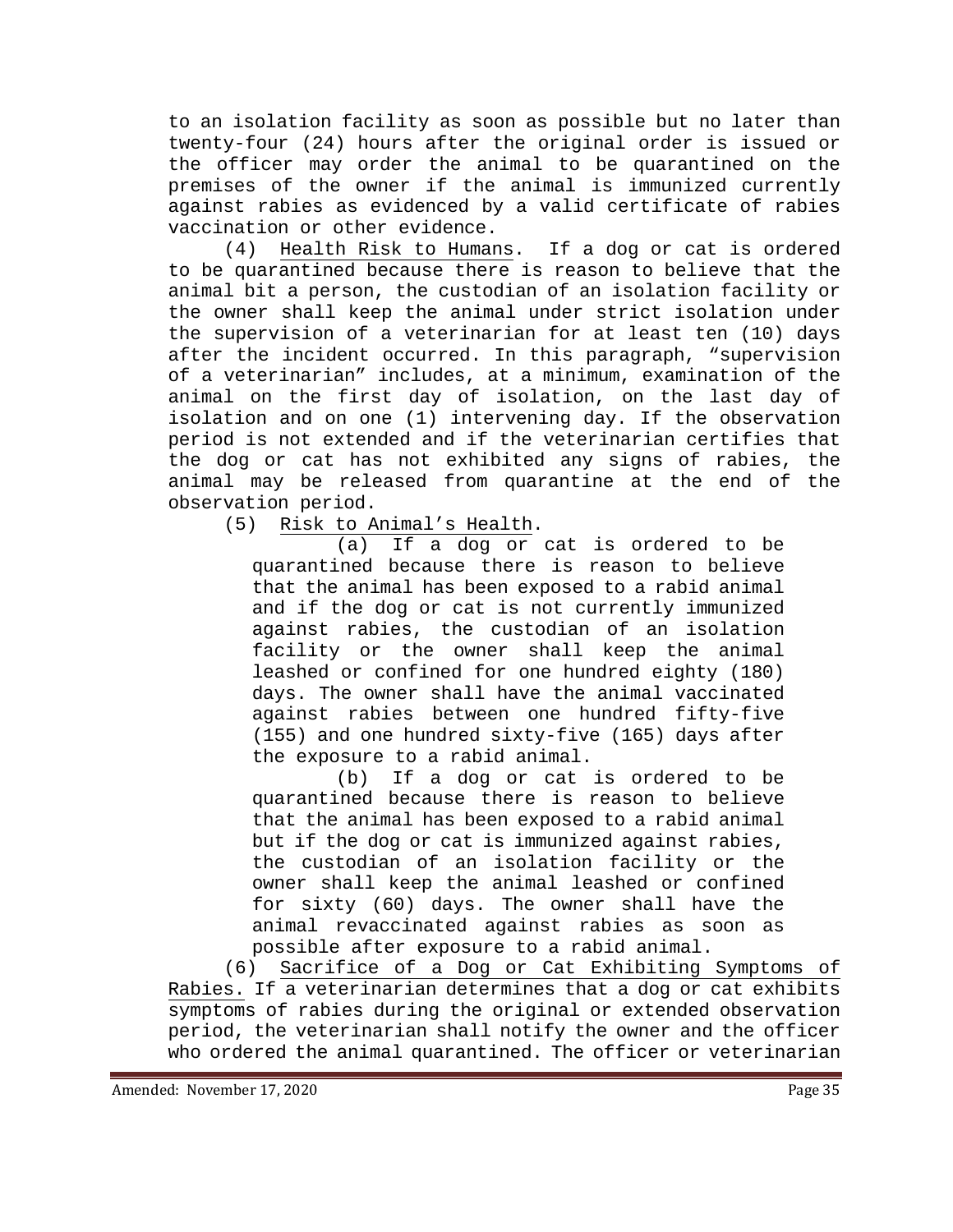shall then kill the animal in a humane manner and in a manner which avoids damage to the animal's head. If the dog or cat is suspected to have bitten a person, the veterinarian shall

notify the person or the person's physician.<br>(7) Delivery of Carcass; Preparation Delivery of Carcass; Preparation; Examination by Laboratory of Hygiene. An officer who kills an animal shall deliver the carcass to a veterinarian. The veterinarian or local health department shall prepare the carcass, properly prepare and package the head of the animal in a manner to minimize deterioration, arrange for delivery by the most expeditious means feasible of the head of the animal to the State Laboratory of Hygiene and dispose of or arrange for the disposal of the remainder of the carcass in a manner which minimizes the risk of exposure to any rabies virus. The Laboratory of Hygiene shall examine the specimen and determine if the animal was infected with rabies. The State Laboratory of Hygiene shall notify the Village, the veterinarian which prepared the carcass and, if the animal is suspected to have bitten a person, that person or the person's physician.<br>(8) Responsibility for Quarantine and Laboratory

Responsibility for Quarantine and Expenses. The owner of an animal is responsible for any expenses incurred in connection with keeping the animal in an isolation facility, supervision and examination of the animal by a veterinarian, preparation of the carcass for laboratory examination, and the fee for the laboratory examination. This cost, if not voluntarily paid within thirty (30) days of written notice from the Village shall be assessed as part of a fine by the Village for ownership of a rabid animal. If the owner is unknown, the Village is responsible for these expenses.

(9) Village Not Liable for Destroying Animals. The Village, including, but not limited to, law enforcement or animal control officers, shall not be liable for the death of any animal which has been destroyed pursuant to this Section.

(**D) Animals Running at Large and Barking Dogs**. For the purposes of this Section, the phrase "running at large" embraces all other places within the Village except the owner's premises. This includes all streets, alleys, sidewalks or other public or private property which may abut the owner's premises. An animal off of the owner's premises is not running at large if under the control of a person by means of a chain, rope, or cord of sufficient strength to control the action of the animal.<br>(1) No person who owns

No person who owns any cattle, horses, mules,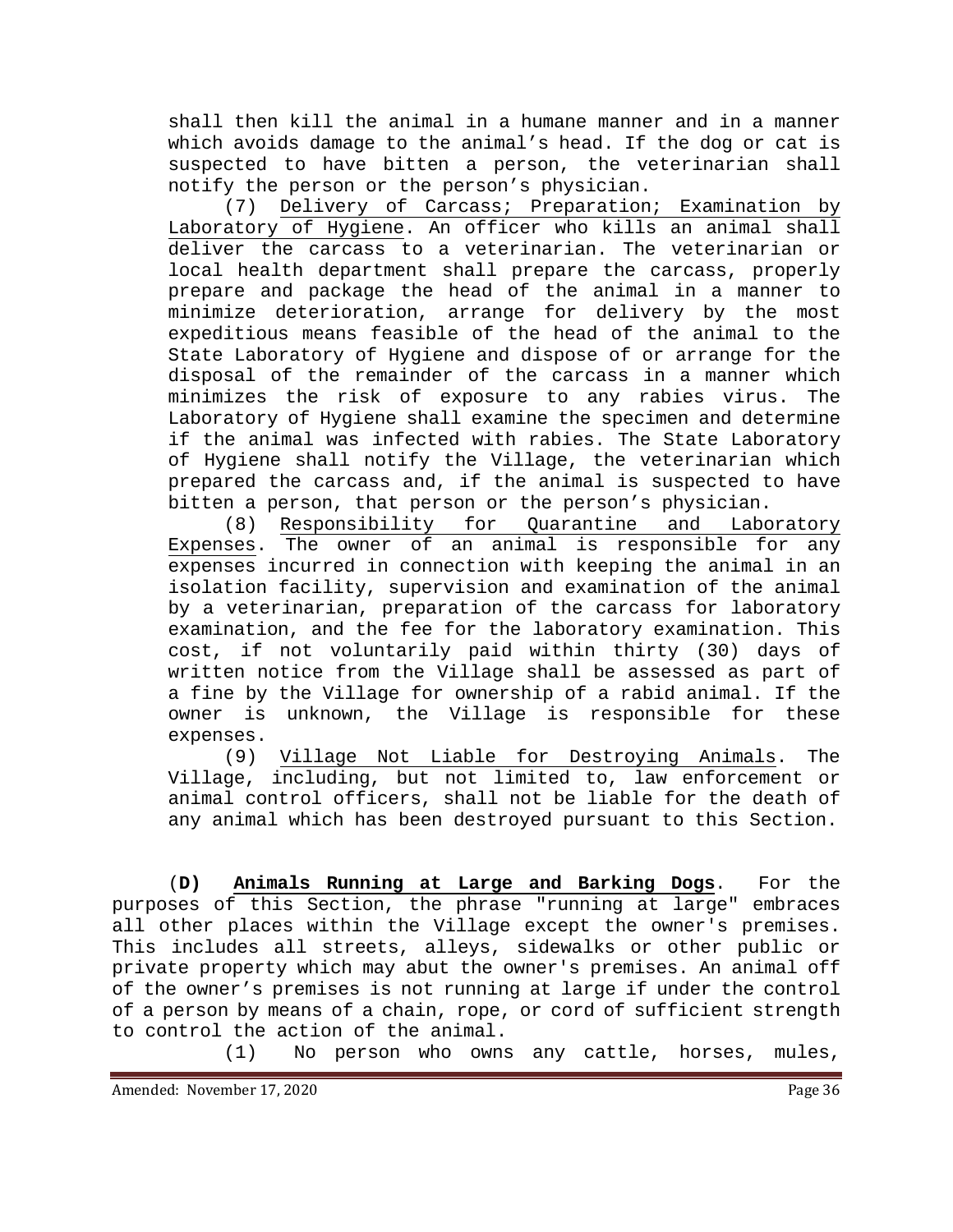donkeys, sheep, goats, other bovinae, swine, poultry or fowl,

shall allow or permit the same to run at large within Village.<br>(2) It shall be unlawful for the owner of anv animal to It shall be unlawful for the owner of any animal to permit the same to run at large in the Village.<br>(3) (a) No owner shall keep or allow to

No owner shall keep or allow to be kept about the owner's premises any dog which shall repeatedly by barking, howling, or other noise disturb the peace and quiet of any person or persons in the vicinity thereof.

(b) It shall be unlawful for any person to keep or house a dog outside the primary residence, between the hours of 10:30 p.m. and 7:00 a.m. when the owner of the dog has been notified of three (3) verified complaints within any six-month (6) period made to the Police Department of frequent or habitual barking, howling, or other noise.

(4) No owner shall keep or allow to be kept a vicious dog. A vicious dog is defined as one which bites two (2) or more persons.<br>(5) It

It shall be unlawful for any owner to allow the owner's animal to cause any damage to, or in any way injure another's shrubs, trees, lawns, gardens, or any part of<br>another's property, public or private. Should the animal another's property, public or private. defecate on public or private property, other than the owner's, the animal's owner is required to immediately remove the dispose of the feces in a sanitary manner.

(6) It shall be unlawful to have any animal, such as, but not limited to, dogs and cats on West Salem School District property. Certified Service Animals shall be exempt from this prohibition.

(7) Impounding of Animals. In addition to any penalty hereinafter provided for a violation of this Ordinance, any animal control or law enforcement officer may impound any dog, cat, or other animal which bites, assaults or attacks any person or is found to be "running at large" within the Village

limits.<br>(8) Claiming Animal; Disposal of Unclaimed Animals. After seizure of an animal pursuant to Ordinance 11.08, Section (D), by a law enforcement officer or animal control officer, the animal shall be impounded. The officer shall notify the owner, personally or through U.S. Mail, if such owner is known to the officer or can be ascertained with reasonable effort. If within seven (7) days after such notice the owner does not claim such animal, the officer may authorize sale of the animal in a proper and humane manner; provided, if an animal before being impounded has bitten a person, the animal shall be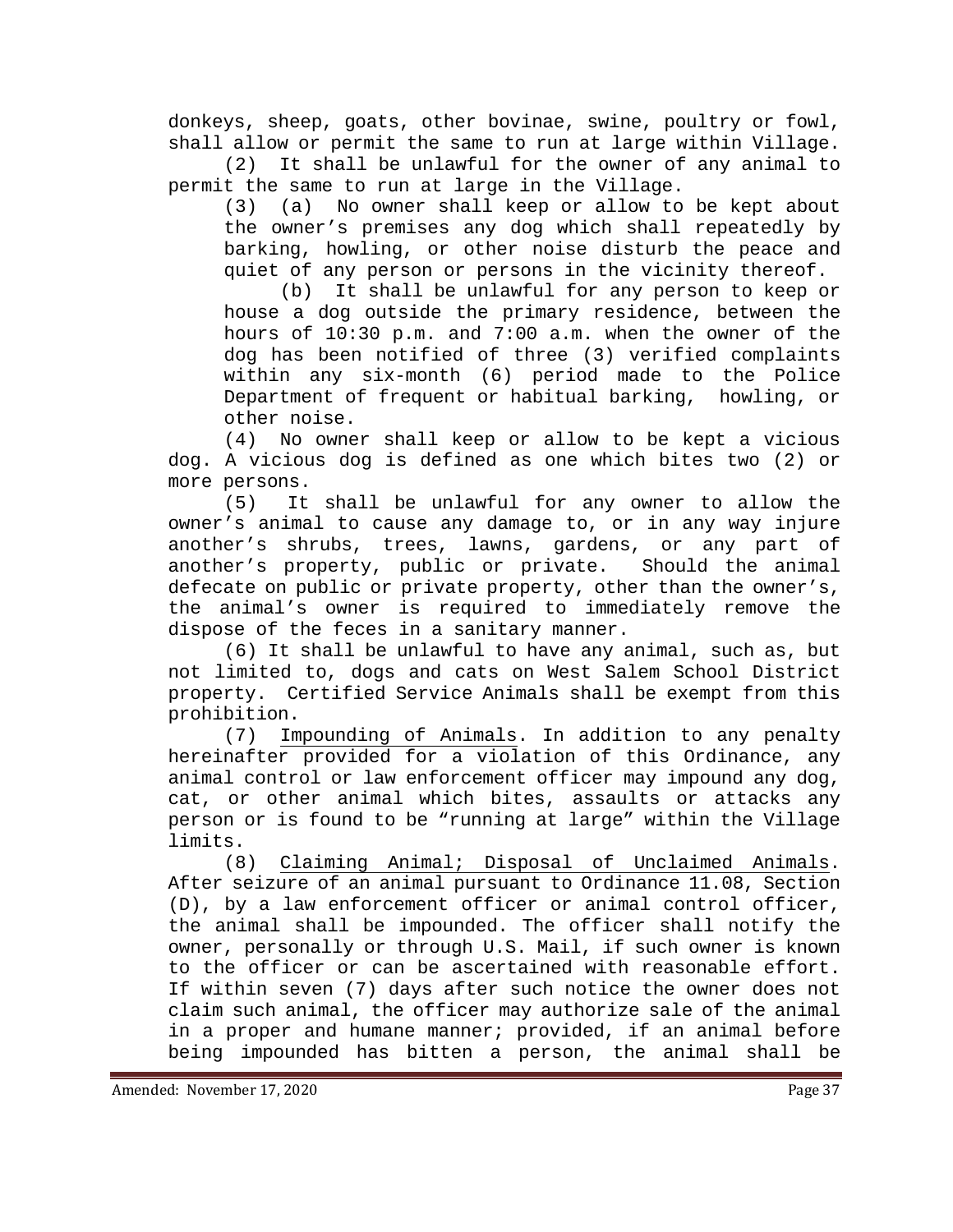retained in an animal shelter or other similar facility for ten (10) days for observation purposes. Within such times, the owner may reclaim the animal upon payment of impoundment fees, plus the actual cost of boarding the animal for each day or fraction thereof the dog or cat has been so impounded. Owners of unlicensed dogs shall also obtain a license prior to release of an impounded animal. No dog shall be released from the animal shelter or other similar facility without being properly licensed as required by Village Ordinance.

(9) Village Not Liable for Impounding Animals. The Village, including, but not limited to, law enforcement or animal control officers, shall not be liable for the death of any animal which has been impounded pursuant to this Section. **(11.08(D)(6) added by Ordinance 488 – 06-18-19)**

**(E) Owning Pets/Animals**. The owning of dogs, cats and rabbits in excess of the numbers listed herein, within the Village limits of West Salem, detracts from and, in many instances, is detrimental to, healthful and comfortable life in such areas and is hereby declared a nuisance, unless a written permit is obtained from the Village Administrator for the excess. (This Section does not apply to Veterinary Clinics or Animal Grooming Facilities located within areas Zoned Business, which incidental to their primary business board animals inside for fourteen (14) days or less.)

(1) No written permit is required from the Village Administrator for persons within the Village limits of West Salem who own no more than:

Two (2) dogs over the age of five (5) months;

Two (2) cats over the age of five (5) months;

Unlimited dogs, cats and rabbits under the age of five (5) months as long as they are the litter of the allowed number of dogs, cats and rabbits.

(2) Any animal owner who wishes to keep a number of animals in excess of the number permitted in Subsection (1) must request a special written permit from the Village Administrator. This special written permit must be granted prior to the resident keeping an excess number of animals described in this Subsection and must be requested in writing on Village forms and contain the following information: owner's name, physical address where animals are kept, owner's mailing address and telephone number, description of all dogs, cats and rabbits kept at the address by animal name, age, sex, whether neutered or spayed, prior biting history, current licensure of dogs by license number, a copy of current rabies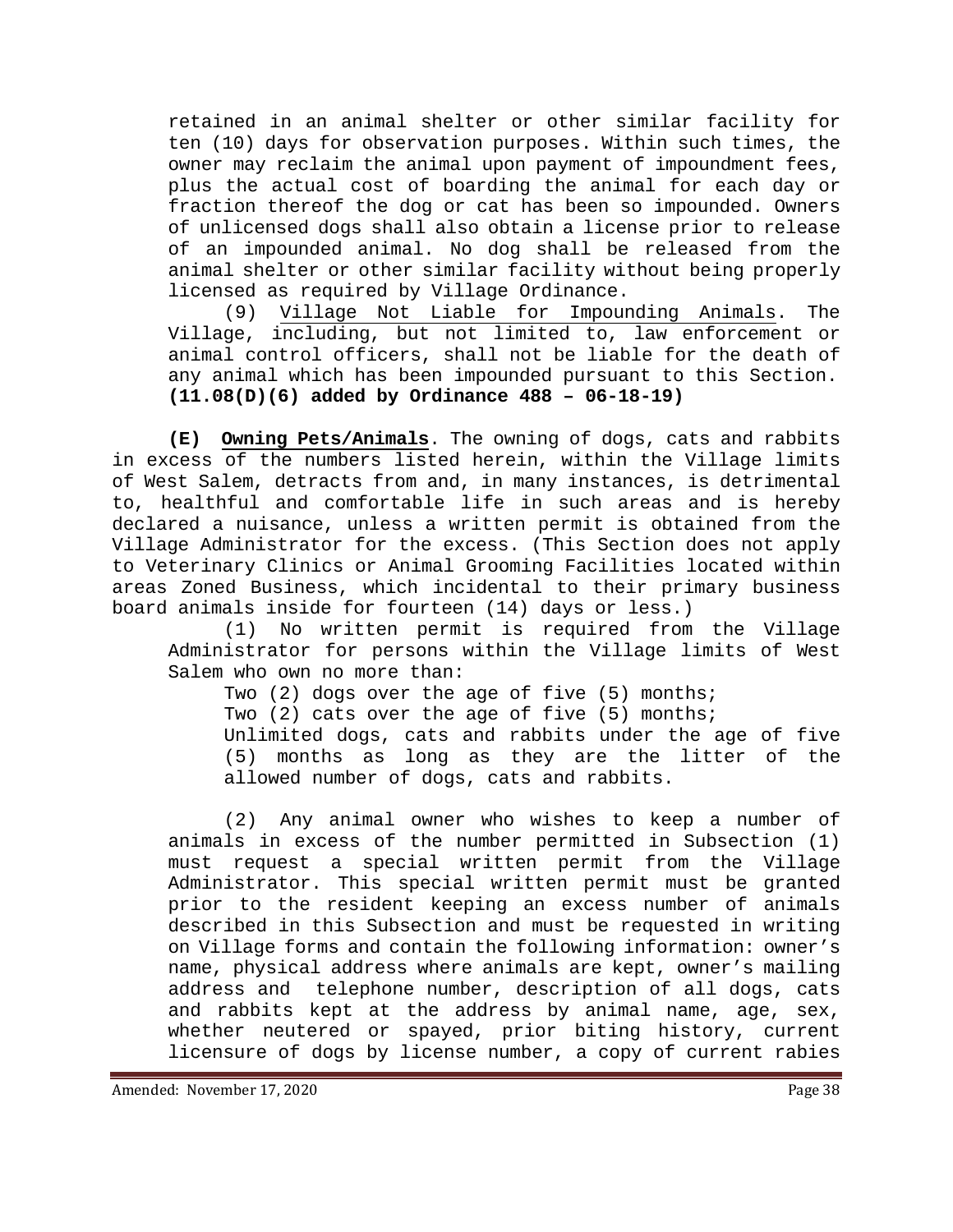vaccination for all dogs and cats, a current photograph of each animal, a listing of all current veterinarians the animals see and continuing unlimited consent allowing all veterinarians that treat any of the listed animals to disclose the animals health and biting history to the Village, for each animal which will be kept outside for any period of time and not in the presence of the

owner who also would be outside with the animal a description of any cage, fencing or housing to be provided for said animal, and amount of time each animal would be outside, and a description of why the requestor would like an additional animal. The fee for the initial permit application shall be set forth in Appendix "A" Fee Schedule, and no fee shall be required for renewal applications.

(3) The Village shall only issue a special written permit after a Village Board finding of fact that no nuisance will be created thereby. Examples of a nuisance would be excessive animal noises or smells on neighboring properties, excessive animals at large, and/or failure to pick up and dispose of animal wastes on owner's property every week. This listing of nuisance examples is not exhaustive. Renewal permits shall only be issued upon a finding of fact that no nuisance has been created or will be created thereby. Prior to acting on an initial or renewal permit request, the Village Administrator shall mail notice of such request to all property owners within Three Hundred (300') feet of the address where the excess animal is proposed to be kept at least ten (10) days prior to the Village Board meeting at which the permit request will be heard. The initial permit requires Village Board approval after receiving recommendations from both the Village Administrator and Police Chief regarding any concerns or complaints.

(4) Initial permits issued by the Village under this Section shall be limited to a term of one (1) year. A renewal application must be filed upon the expiration of any permit. A renewal application must update any change of information since the previous application was filed. Upon receipt of a renewal application and after receiving recommendations from the Police Chief, the Village Administrator shall issue renewal permits for periods of time determined at his or her discretion. The Village Administrator shall only issue a renewal permit after a determination that no nuisance has been created thereby. If issues, concerns, complaints, or a determination of nuisance exists, the Village Administrator shall present such renewal application to the Village Board for review and action.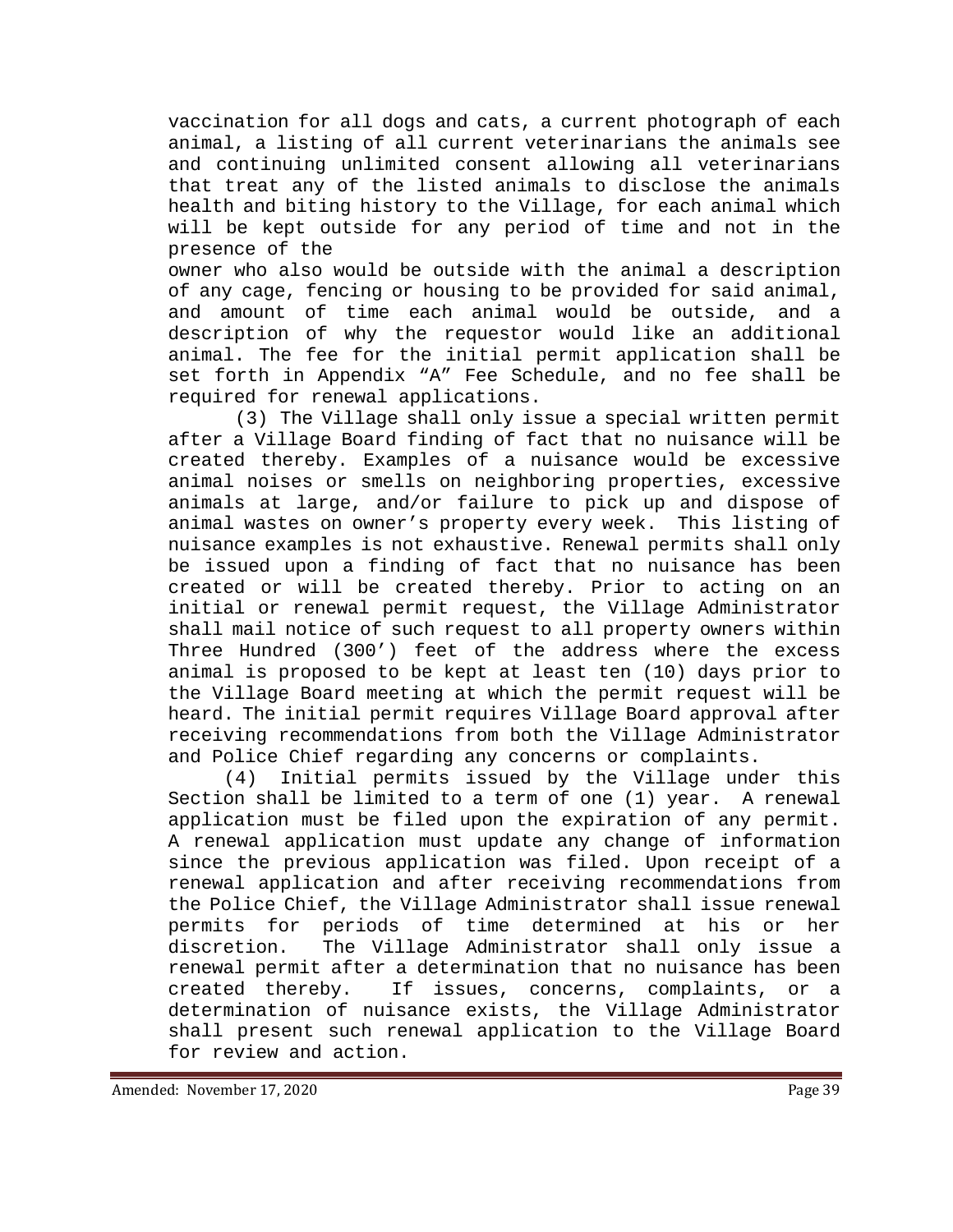(5) The Village Board has the power to revoke the excess animal permit after a Village Board finding of fact that a nuisance exists or has been worsened by the allowance of the excess animal. **(Ord. 468 – 10/06/2015)**

## **(F) Prohibited Animals.**

(1) No person of any Zoning District of the Village of West Salem shall keep any of the following wild animals, nor shall any special written permits for the same be issued by the Village:

- (a) All poisonous reptiles and snakes;
- (b) Apes, chimpanzees, gibbons, gorillas, orangutans or baboons;
- (c) Constrictor snakes;
- (d) Coyotes;
- (e) Game cocks or other fighting birds;
- (f) Pumas (commonly known as cougars, mountain lions and panthers);
- (g) Wolves;

(2) No person who owns cattle, horses, mules, donkeys, sheep, goats, or other bovinae, swine, poultry or fowl shall keep said animals within the Village limits except in areas Zoned Agriculture, nor shall any special written permits for the same be issued by the Village.

(3) Exceptions. The prohibitions set forth in Ordinance 11.08, Section (F), Subsection 1 and 2, shall not apply where the creatures are in the care, custody or control of: a Statelicensed game farm; a veterinarian for treatment; agricultural fairs; shows or projects of the 4-H Clubs; a display for judging purposes; an itinerant or transient carnival, circus or other show; dog or cat shows or trials; public or private educational institutions or zoological gardens if:<br>(a) Their location conform

Their location conforms to the provisions of the zoning ordinances of the Village;<br>(b) All animals and animal quarters

All animals and animal quarters are kept in a clean and sanitary condition and so maintained as to minimize objectionable odors;

(c) Animals are maintained in quarters so constructed as to prevent their escape;

**(G) (1) Multiple Violations**. Any person who has been cited for two separate offenses under Section 11.08 for the same animal shall be required to maintain said animal under the personal control of the owner at all times.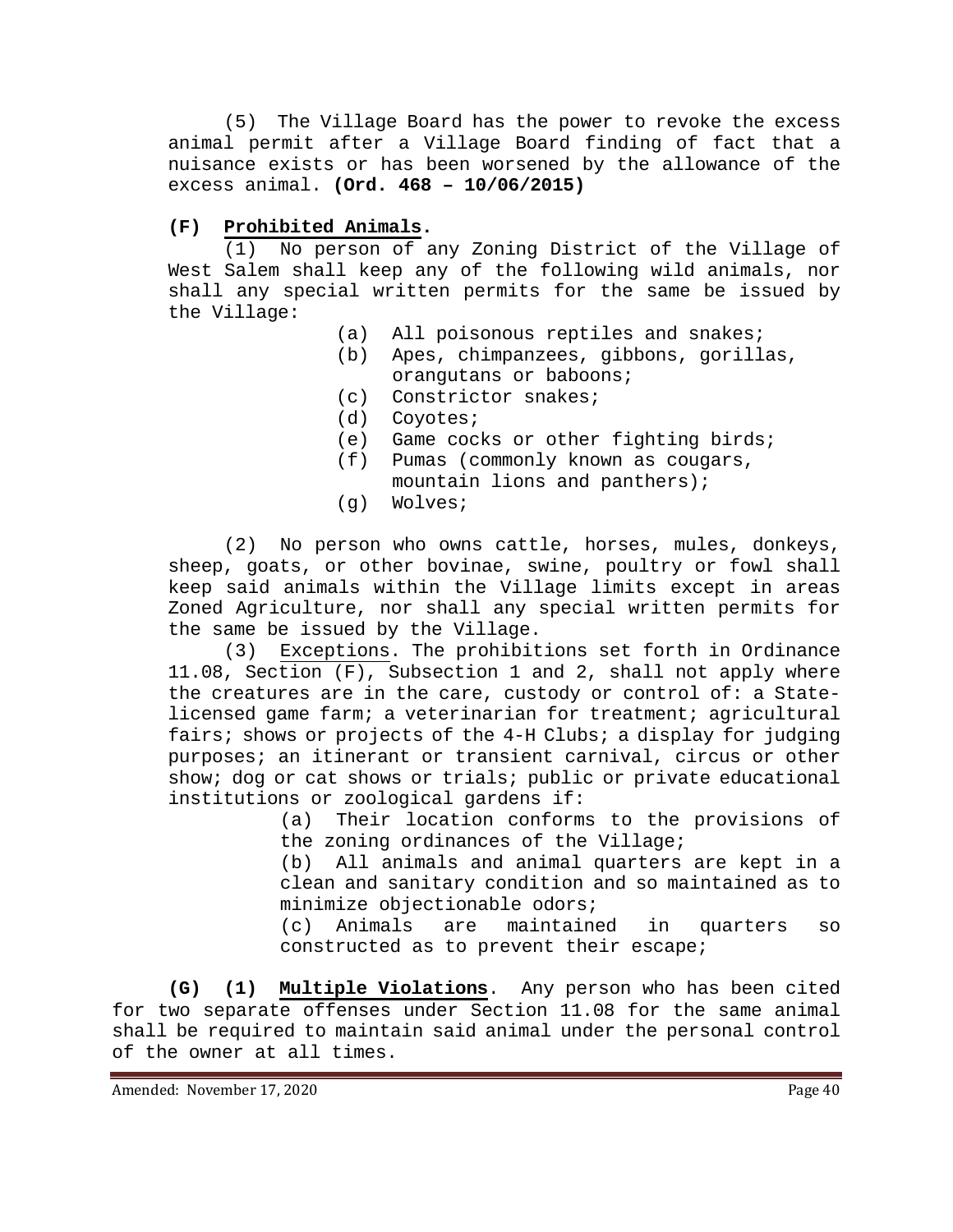(2) Penalty. Any person violating any provision of this Section 11.08 shall be subject to a forfeiture of not less than Twenty-five (\$25.00) Dollars nor more than Two Hundred Fifty (\$250.00) Dollars for each offense. Each day of the violation shall constitute a separate offense. Forfeiture amounts are subject to Village Board annual review and approval and may be changed from time to time by Village Board Resolution.

### **11.09 Snowmobiles.**

**(A) State Snowmobile Laws Adopted**. Except as otherwise specifically provided in this Ordinance, the statutory provisions describing and defining regulations with respect to snowmobiles in the following enumerated sections of the Wisconsin Statues are hereby adopted by reference and made part of this Ordinance, as if fully set forth herein. Acts required to be performed or prohibited by such statutes are required or prohibited by this Ordinance except as specifically modified by this Ordinance.

| 350.01   | (Definitions)                                      |
|----------|----------------------------------------------------|
| 350.02   | (Operation of snowmobile on or in the              |
|          | Vicinity of a highway)                             |
| 350.03   | (Right-of-Way)                                     |
| 350.035  | (Meeting of snowmobiles)                           |
| 350.04   | (Snowmobile races, derbies and routes)             |
| 350.045  | (Public utility exemptions)                        |
| 350.05   | (Operation by youthful operators restricted)       |
| 350.07   | (Driving animals)                                  |
| 350.08   | (Owner permitting operation)                       |
| 350.09   | (Head lamps, tail lamps and brakes)                |
| 350.095  | (Noise level requirements)                         |
| 350.10   | (Miscellaneous provisions for snowmobile           |
|          | operation)                                         |
| 350.101  | (Intoxicated snowmobiling)                         |
| 350.102  | (Preliminary breath screening test)                |
| 350.1025 | (Application of intoxicated snowmobiling)          |
| 350.103  | (Implied consent)                                  |
| 350.104  | (Chemical tests)                                   |
| 350.106  | (Report arrest to department)                      |
| 350.107  | (Officer's action after arrest for operating       |
|          | a snowmobile while under the influence of          |
|          | Intoxicant)                                        |
| 350.11   | (Penalties)                                        |
| 350.115  | (Snowmobile registration restitution<br>surcharge) |
| 350.12   | (Registration of snowmobiles, trail use            |
|          |                                                    |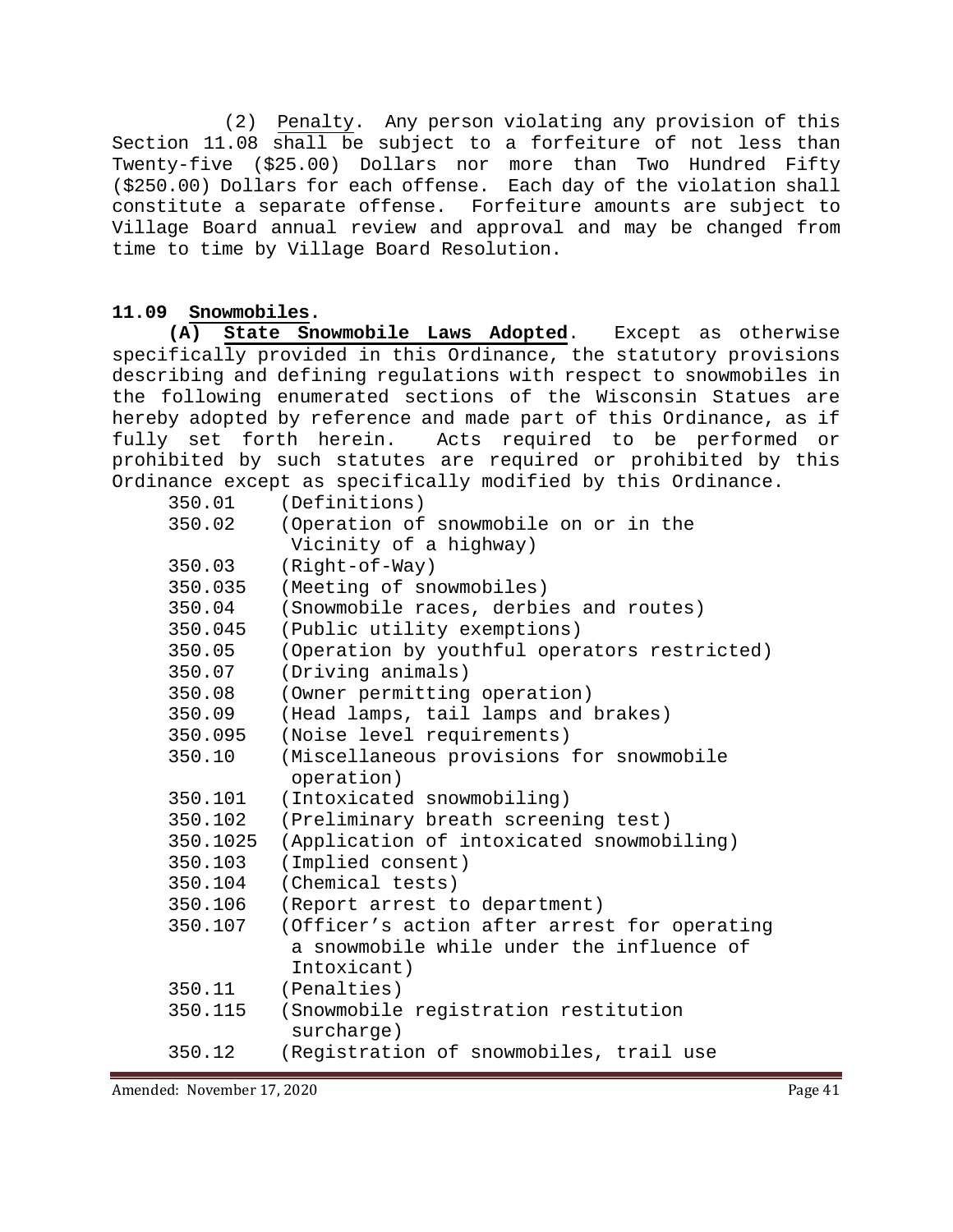sticker)

| 350.13  | (Uniform trail signs and standards)          |
|---------|----------------------------------------------|
| 350.135 | (Interferences with uniform trail signs &    |
|         | standards prohibited)                        |
| 350.15  | (Accidents and accident reports)             |
| 350.17  | (Enforcement)                                |
| 350.19  | (Liability of landowners)                    |
|         | 346.02(10)(Applicability of rules of road to |
|         | snowmobiles)                                 |

## **(B) Snowmobile Route and Trails Designated and Other Regulations.**

(1) Except as provided in Sec. 350.02 and 350.045 of the Wisconsin Statutes, or for snowmobile events authorized in accordance with Sec. 350.04, Wis. Stats., no person shall operate a snowmobile upon any public right-of-way (which means on the paved portion of any road, the shoulder, boulevard, sidewalk or any other area of the right–of-way), in any Village-owned park, or on any other Village-owned property located in the Village of West Salem except operation is allowed upon the following designated for the purpose of "residential access" and "access from lodging" ("access" means in or out of the Village, to the State Bicycle Trail also known as State Corridor Trail 30 which lies parallel to and lies between Jefferson and Elm Streets or any other State-approved Trail):

The paved portion of all highways, streets and alleys in the Village; South of the paved portion of Buol Road which lies East of South Mill Street; East of the paved portion of County Highway M; except no operation is allowed within the rightof-way of Leonard Street north of Elm, Garland Street, Jefferson Street, Neshonoc Road, State Highway 16, the remainder of County Highway M, the remainder of Buol Road and that part of Elm Street between West Avenue and Oak Streets. (Perpendicular crossing of these excepted streets, roads and highways is allowed under Sec. 350.02(2)(a)(1) Wis. Stats.) The east and south boundaries of the Village Park adjacent to Hamilton and Mill Streets may be used as a residential access route.

(2) No person shall fail to obey any sign erected in accordance with this Ordinance or to violate the terms of this Ordinance.

(3) It shall be unlawful to operate a snowmobile upon any public right-of-way (which means on the paved portion of any road, the shoulder, boulevard, sidewalk or any other area of the right–of-way), in any Village-owned park, or on any other Village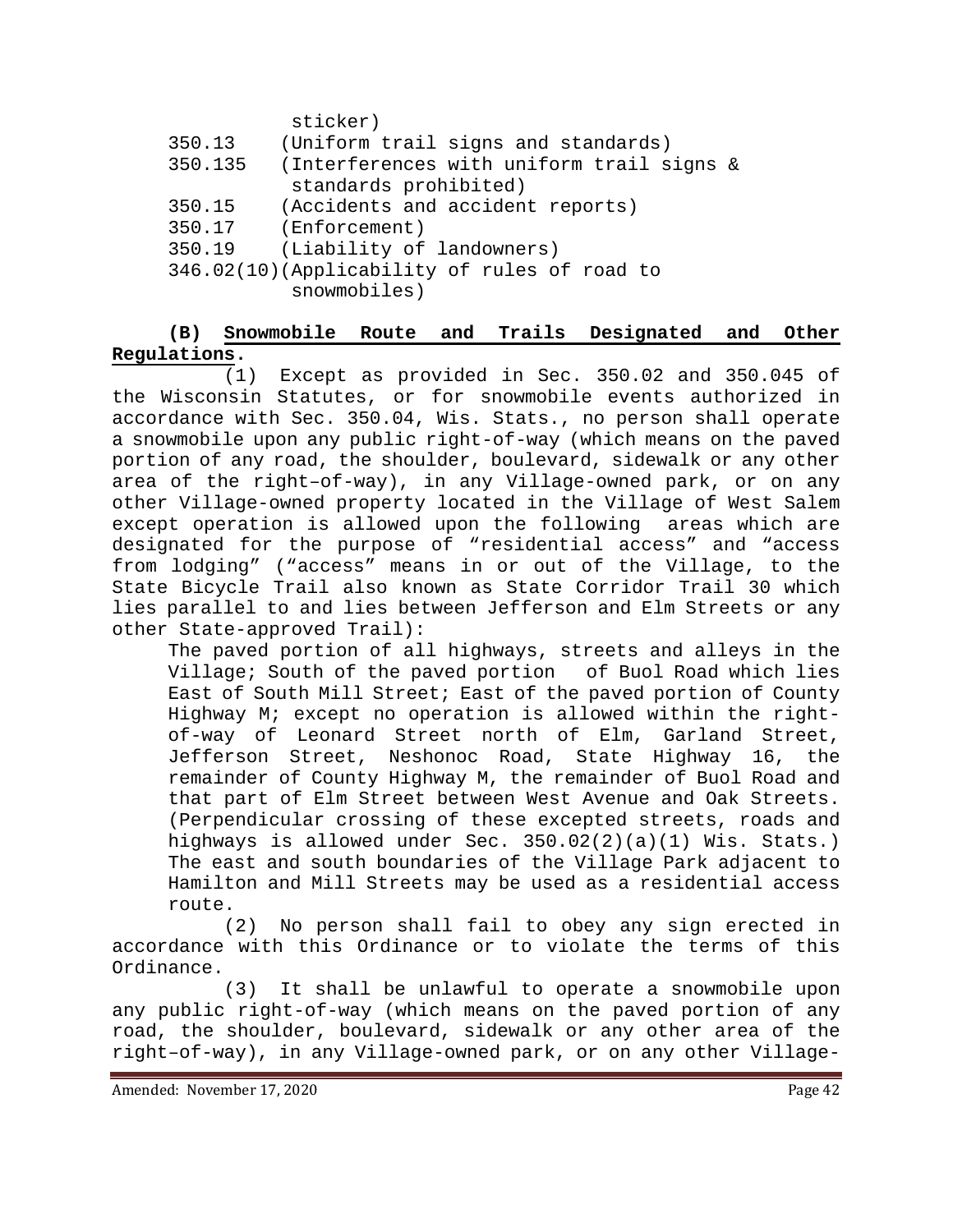owned property in the Village of West Salem for the purpose of recreational or pleasure riding, except those who had been riding on the State Bicycle Trail (also known as State Corridor Trail 30) may leave the trail and park a snowmobile or load a snowmobile onto a trailer within the area delineated as north of the centerline of Jefferson Street, south of the centerline of Elm Street, west of the centerline of Mill Street and east of the centerline of Youlon Street. Within this same area individuals may off load snowmobiles from trailers so as to be able to access the State Bicycle Trail (also known as State Corridor Trail 30). This limited recreational use of Village property shall not require the operator to be registered or require the operator to be riding with someone that is registered.

(4) Speed. No person shall operate a snowmobile at a speed in excess of twenty (20) miles per hour at all times, except between 10:30 p.m. and 7:00 a.m. when within 150 feet of a dwelling the maximum rate of speed shall be ten (10) miles per hour, in any area which are designated areas for the purpose of "residential access" and "access from lodging" by this Ordinance.

Unattended Snowmobiles. No person shall leave or allow a snowmobile to remain unattended on any public right-ofway or public property while the motor is running or with the starting key in the ignition.

(6) Snowmobiles when operating on the paved portion of areas which are approved for the purpose of "residential access" and "access from lodging" by this Ordinance will operate on the right-hand side of the pavement, and follow all applicable rules<br>of the road. Snowmobiles shall travel in a single file. Snowmobiles shall travel in a single file.

(7) All snowmobile operators operating within the Village for the purpose of "residential access" and "access from lodging" shall either be a registered snowmobile operator with the Village of West Salem or be immediately following a registered snowmobile operator at all times while operating within the Village of West Salem. To be a registered snowmobile operator with the Village of West Salem, one must complete and sign a registered snowmobile form supplied by the Village of West Salem and pay the fee, if any, set forth in Appendix "A" Fee Schedule. With the form, the registered operator will be given a complete copy of this Ordinance and acknowledge the receipt of the same and the fact that they have read the same. The registration shall be valid as long as the operator continues to reside at the residence listed on the registered snowmobile form and the terms of this snowmobile ordinance are not changed. If the registered snowmobile operator changes residences or this snowmobile ordinance is changed, the registered operator must complete and sign a new form and pay a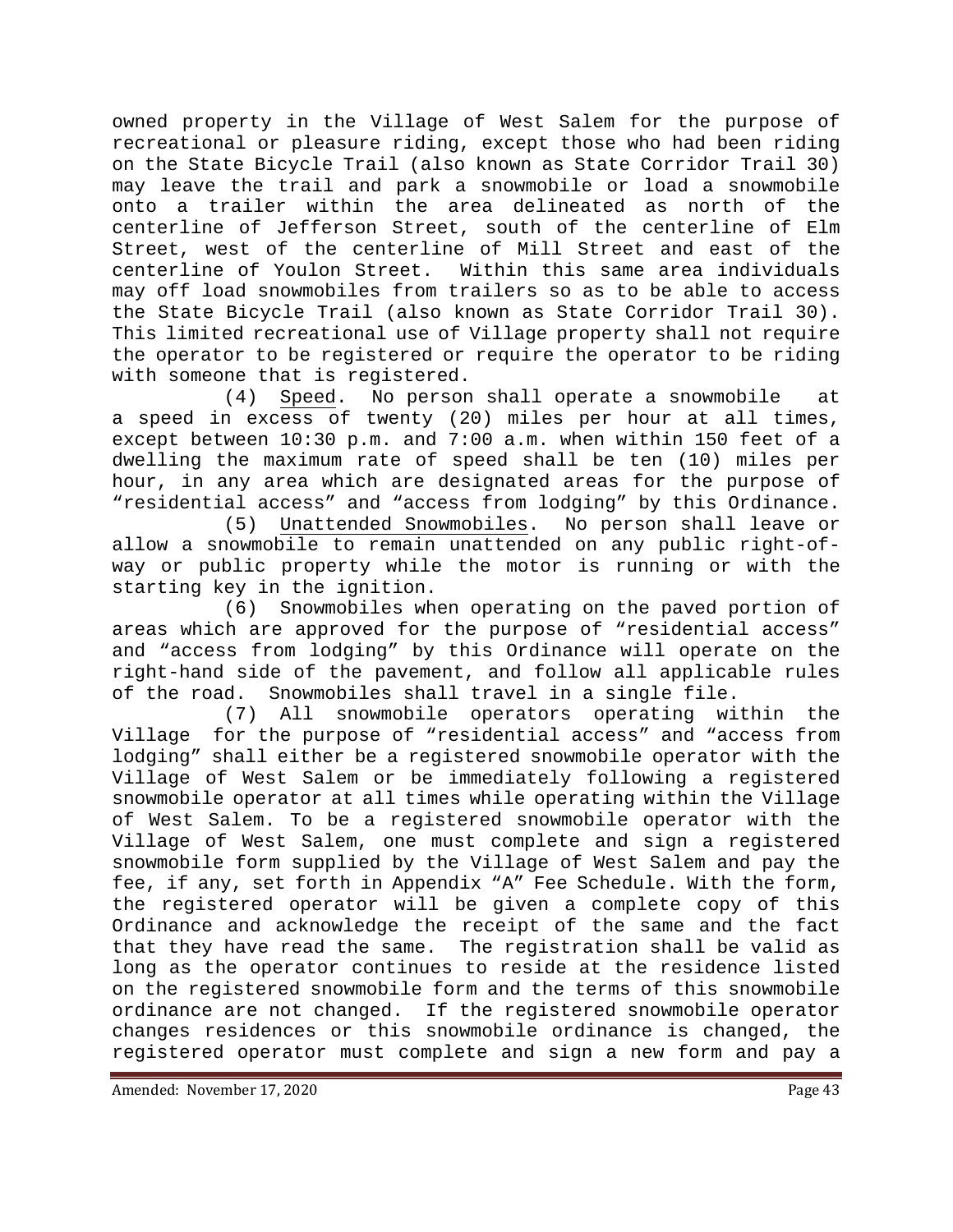new fee, if any. Whenever the Village changes the snowmobile ordinance all registered snowmobile operators will be mailed notice at their listed address that they must re-register. The registered snowmobile form may be obtained and completed and fee paid, if any, at the West Salem Police Department located within the Village of West Salem Hall and at all public lodging facilities located within the Village. All approved lodging facilities must transmit new registrations and fees collected to the Village Hall within ten (10) business days of receipt.

(8) The Village Administrator or designee is directed and authorized to procure, erect, and maintain snowmobile signs indicating "Snowmobile Operators leaving State Trail must abide by Village of West Salem Ordinance No. 11.09."

(9) Snowmobiles will be equipped with a muffler, and if equipped with a "cutout", the muffler shall be used within Village.

### (**C) Enforcement.**

(1) Uniform Citation for Highway Violations. The uniform traffic citation promulgated under Sec. 345.11, Wis. Stats., shall be used for violations of this Ordinance relating to highway use except as herein provided.

(2) Parking Violations. The special traffic citation described and defined in Sec. 6.13 of the Village traffic code shall be used for enforcement of violations of rules of the road relating to parking of vehicles adopted by reference in Sec. B of this Ordinance.

(3) Other Violations. All violations of this Ordinance not described in Subsection (1) or (2) shall be enforced in accordance with Sec. 66.12 and 66.114 and Ch. 299 of the Wisconsin Statutes. Stipulations of guilt or no contest may be made as provided in Sec.  $66.12(1)(b)$ , Wis. Stats., in substantially the form provided in the uniform traffic citation within ten (10) days of the date of the citation for such violation. Bail deposits may<br>also be made under Sec. 66.12, Wis. Stats. Such deposits shall also be made under Sec. 66.12, Wis. Stats. include a fee as set forth in Appendix "A" Fee Schedule, costs of prosecution, and penalty assessment.

(4) Police Department to Receive Stipulations and Penalties. Stipulations, forfeited penalties, and deposits for obtaining release from arrest authorized under this Ordinance may be accepted at the Village Police Department.

(5) The required forfeited penalties and deposits or bail not including costs and fees shall be as provided in the Deposit Schedule established by the Wisconsin Judicial Conference, pursuant to Sec. 345.26, Wis. Stats., or as provided in the schedule established by the Chief of Police and approved by the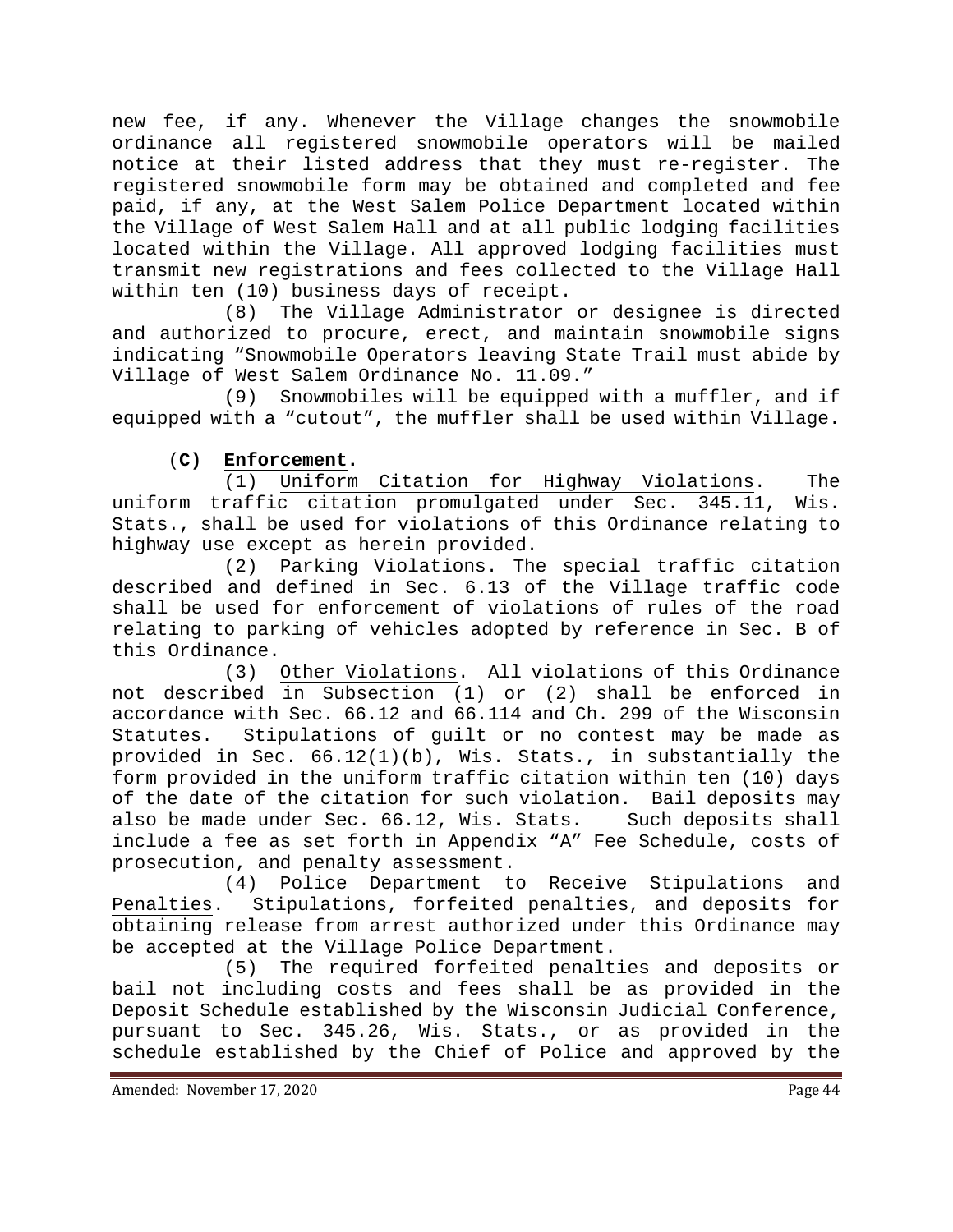Village Board.

(**D) Ordinance to be Filed.** The Administrator shall file a copy of this Ordinance upon its enactment and publication with the Wisconsin Department of Natural Resources. **(11.09 deleted and recreated 2/19/13)**

#### **11.10 Public Amusement Places, Processions, Parades, Runs, Walks, Bicycle Races, Marathons, Etc.**

**(A) Purpose**. The streets of West Salem are primarily for the use of vehicular travel. However, it is recognized there is a need to use these public streets for processions, parades, runs, walks, bicycle races, marathons, etc., which do not substantially interfere with the public's right to travel on such streets. This is intended to regulate and control non-vehicular use of streets and for protecting the general welfare and safety of the persons using the streets with the Village of West Salem. Said authority to regulate is contained Wis. Stat. Sec. 349.185 and related sections.

#### (**B) License Required**.

(1) No person shall exhibit within the Village of West Salem any circus, menagerie, carnival, or natural or artificial curiosity to which admission is gained, either directly or indirectly, by the payment of money, without having first obtained a license therefor.<br>(2) No person shall conduct a

No person shall conduct any contest or theatrical performance of any nature, or give any concert, or athletic event, runs, walks, bicycle races, or marathons, of any kind, or any other public amusement to which admission is gained, either directly or indirectly, by the payment of money without having first obtained a license therefor.

(**C) Exemptions from License Requirement**. This Section shall not apply to events conducted by any civic, educational, charitable, patriotic, religious, or benevolent association. A license is not required for assembling or movement of a funeral procession or Military Convoy. Any parade, etc., sponsored by any agency of the Federal or State government, acting in its governmental capacity within the scope of its authority, shall be required to obtain a license; however, it shall be exempt from the special event fee and insurance requirements herein.

**(D) Application**. Application shall be made to the Village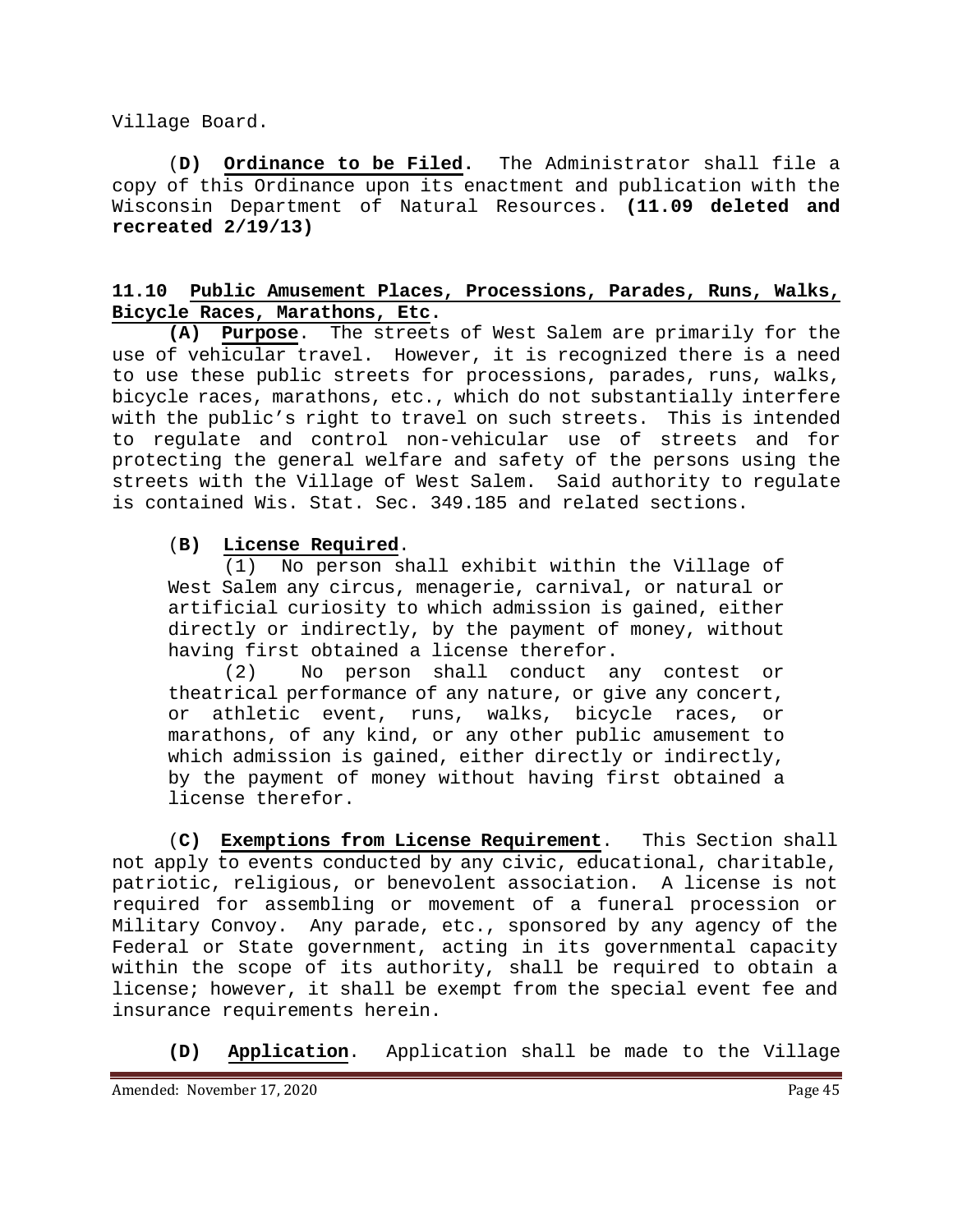Administrator on the form provided at least fifteen (15) days prior to the event to be licensed. The application shall include:

(1) Name, age, residence, and telephone number of individual applicant;<br>(2) Names, ages

Names, ages, residences, and telephone numbers of principle officers of a corporate applicant;

(3) Name, address, and telephone number of event manager or person responsible for conducting the usage;

(4) Any prior conviction of applicant or manager for violating a law regulating any public amusements;<br>(5) Location and extent of previous experi

Location and extent of previous experience of applicant or manager in providing public amusements;<br>(6) Specific nature of public amusements for w

Specific nature of public amusements for which the license is sought;

(7) The date when the usage is to be conducted and its duration;

(8) The assembly area, the starting point, the route to be traveled, and the termination point; and

(9) Premises were the licensed event would occur, including:

a) street and number of all entrances;

- b) amount of space to be used for said event;
	- c) owner's name and address;

(10) Any other information that the Village Administrator shall require.

Upon payment of the required fee, the Administrator shall transmit the application to the Chief of Police, Public Works Director, and Building Inspector.

(**E) License Fees**. At the time of filing the Application, there shall be paid a fee as set forth in Appendix "A" Fee Schedule. Annual licenses shall expire on April 1 succeeding the issuance thereof.

(**F) Investigation**. The Chief of Police, Public Works Director, and Building Inspector shall conduct a thorough investigation of the applicant and the premises proposed to be licensed. They shall insure that the premises conform to all ordinances and regulations of the Village. They shall report their findings to the Village Administrator prior to the granting of any license.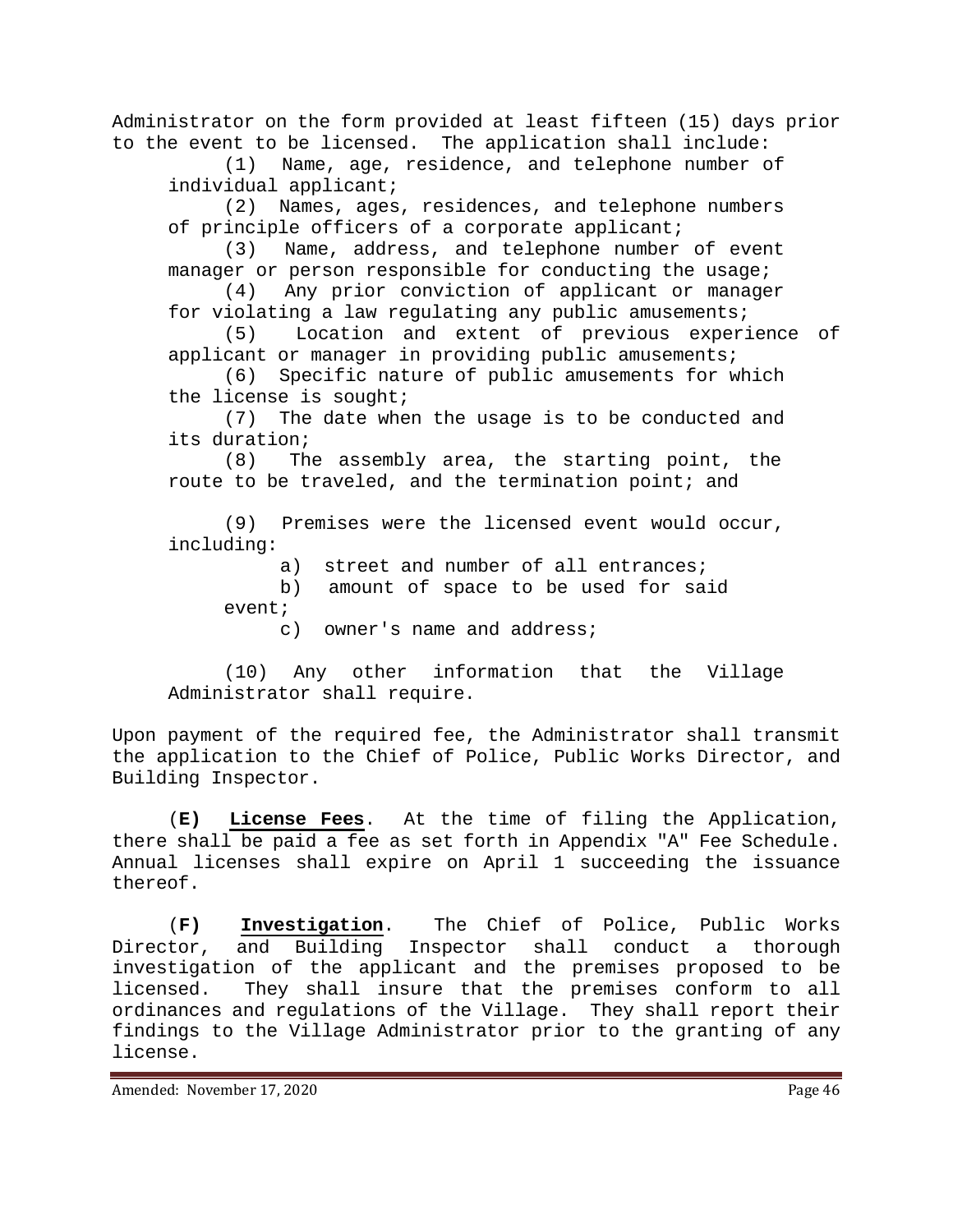**(G) Insurance Required**. Prior to issuance of a license by the Village Administrator, each permittee shall furnish evidence of a liability insurance policy in amounts of not less than \$500,000 per occurrence and \$1,000,000 annual aggregate, and shall be in force and effect at the time such usage is to take place. Said evidence of insurance shall include a certificate of insurance naming the Village of West Salem as additional insured in connection with said usage.

**(H) Bond Required**. In addition to the license fee prescribed herein, each licensee will be required to deposit at the time of payment of the license fee the sum in cash or surety bond as set forth in Appendix "A" Fee Schedule.

### **(I) Expenses for Extra Ordinary Services**.

(1) In order to recoup the expenses for extra ordinary services of the Village of West Salem for the administration of this Ordinance, the Police Chief shall submit a bill for extra costs incurred for police protection and traffic control to the event licensee following the end of the event.

(2) The Public Works Director shall certify to the Village Administrator the adequacy of the cleanup of the streets of the Village and upon the grounds where the<br>exhibition is held. If such cleanup shall be exhibition is held. If such cleanup shall be unsatisfactory, the Public Works Director shall request the Public Works Department to perform clean up. In order to recoup the expenses for such extra ordinary services of the Village of West Salem for refuse cleanup and proper disposal of all rubbish, trash, and every other type of material deposited on the streets of the Village or upon the grounds where the exhibition is held, the Public Works Director shall submit a bill for such services to the event licensee following the end of the event.

(3) The event licensee shall be responsible for reimbursing the Village of West Salem for any extra ordinary expenses billed to the licensee within thirty (30) days after each event. Failure by the licensee to pay any bill submitted by the Police Chief and/or the Public Works Director within such time shall result in the forfeiture of the cash or surety bond required in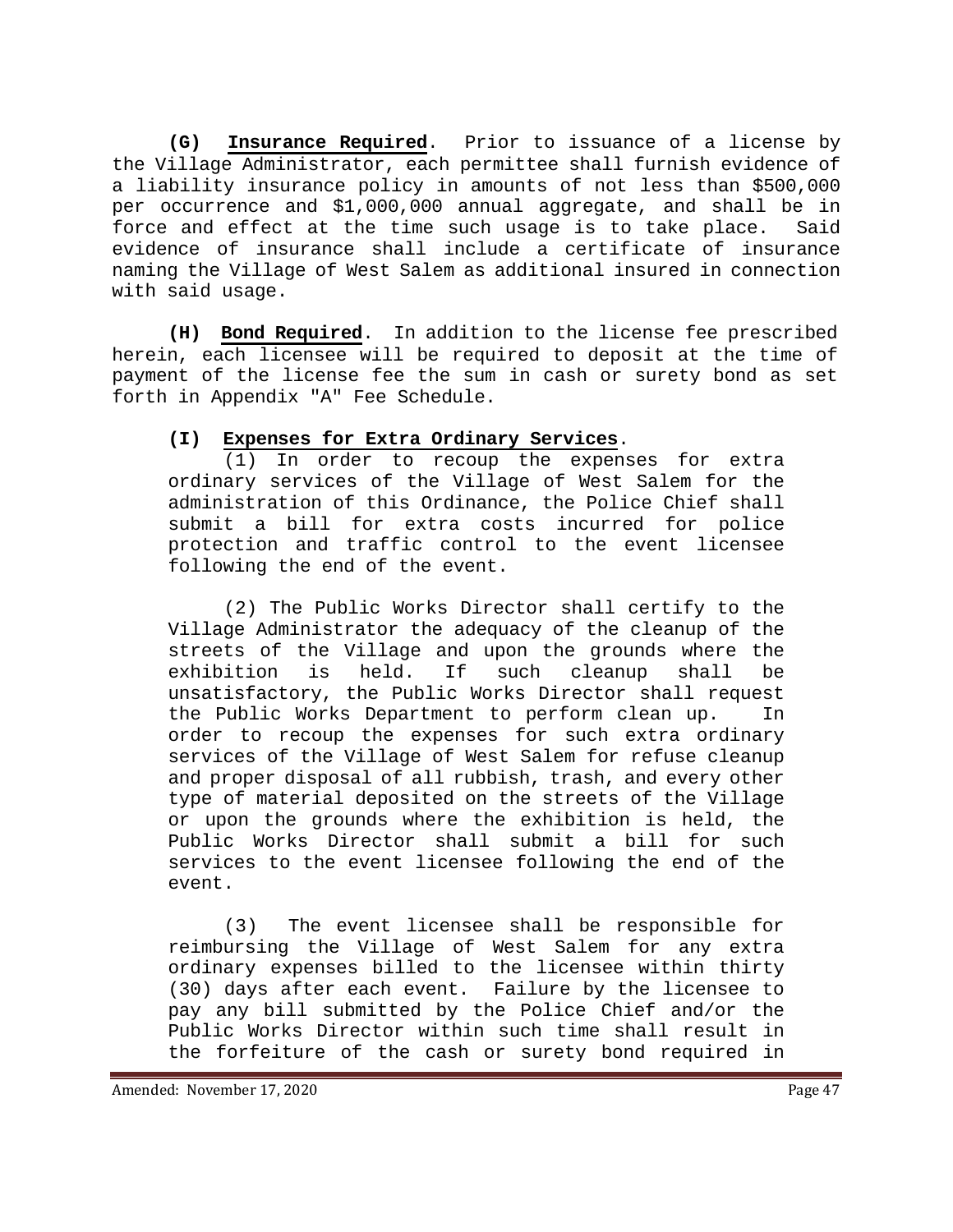11.10(H) above in the amount of the bill for the extra ordinary services.

(4) Nothing herein shall relieve any licensee from damage done to any street or other public ground.

#### **(J) Issuance.**

(1) The Administrator may, after approval of the license by the Village President, issue a license to the applicant. No license shall be refused except for a specific reason and for the protection of the public health, safety, welfare, and morals.

(2) No license shall be issued for any premises located within five hundred (500) feet of any three buildings used exclusively for residence purposes, except that this prohibition does not apply to either side of Leonard Street from its intersection with Elm Street to its intersection with Hamilton Street.

(**K) Grounds for Refusal or Revocation**. Grounds for refusal or revocation include, but are not limited to, the following:

(1) the proposed premises does not conform to all ordinances of the Village of West Salem; or

(2) the applicant has been convicted of a felony within five (5) years, or of a second offense against any provision of this Code, within two (2) years of the date of application.<br>(3) The Chief of Police, Village Administrator or

The Chief of Police, Village Administrator or Village President may, at any time, revoke any license granted herein for disorderly conduct on the premises or for a violation of any provision of this Code.

**(L) Transfer**. No license granted herein may be transferred as to location or licensee except after application to the Village Administrator who may grant or deny the transfer after an investigation. If approved, the Administrator shall endorse such transfer upon the license.

**(M) Posting**. Every licensee shall immediately post the license granted herein in a conspicuous place in the licensed premises and shall keep it posted while in force. Whenever a license be lost or destroyed without fault on part of licensee or agents, the Administrator may issue a duplicate license.

# **(N) Compliance with Regulations**.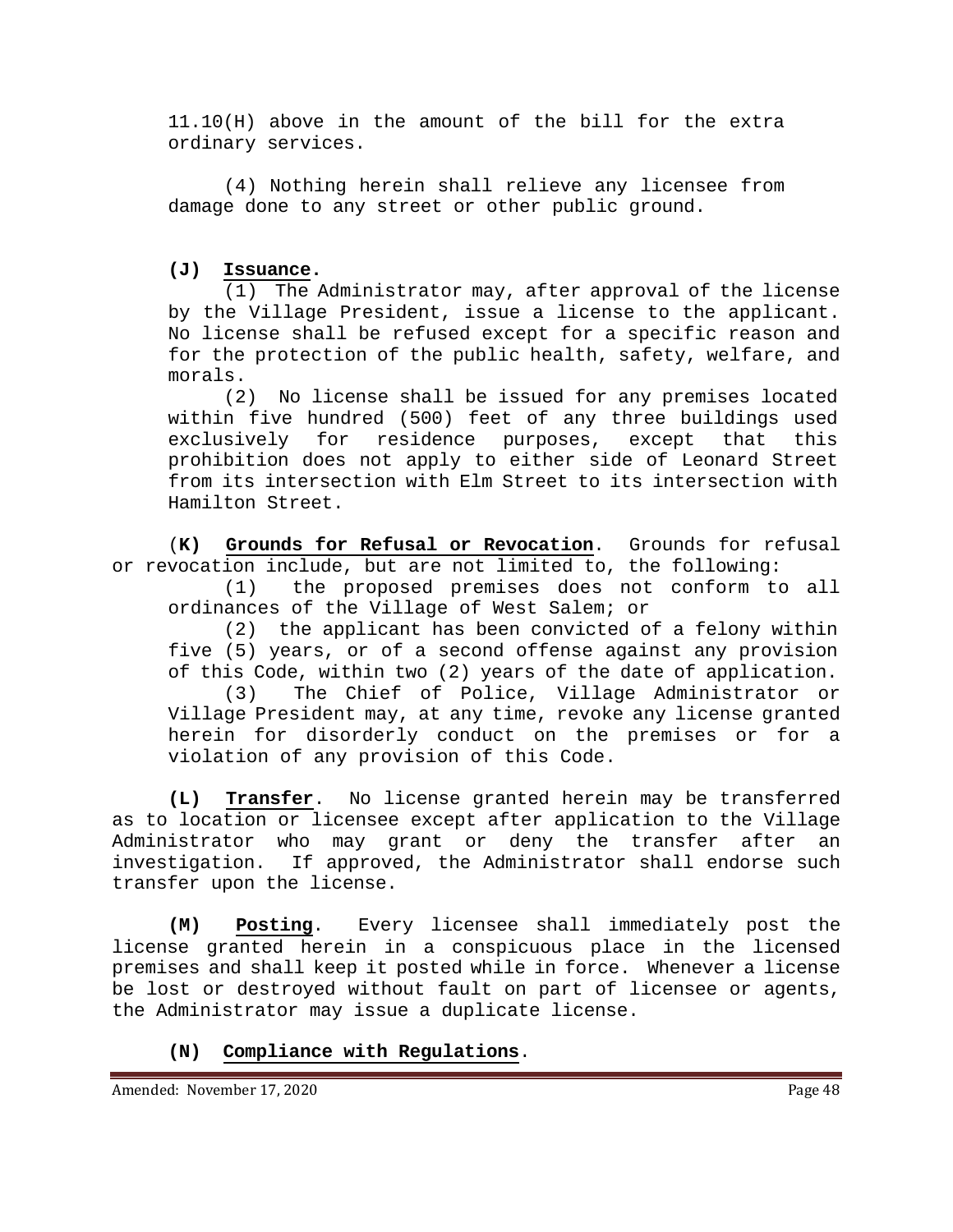(1) Permittee. A permittee under this Section shall comply with all permit directions and conditions and with all applicable laws, ordinances, and other regulations of the State, County of La Crosse, and Village of West Salem.

(2) Participants. No person who leads or participates in any usage shall disobey, or encourage others to disobey, this Section after a law enforcement officer has directly and presently informed him or her of any of the provisions of this Section or the terms of the applicable usage permit.

**(O) Special Permits**. Those organizations exempt from license under 11.10(C) above are required to apply for a special permit to utilize a street or alley for an event. Such special permit applicant shall file an application as set forth in 11.10(D) above. This special permit shall be authorized by the Village Board and may require as a condition precedent the furnishing of evidence of insurance (and the amount), bonding (and the amount), and expense reimbursement as set forth in 11.10(I) above. **(deleted and recreated 8/05/03)**

11.11 **Penalty**. Any person who shall violate any provision of this Chapter shall be subject to a penalty as provided in Chapter 13 of This Section shall not preclude the Village from maintaining any appropriate action to prevent or remove a violation of this Chapter.

11.12 **Cigarettes & Tobacco**. No person shall in any manner deal in cigarettes or tobacco products unless in compliance with Wisconsin Statutes 134.65 as amended from time to time. In addition, no person shall vend, sell, deal, or traffic in, or for the purpose of evading any law or ordinance, give away, any cigarettes or any tobacco products in any quantity whatever, or cause the same to be done without having procured a license as provided in this Code, nor without complying with all the provisions of this Code, and<br>all State Statutes, County Ordinances, local ordinances, and all State Statutes, County Ordinances, local ordinances, regulations applicable thereto.

A separate license shall be required for each stand, place, room, or enclosure where cigarettes or any tobacco products are kept, sold, or offered for sale. Application for a license to sell or deal in cigarettes or any tobacco products shall be made in writing on the form prescribed by law and shall be filed with the Village

Amended: November 17, 2020 **Page 49**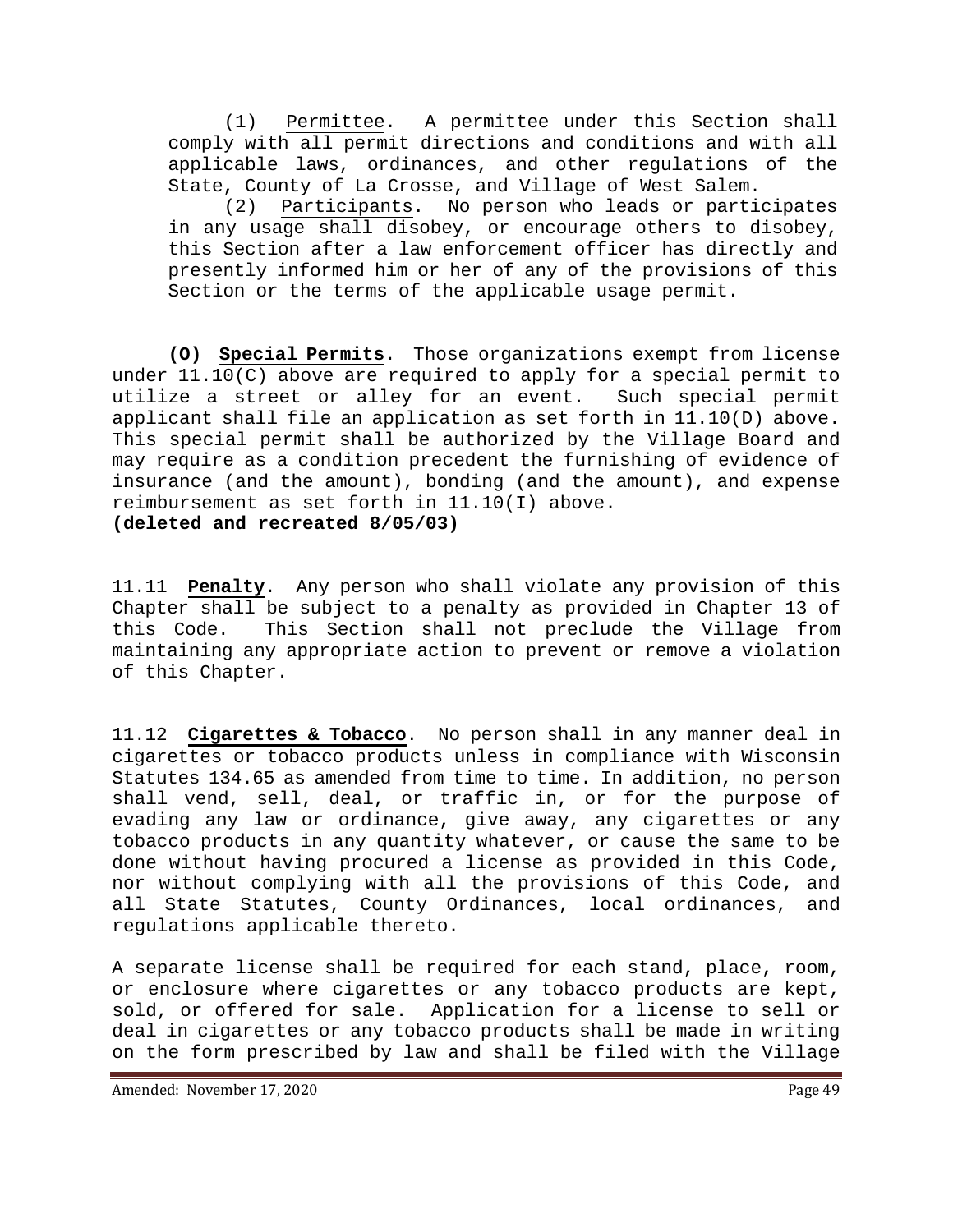Administrator not less then fifteen (15) days prior to the approval and granting of such license by the Village Board. Applications not received by the Village Administrator fifteen (15) days prior to the granting of such license will be required to pay a late fee as set forth in Appendix "A" Fee Schedule per license application. Said application shall be accompanied by the required license application fee per location where cigarettes or any tobacco products are kept, sold, or offered for sale as set forth in Appendix "A" Fee Schedule. All license and late fees set forth herein may be amended from time to time by Resolution of the Village Board. **(Created 12/15/98 and updated 10/18/05, 10/06)**

#### **11.13 Hotel and Motel Room Tax.**

(A) The following definitions shall be applicable in this Section:

(1) Commission shall mean an entity created by the Village of West Salem or by two (2) or more municipalities in a zone, to coordinate tourism promotion and development for the zone.

(2) District means a special purpose district created under this Section.

(3) Hotel or Motel shall mean a building or group of buildings in which the public may obtain accommodations for a consideration, including, without limitation, such establishments as inns, motels, tourist homes, tourist houses or courts, lodging houses, rooming houses, bed and breakfasts, summer camps, apartment motels, resort lodges and cabins, and any other building or group of buildings in which accommodations are available to the public, irrespective of whether membership is required for use of the accommodations, except accommodations rented for a continuous period of more than one (1) month and accommodations furnished by any hospitals, sanitariums, or nursing homes, or by corporations or associations organized

11.13(A)(3)

and operated exclusively for religious, charitable, or educational purposes provided that no part of the net earnings of such corporations and associations inures to the benefit of any private shareholder or individual.

(4) Sponsoring Municipality shall mean a city, village, or town that creates a district.

(5) Tourism means travel for recreation, business, or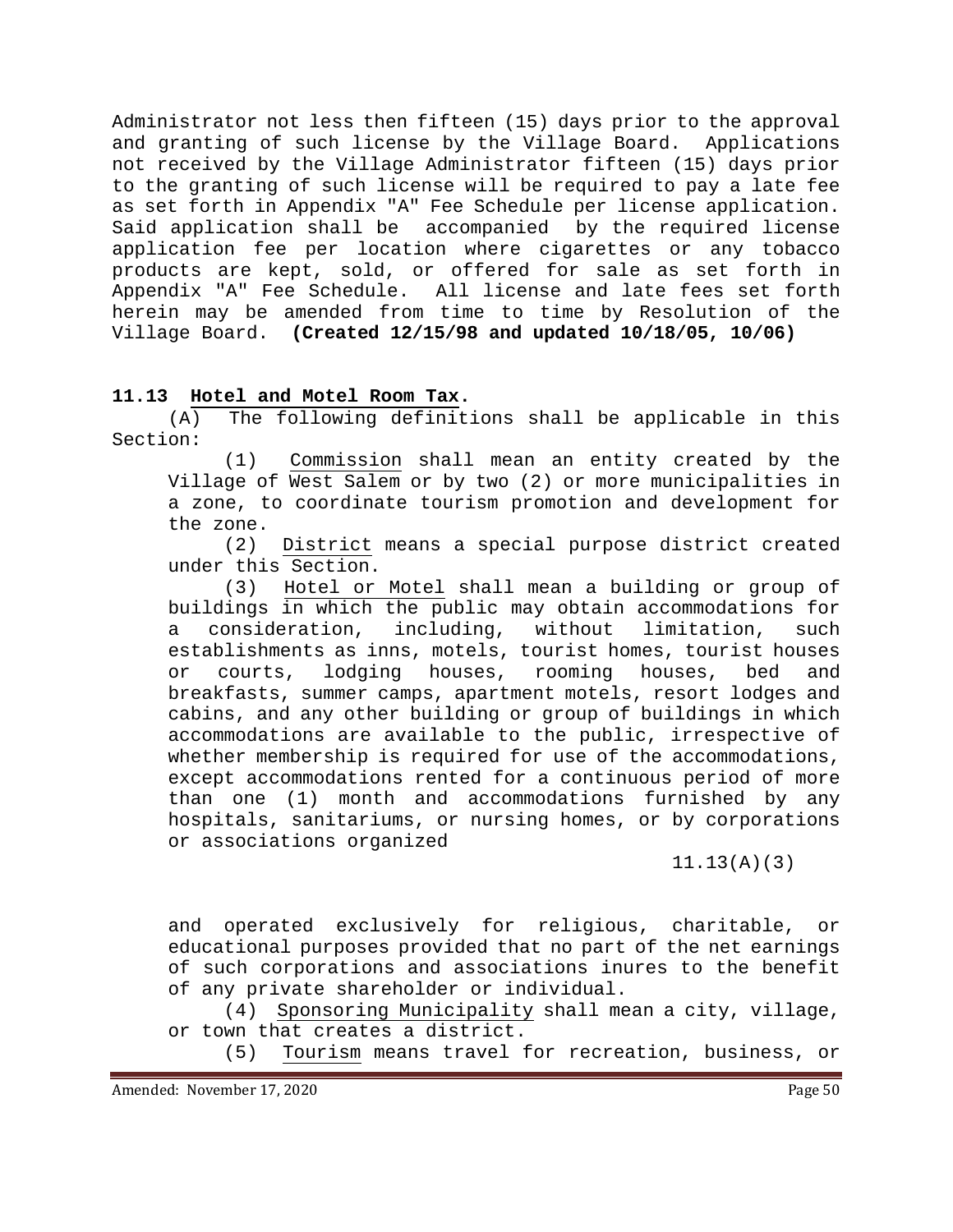educational purposes.

(6) Tourism Entity means a nonprofit organization that came into existence before January 1, 1992, spends at least fifty-one (51%) percent of its revenues on tourism promotion and tourism development, and provides destination marketing staff and services for the tourism industry in a municipality, except that if no such organization exists in a municipality on January 1, 2016, a municipality may contract with such an organization if one is created in the municipality.

(7) Tourism Promotion and Tourism Development means any of the following that are significantly used by transient tourists and reasonably likely to generate paid overnight stays at more than one establishment on which a room tax may be imposed, that are owned by different persons and located within a municipality in which a tax under this Section is in effect; or, if the municipality has only one such establishment, reasonably likely to generate paid overnight stays in that establishment:<br>(a) marketing p

marketing projects, including advertising media buys, creation and distribution of printed or electronic promotional tourist materials, or efforts to recruit conventions, sporting events, or motorcoach groups;

(b) transient tourist informational services; and

(c) tangible municipal development, including a convention center.

(8) Transient is any person residing for a continuous period of less than one (1) month in a hotel, motel, or other furnished accommodations available to the public.

(9) Zone means an area made up of two (2) or more municipalities that, those municipalities agree, is a single destination as perceived by the traveling public.

**(B) Tax Imposed**. Pursuant to Sec. 66.0615, Wis. Stats., a tax is hereby imposed on the privilege and service of furnishing, at retail, rooms or lodging to transients by hotelkeepers, motel operators, and other persons furnishing accommodations that are available to the public irrespective of whether membership is required for the use of the accommodations. Such tax shall be at a rate as set forth in Appendix "A" Fee Schedule, but in no case<br>shall the tax imposed exceed eight (8%) percent. Such tax shall shall the tax imposed exceed eight (8%) percent. not be subject to the selective sales tax imposed by Sec. 77.52(2)(a)(1), Wis. Stats.

**(C) Purpose of Tax**. The tax imposed in Section 11.13(B) is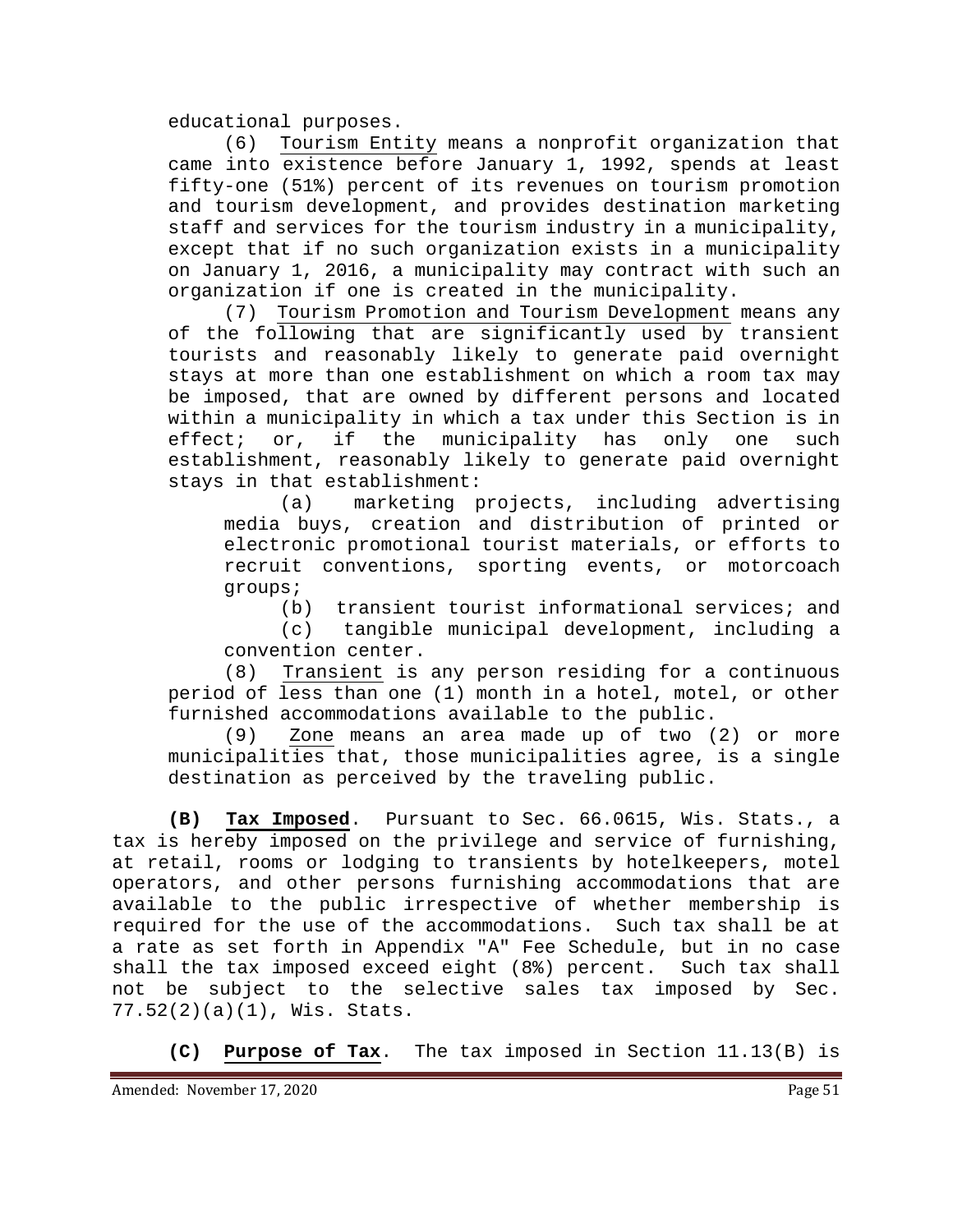hereby designated for use on tourism promotion and tourism development as established by the West Salem Area Room Tax Commission.

(**D) Clerk to Administer**. The Village Administrator shall administer this Section. The tax imposed for each calendar quarter is due and payable on the last day of the month next succeeding the calendar quarter for which imposed. A return shall be filed with the Village Administrator by those furnishing at retail such rooms and lodging, on or before the same date on which such tax is due and payable. Such return shall show the gross receipts of the preceding calendar quarter from such retail furnishing of rooms or lodging, the amount of taxes imposed for such period and such other information as the Village Administrator deems necessary. The return shall be accompanied by a copy of the Wisconsin Sales Tax Return filed by the person filing the room tax return for the same period of time set forth in the room tax return. Every person required to file such quarterly return shall, with his or her first return, elect to file an annual calendar year or fiscal year return. Such annual return shall be filed within ninety (90) days of the close of each such calendar or fiscal year. The annual return shall summarize the quarterly returns, reconcile and adjust for errors in the quarterly returns, and shall contain certain such additional information as the Village Administrator requires. Such annual returns shall be made on forms as prescribed by the Village Administrator. The person required to file a return shall sign all such returns or his or her duly authorized agent, but need not be verified by oath. The Village Administrator may, for good cause, extend the time for filing any return, but in no event longer than one (1) month from the filing date.

(**E) Administration Fee**. The Village Administrator shall act as the collecting official. As such collecting official, the Village Administrator shall retain a percentage as set forth in Appendix "A" Fee Schedule as and for administration fees.

**(F) Tax Collected**. A tax imposed under this Section shall be paid to the Village Administrator and, with regard to any tax revenue that may not be retained by the Village, shall be forwarded to the West Salem Area Room Tax Commission.

**(G) Permit Required and Fee**. Every person furnishing rooms or lodging under 11.13(B) shall file with the Village Administrator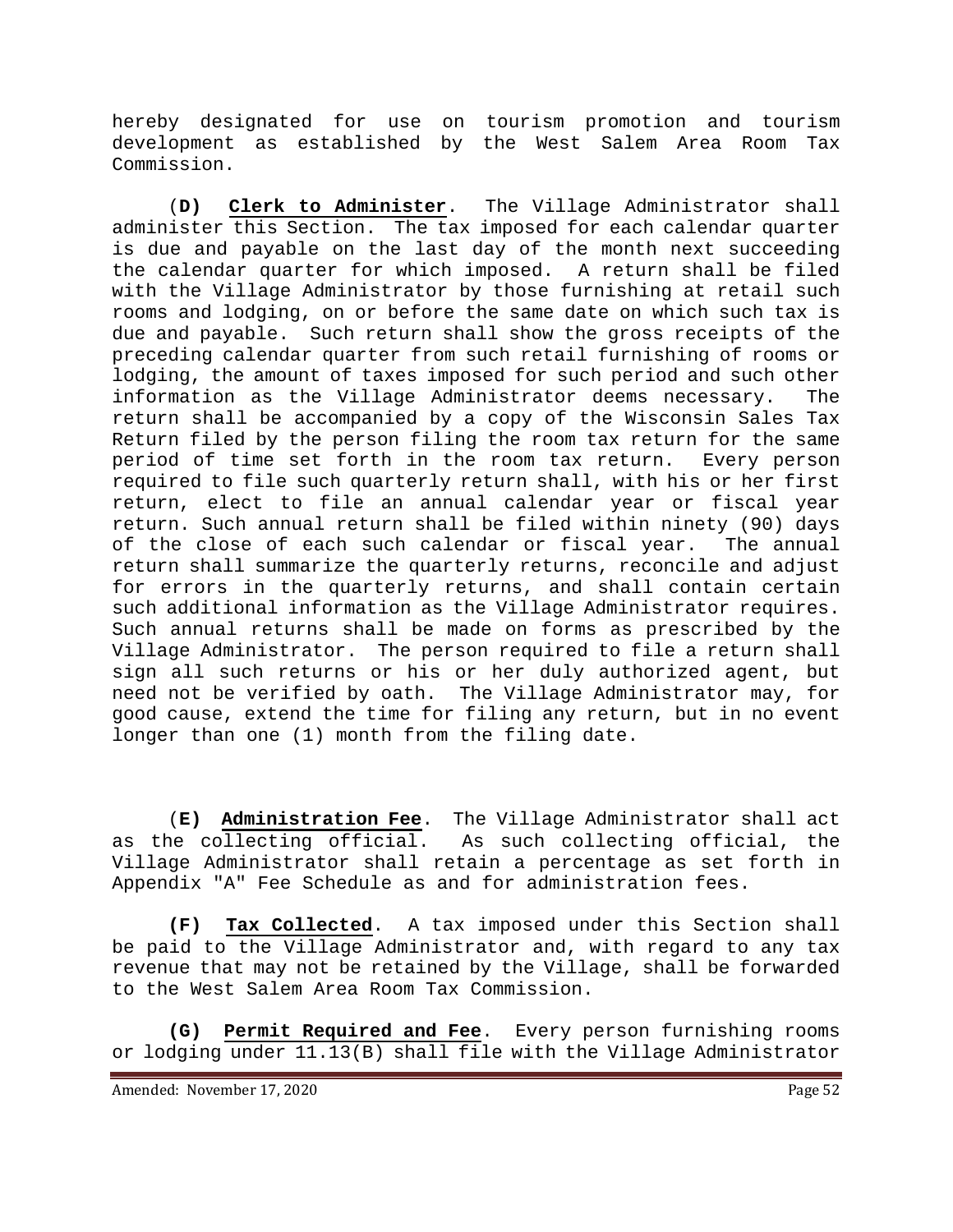an application for a permit for each place of business. Every application for a permit shall be made upon a form prescribed by the Village Administrator and shall set forth the name under which the applicant transacts or intends to transact business, the location of the place of business, and such other information as<br>the Village Administrator requires. The owner shall sign the the Village Administrator requires. application if a sole proprietor, and, if not a sole proprietor, by the person authorized to act on behalf of such sellers. At the time of making an application, the applicant shall pay to the Village Administrator a fee as set forth in Appendix "A" Fee Schedule for each permit.

**(H) Issuance and Display of Permit**. After compliance with 11.13(F) and 11.13(L) by the applicant, the Village Administrator shall grant and issue to each applicant a separate permit for each place of business within the Village. Such permit is not assignable and is valid only for the person in whose name it is issued and for the transaction of business at the place designated therein. It shall, at all times, be conspicuously displayed at the place for which issued.

**(I) Revocation of Permit and Fee for Reissuance or Renewal**. Whenever any person fails to comply with this Section, the Village Administrator may, upon ten (10) days' notification and after affording such person the opportunity to show cause why his or her permit should not be revoked, revoke or suspend any or all of the permits held by such person. The Village Administrator shall give to such person written notice of the suspension or revocation of<br>any of his or her permits. The Village Administrator shall not The Village Administrator shall not issue a new permit after the revocation of a permit unless he or she is satisfied that the former holder of the permit will comply with the provisions of this Section. A fee as set forth in Appendix "A" Fee Schedule shall be imposed for the renewal or issuance of a permit, which has been previously suspended or revoked.

(**J) Liability on Sale of Business**. If any person liable for any amount of tax under this Section sells out his or her business or stock of goods or quits the business, his or her successors or assigns shall withhold sufficient of the purchase price to cover such amount until the former owner produces a receipt from the Village Administrator that it has been paid or a certificate stating that no amount is due. If a person subject to the tax imposed by this Section fails to withhold such amount of tax from the purchase price as required, he or she shall become personally liable for payment of the amount required to be withheld by him or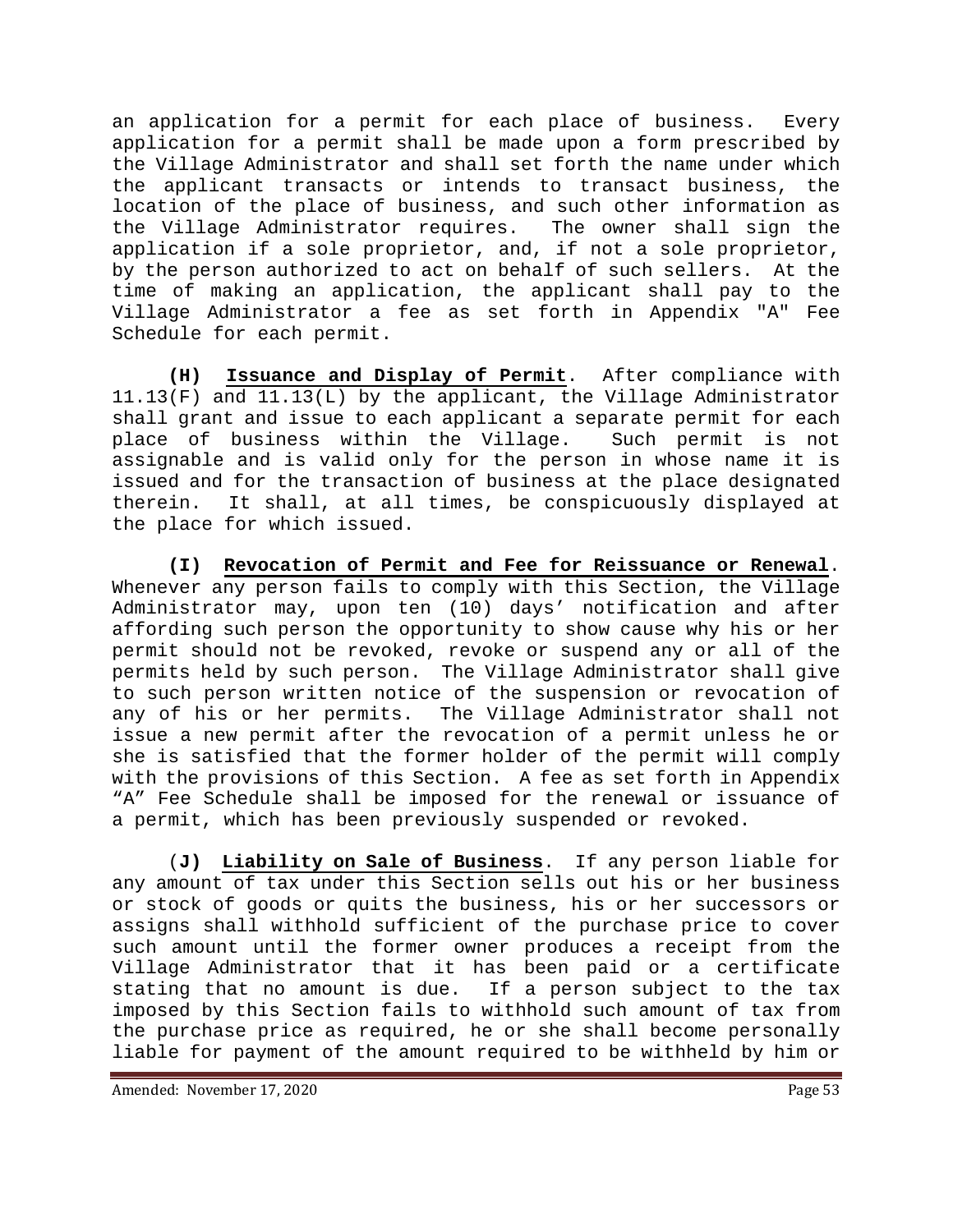her to the extent of the price of the accommodations valued in money.

**(K) Audits**. The Village Administrator may, by office or field audit, determine the tax required to be paid to the Village or the refund due to any person under this Section. This determination may be made upon the basis of the facts contained in the return being audited, or on the basis of any of the information within the Village Administrator's possession. One or more such office audit determinations may be made of the amount due for anyone or for more than one period. The Village Administrator is authorized to examine and inspect the books, records, memoranda, and property of any person in order to verify the tax liability of that person or of another person. Nothing herein shall prevent the Village Administrator from making a determination of tax at any time.

### **(L) Failure to File Return**.

(1) If any person fails to file a return as required by<br>Section, the Village Administrator shall make an this Section, the Village Administrator shall make estimate of the amount of the gross receipts under 11.13(B). Such estimate shall be made for the period for which such person failed to make a return and shall be based upon any information which is in the Village Administrator's possession or may come into his or her possession. On the basis of this estimate, the Village Administrator shall compute and determine the amount required to be paid to the Village, adding to the sum thus arrived at a penalty as set<br>forth in Appendix "A" Fee Schedule. One or more forth in Appendix "A" Fee Schedule. One or more determinations may be made for one or more than one period.

(2) All unpaid taxes under this Section shall bear interest at a percentage rate as set forth in Appendix "A" Fee Schedule from the due date of the return until the first day of the month in which the tax is due or deposited with the Village Administrator.

(3) Delinquent tax returns shall be subject to a late filing fee as set forth in Appendix "A" Fee Schedule. The tax imposed by this Section shall become delinquent if not paid.

(a) In the case of a timely filed return, within thirty (30) days after the due date of the return, or within thirty (30) days after the expiration of an extension period if one has been granted.

(b) In the case of no return filed or a return filed late, by the due date of the return.

(4) If due to negligence no return is filed, or a return is filed late, or an incorrect return is filed, the entire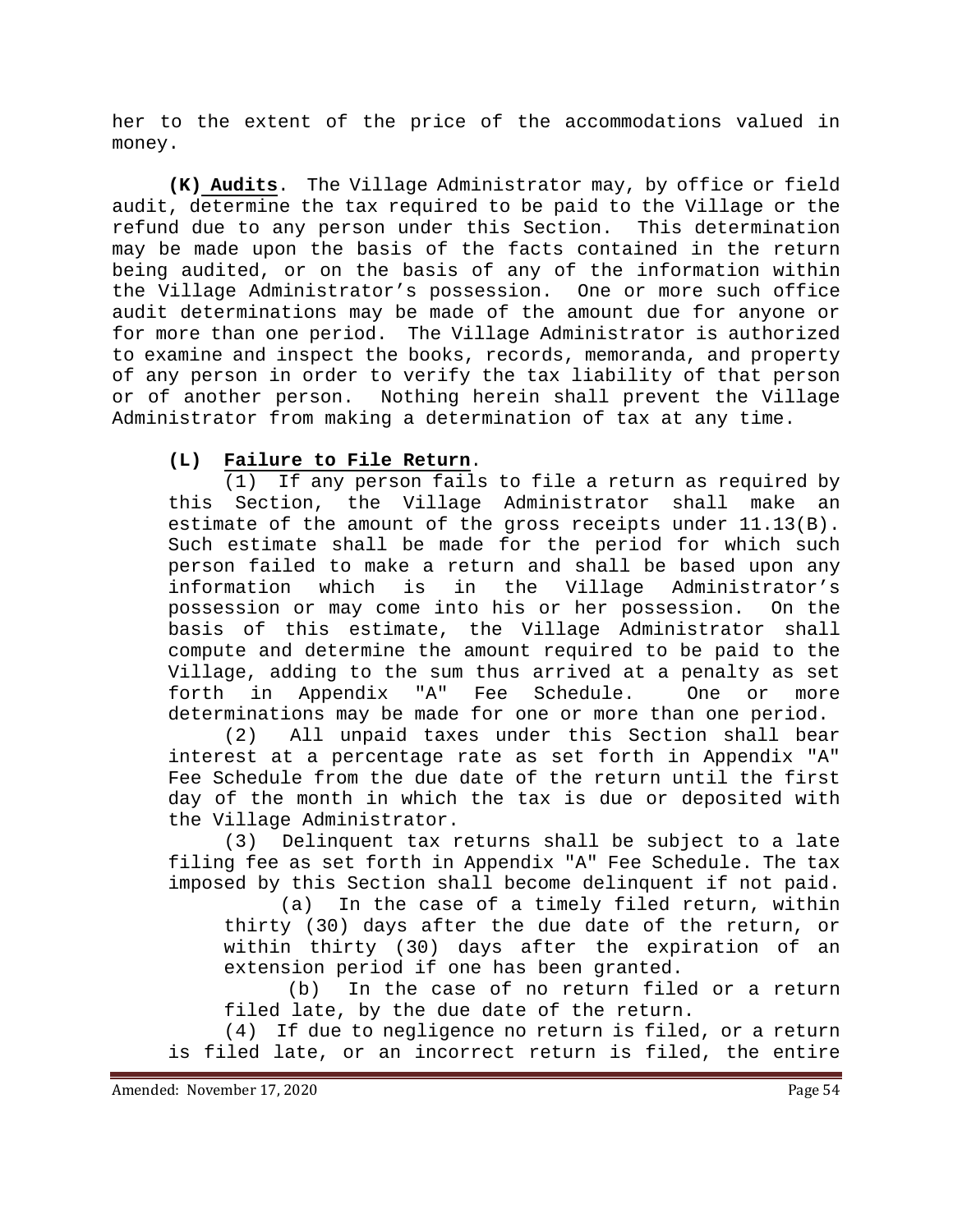tax finally determined shall be subject to a penalty as set forth in Appendix "A" Fee Schedule of the tax exclusive of interest or other penalties. If a person fails to file a return when due or files a false or fraudulent return with the intent in either case to defeat or evade the tax imposed by this Section, a penalty percentage rate as set forth in Appendix "A" Fee Schedule shall be added to the tax required to be paid, exclusive of interest and other penalties.

**(M) Bond**. In order to protect the revenue of the Village, the Village Administrator may require any person liable for the tax imposed by this Section to place with him or her, before or after a permit is issued, such security, not in excess of Five Thousand (\$5,000) Dollars as the Village Administrator determines. If any taxpayer fails or refuses to place such security, the Village Administrator may refuse or revoke such permit. If any taxpayer is delinquent in the amount imposed by this Section, the Village Administrator may, upon ten (10) days' notice, recover the taxes, interest, and penalties from the security placed with the Village Administrator by such taxpayer. The Village shall pay no interest to any person for the deposit of such security.

**(N) Records**. Every person liable for the tax imposed by this Section shall keep or cause to be kept such records, receipts, invoices, or other pertinent papers in such form as the Village Administrator requires.

#### **(O) Returns Confidential**.

(1) All tax returns, schedules, exhibits, writings, or audit reports relating to such returns on file with the Village Administrator may divulge their contents to the following and no others:

(a) The person who filed the return;

(b) Officers, agents, or employees of the United<br>States Internal Revenue Service or the State of Internal Revenue Service or the Wisconsin Department of Revenue;

(c) Officers, employees, or agents of the Village Administrator; and

(d) Such other public officials of the Village of West Salem when deemed necessary.

(2) No person having administrative duty under this Section shall make known in any manner the business affairs, operations, or information obtained by an investigation of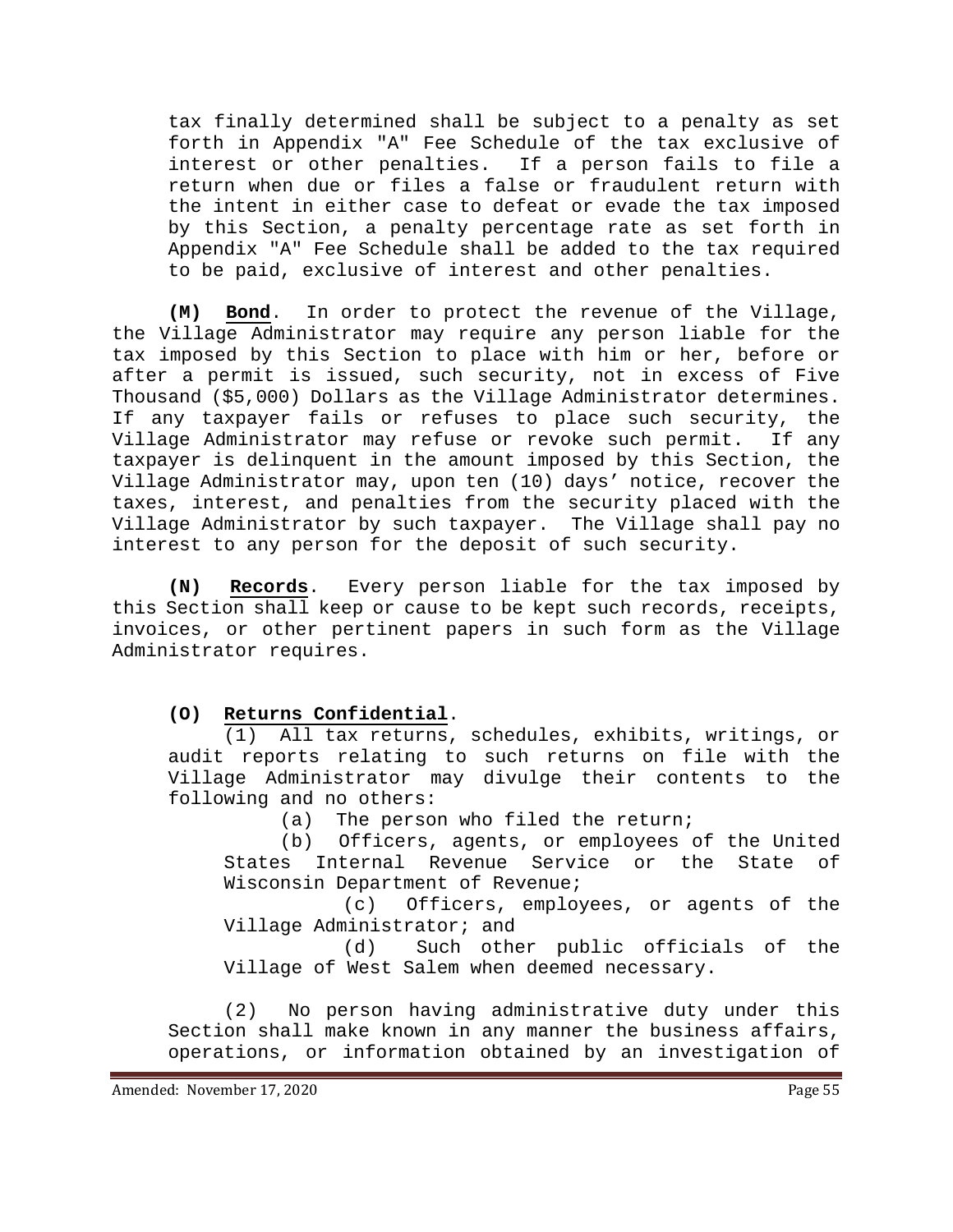records of any person on whom a tax imposed by this Section or the amount or source of income, profit, losses, expenditures, or any particular thereof, set forth or disclosed in any return, or to permit any return or copy thereof to be seen or examined by any person, except as provided herein.

(**P) Violations and Penalties**. Any person who is subject to the tax imposed by this Section who fails to obtain a permit as required in 11.13(F) or who fails or refuses to permit the inspection of his or her records by the Village Administrator after such inspection has been duly requested by the Village Administrator, or who fails to file a return as provided in this Section, or who violates any other provision of this Section shall, upon conviction thereof and in addition to any other penalty imposed herein, forfeit an amount as set forth in Appendix "A" Fee Schedule plus the costs of prosecution and, in default of payment of such forfeiture, be confined in the La Crosse County Jail until payment of such forfeiture and costs of prosecution, but not exceeding ninety (90) days for each violation. Each day or portion thereof that such violation continues is hereby deemed to constitute a separate offense. Forfeiture amounts are subject to Village Board annual review and approval and may be changed from time to time by Village Board Resolution.

# (**Q) Room Tax Expenditures**.

(1) The West Salem Area Room Tax Commission and/or a zone as defined by 11.13(A)(1) shall spend at least the percentage amount of collected room tax as set forth in Wis.<br>Stat. Sec. 66.0615 on tourism promotion and tourism Stat. Sec. 66.0615 on tourism promotion and development. Said room tax shall either be forwarded to the West Salem Area Room Tax Commission or zone, if so created.

(2) The West Salem Area Room Tax Commission shall report annually to the Village Administrator from which it receives room tax revenue the purpose for which the revenues were spent.

(3) The Commission may not use any of the room tax revenue to construct or develop a lodging facility.

**(R) Certification and Reporting**. Annually, on or before May 1, on a form created and provided by the Wisconsin Department of Revenue, the Village Administrator shall certify and report to the Department of Revenue, all of the following:

(1) The amount of room tax revenue collected and the room tax rate imposed in the previous year.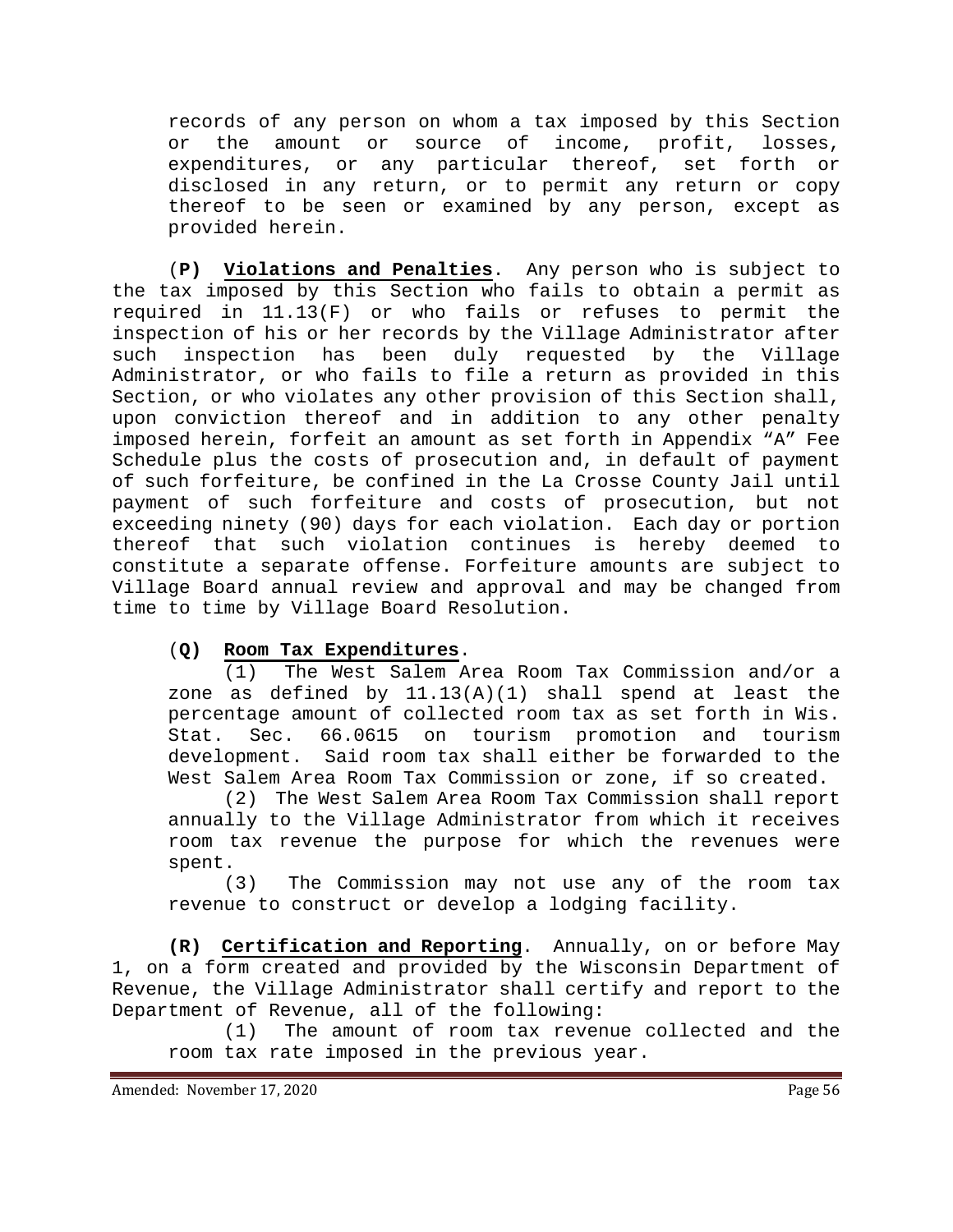(2) A detailed accounting of the amounts of such revenue that were forwarded in the previous year for tourism promotion and tourism development, specifying the commission or tourism entity that received the revenue. The detailed accounting shall include expenditures of at least One Thousand (\$1,000) Dollars made by a commission or tourism entity.

(3) A list of each member of the Commission and each member of the governing body of a tourism entity to which the Village Administrator forwarded room tax revenue in the previous year, and the name of the business entity the member owns, operates, or is employed by, if any.

The Wisconsin Department of Revenue shall collect the reports described herein and shall make the reports available to the public. **(Created by Ord. 469 12/1/2015)**

# **11.14 Adult-Oriented Establishments**.

**(A) Intent**. The Village Board intends to provide a requlation of the location of adult-oriented establishments that will provide for the protection of the image of the community and its property values and protect the residents of the community from the adverse secondary effects of an adultoriented establishment, and still providing to those who desire to frequent adult-oriented establishments, such an opportunity in areas within the Village which are appropriate for a location of adult-oriented establishments.

(**B) Findings**. Based on evidence concerning the adverse secondary effects of adult-oriented establishments on the community in reports made available to the Village Board, and on the holdings and findings in various court cases, studies, and summaries of studies, the Village Board finds that:

- (1) Crime statistics show that all types of crimes, especially sex-related crimes, occur more frequently in neighborhoods where adult-oriented establishments are located.
- (2) Studies of the relationship between adult-oriented establishments and neighborhood property values have found a negative impact on both residential and commercial property values.
- (3) Adult-oriented establishments may contribute to an increased public health risk by the spread of sexually transmitted diseases.
- (4) There is an increase in the potential for infiltration by organized crime into businesses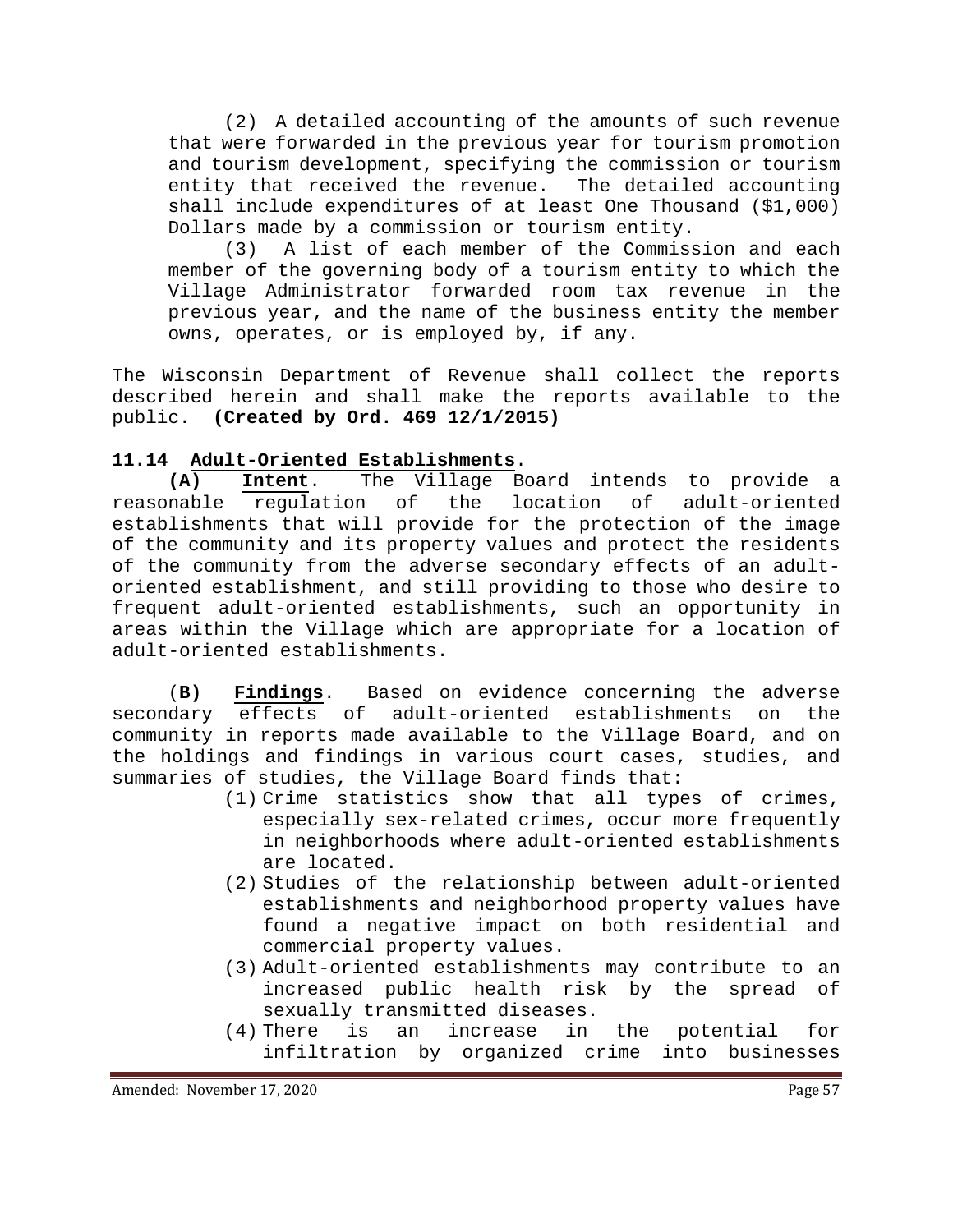operating adult-oriented establishments for the purpose of unlawful conduct.<br>The consumption of alcoholic beverages

(5) The consumption of alcoholic beverages on the of an adult-oriented exacerbates the deleterious secondary effects of such businesses on the community.

**(C) Definitions**. The terms used herein shall be defined as follows:

> (1) Adult Arcade. Any place to which the public is permitted or invited for any form of consideration, where still or motion picture machines, computer screens, projectors, video or laser disc players, or other image-producing devices are maintained to show images to five (5) or fewer persons per machine at any one time, where the images so displayed are distinguished or characterized by the depicting or<br>describing of "specified sexual activities" or describing of "specified sexual activities" or "specified anatomical areas."

> (2) Adult Bath House. An establishment or business which provides the service of baths of all kinds, including all forms and methods of hydrotherapy, that is not operated by a person licensed by the State of Wisconsin and which establishment provides to its patrons an opportunity for engaging in "specified sexual activities."

> (3) Adult Body Painting Studio. An establishment or business wherein patrons are afforded an opportunity to paint images on a body, which is in a "state of nudity". For purposes of this Chapter, the adult body painting studio shall not be deemed to include a tattoo parlor.<br>(4) Adult Cabaret. A nightclub, bar, restaurant, o:

> (4) Adult Cabaret. A nightclub, bar, restaurant, or similar commercial establishment at which on twenty (20) or more days in any twelve (12) month period, persons appear in a "state of nudity"; or live performances occur which are characterized by the exposure of "specified sexual activities" or "specified anatomical areas"; also<br>films, motion pictures, video cassettes, slides, or films, motion pictures, video cassettes, slides, other photographic or digital reproductions are shown which are characterized by the depiction or description<br>of "specified sexual activities" or "specified of "specified sexual activities" or anatomical areas."<br>(5) Adult Enterta

> Adult Entertainment. Any exhibition of any motion picture, videocassette, DVD, live performance, display, or dance of any type, which has as its dominant theme or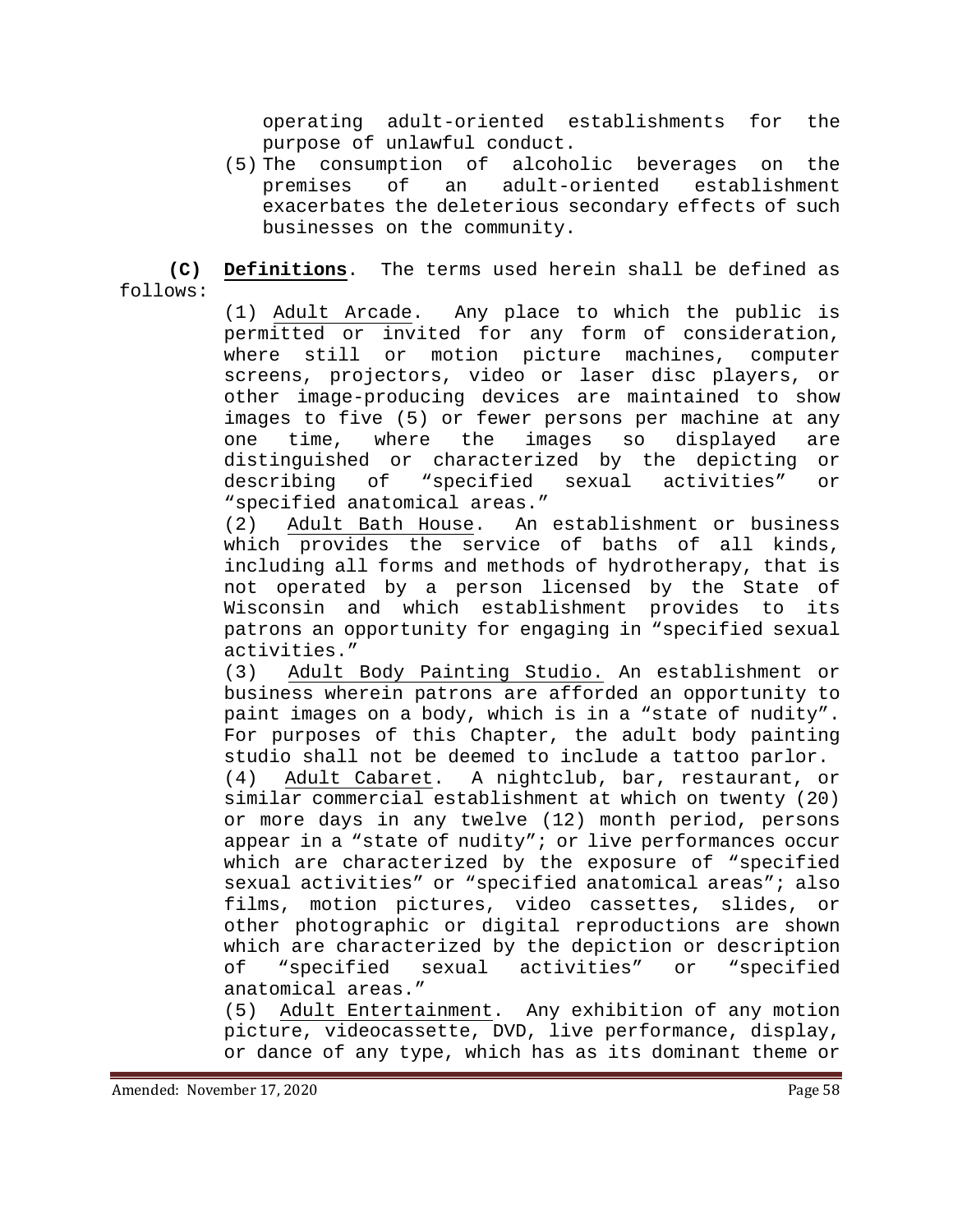is distinguished or characterized by an emphasis on any actual or simulated "specified sexual activities" or "specified anatomical area", the removal of articles of

clothing or partial or total nude appearance.<br>(6) Adult Entertainment Store. An establishment, (6) Adult Entertainment Store. An including in its stock in trade for sale, rent, lease, inspection or viewing books, films, video cassettes, DVD's, novelties, magazines, or other periodicals, which have as their dominant theme or are describing or relating to "specified sexual activities" or "specified anatomical area."

(7) Adult Mini-Theater. An enclosed building with a capacity of less than fifty (50) persons used for presenting adult entertainment having as its dominant theme or distinguished or characterized by an emphasis on matters depicting, describing, or relating to "specified sexual activities" or "specified anatomical area."

(8) Adult Motel. A hotel, motel or similar commercial establishment, which offers accommodations to the public for any form of consideration; provides patrons with closed-circuit televising transmissions, films, motion pictures, video cassettes, DVD'S, slides, or other photographic reproductions which are characterized by the depiction or description of "specified sexual activities" or "specified anatomical area"; and has a sign visible from the public right-of-way which advertises the availability of this adult type of photographic reproductions; or offers a sleeping room for rent for a period of time that is less than ten (10) hours; or allows a tenant or occupant of a sleeping room to sub rent the room for a period of time that is less than ten (10) hours.

(9) Adult-Oriented Establishments. Includes, but not limited to, adult entertainment stores, adult arcades, adult bath houses, adult body painting studios, adult motels, adult theaters, adult mini-theaters, adult cabarets, sexual encounter center, escort agency, escort, nude model studio, and any other premises to which public patrons or members are invited or admitted and which are physically arranged so as to provide booths, cubicles, rooms, compartments, or stalls separate from the common areas of the premises for the purpose of viewing adult entertainment, whether or not such adult entertainment is held, conducted, operated or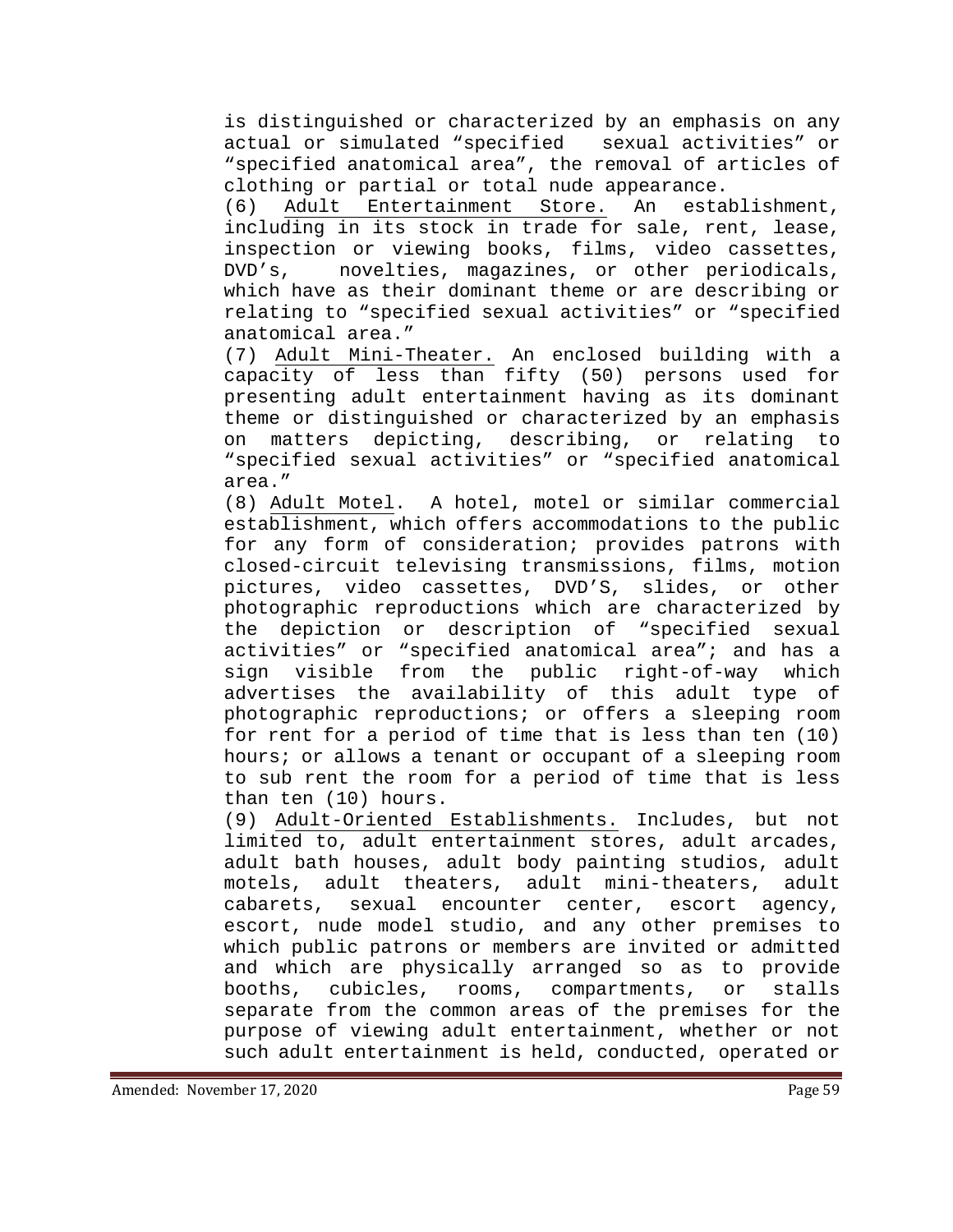maintained for commercial gain.

(10) Adult Theater. An enclosed building with a capacity of fifty (50) or more persons used for presenting adult entertainment having as its dominant theme,<br>distinquished, or characterized by an emphasis on distinguished, or characterized by an emphasis on matters depicting, describing, or relating to "specified sexual activities" or "specified anatomical area."

(11) Booth, Room, or Cubicle. Means such enclosures as are specifically offered to the public or members of a "adult-oriented establishment" for hire or for a fee as part of a business operated on the premises which offers as part of its business the entertainment to be viewed within the enclosure; which shall include, without limitation, such enclosures wherein the entertainment is dispensed for a fee, but a fee is not charged for mere access to the enclosure. However, "Booth", "Room", or "Cubicle" does not mean such enclosures that are private offices used by the owners, managers, or persons employed on the premises for attending to the tasks of their employment, which enclosures are not held out to the public or members of the establishment for hire or for a fee or for the purpose of viewing entertainment for a fee, are not open to any persons other than employees, nor shall this definition apply to hotels, motels, or other similar establishments licensed by the State of Wisconsin, pursuant to Chapter 50, Wis. Stats. (12) Escort. Means a person whom, for consideration, agrees or offers to act as a companion, guide, or date for another person, or who agrees or offers to privately model lingerie or to privately perform a strip-tease for another person.

(13) Escort Agency. Person or business association who furnishes, offers to furnish, or advertises to furnish "escorts" as one of its business purposes for a fee,

tip, or other consideration.<br>(14) Nude Model Studio. Mea Means any place where a person appears "semi-nude", in a "state of nudity" or who displays "specified anatomical areas" and is provided to be observed, sketched, drawn, painted, sculptured, photographed, or similarly depicted by other persons who pay money or any form of consideration. "Nude Model Studio" shall not include a proprietary school licensed by the State of Wisconsin or a college, junior college or university supported entirely or in part by public<br>taxation; a private college or university which taxation; a private college or university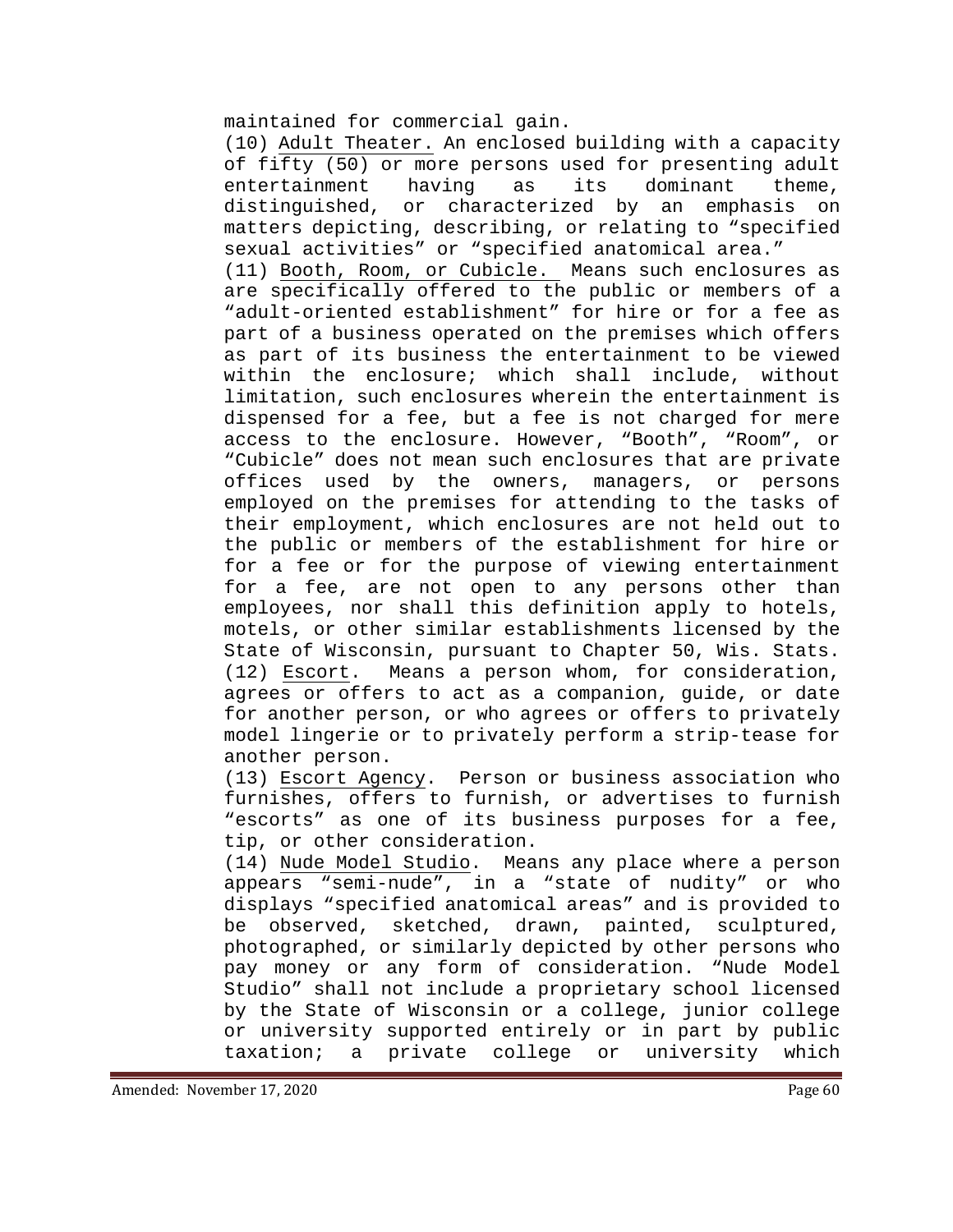maintains and operates educational programs in which credits are transferable to a college, junior college or university supported entirely or partly by taxation; or in a structure; it must have no sign visible from the exterior of the structure and no other advertising that indicates a "nude" or "semi-nude" person is available for viewing and where in order to participate in a class a student must enroll at least three days in advance of the class and where no more that one "nude" or "seminude" model is on the premises at any one time.

(15) Nudity or a State of Nudity. Means the showing of the human male or female genitals, vulva, anus, anal cleft or cleavage with less than fully opaque covering, the showing of the female breast with less than fully opaque covering of the entire nipple and areola or the showing of the covered male genitals in a discernibly turgid state.<br>(16) Operator.

(16) Operator. Any person, partnership, corporation,<br>limited liability company, limited liability liability partnership, association, or other entity or organization operating, conducting, maintaining, or owning any adult-oriented establishment.

(17) Sexual Encounter Center. Means a business or commercial enterprise that, as one of its principal business purpose, offers for any form of consideration: physical contact in the form of wrestling or tumbling between persons of the opposite sex or activities between males and females persons or the same sex when one or more of the persons is in a "state of nudity" or "semi-nude".

(18) Specified Anatomical Area. Less than completely and opaquely covered human male or female genitals, buttocks and female breast below a point immediately above the top of the areola. Human male genitals in a discernable turgid or erect state, even if opaquely covered.

(19) Specified Sexual Activities. Simulated or actual showing of human genitals in a state of sexual stimulation or arousal. Acts of masturbation, sexual intercourse, sodomy, bestiality, necrophilia, sadomasochistic abuse, fellatio, or cunnilingus. Fondling or erotic touching of human genitals, buttocks, or female breast.

**(D) Adult-Oriented Establishment License**.

(1) No person may engage in, conduct, or carry on the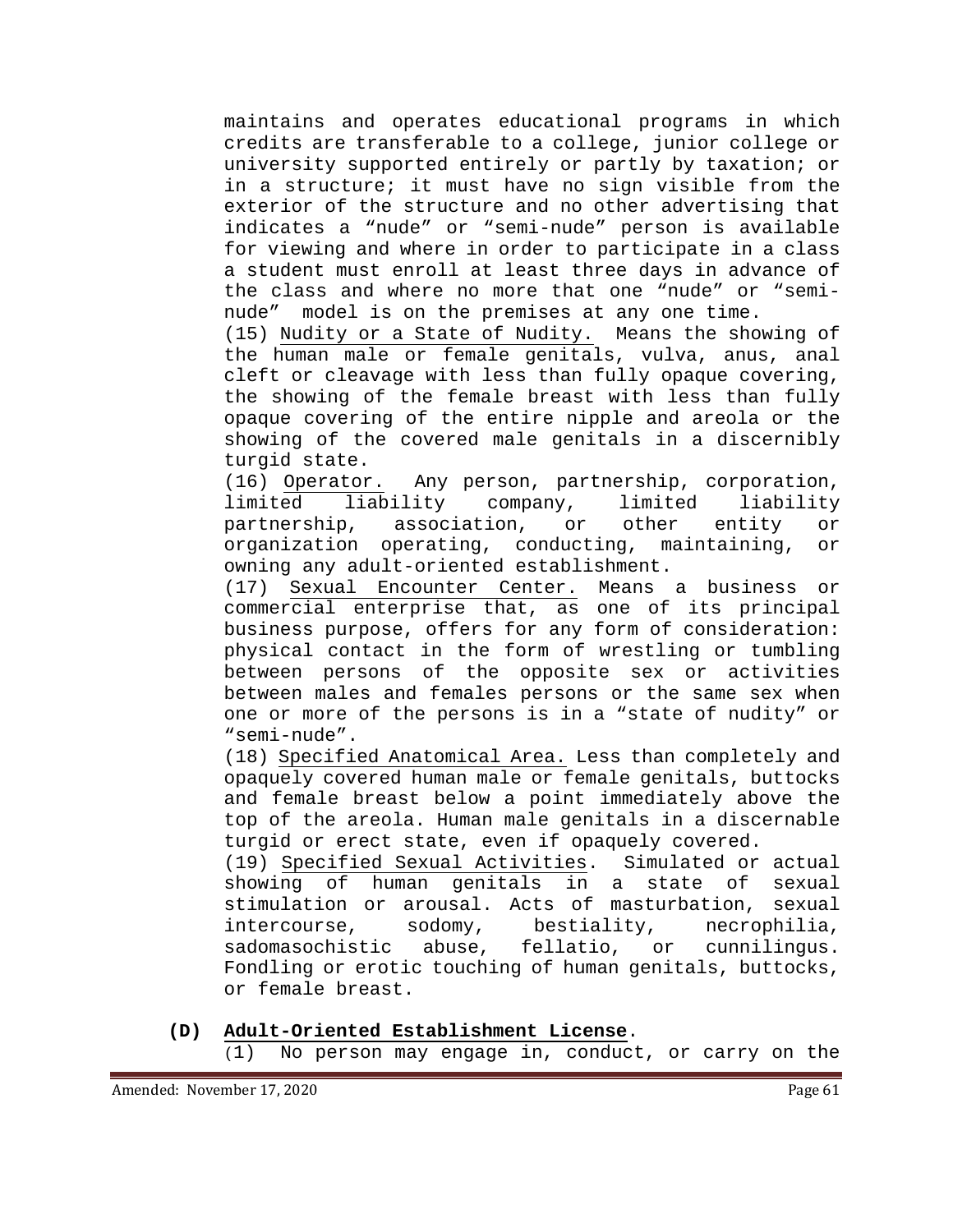operation or maintenance of an adult-oriented establishment without first obtaining a valid adultoriented establishment license for each adult-oriented establishment.<br>(2) A licens

A license may be issued only for one (1) adultoriented establishment located at a fixed and certain place. Any person desiring to operate more than one (1) adult-oriented establishment must have a license for each adult-oriented establishment.

(3) Any adult-oriented establishment existing at the time of the passage of this Section must submit an application for a license within sixty (60) days of the passage of this Section.

# **(E) Application for Adult-Oriented Establishment License**.

(1) Any person desiring an adult-oriented establishment license shall pay the required fee as set forth in Appendix "A" Fee Schedule to defray the costs of administration and investigation of the application.<br>(2) Any person desiring an adult-oriented (2) Any person desiring an adult-oriented establishment license shall file a written application with the Village Administrator on a form provided by the Administrator's office in compliance with the following. The information provided to the Administrator shall be given under oath. For applicants other than individuals,

the following rules must also be complied with:<br>(a) Corporations. If the applicar If the applicant is a corporation, the name of the corporation shall be set forth exactly as set forth in its articles of incorporation, together with the date and state of incorporation, the names and residence addresses to each of its officers, directors and each stockholder<br>of the corporation. All officers, directors, and All officers, directors, and stockholders of the corporation shall also verify the application. If one or more of the stockholders is a corporation, limited liability company or limited liability partnership, the provisions of the Section pertaining to a corporate application shall apply to a corporate stockholder, the provisions relating to the limited liability company shall relate to the limited liability company stockholder, and the<br>provisions relating to the limited liability relating to the partnership shall relate to the limited liability partnership stockholder.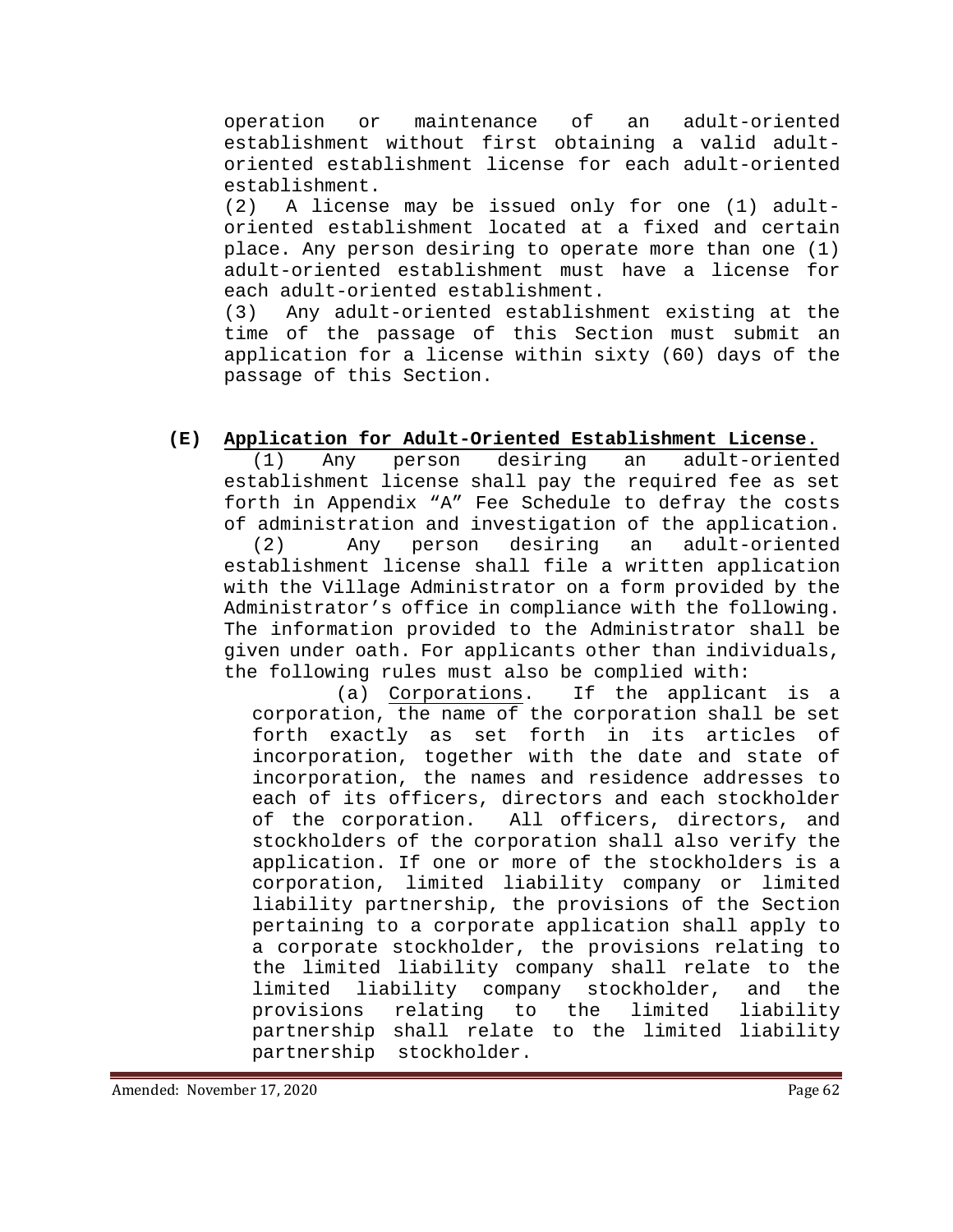(b) Partnership. If the applicant is a partnership, general or limited, the application shall set forth the name of the partnership, the name and residence address of each of the partners, including limited partners, and be verified by each partner. If one or more of the partners is a corporation, limited liability company or limited liability partnership, the provisions of the section pertaining to a corporate application shall apply to a corporate partner, the provisions relating to the limited liability company shall relate to the limited liability company partner, and the provisions relating to the limited liability partnership shall relate to the limited liability partnership partner.

(c) Limited Liability Company. If the applicant is a limited liability company "LLC", the name of the limited liability company shall be set forth exactly as set forth in its articles of organization, together with the date and state of organization, the names and residence addresses to each of its members holding ownership of the limited liability company and the names and addresses of all managers in a manager-managed LLC. If the entity is member managed, all members shall verify the application. If the entity is manager-managed, all managers and members shall verify the application. The entity must file with its application and keep on file with the Village a current copy of its operating agreement. If one or more of the members is a corporation, limited liability company or limited liability partnership, the provisions of the Section pertaining to a corporate application shall apply to a corporate member, the provisions relating to the limited liability company shall relate to the limited liability company member, and the provisions relating to the limited liability partnership shall relate to the limited liability partnership member.

(d) Limited Liability Partnership. If the applicant is a limited liability partnership "LLP", the name of the limited liability partnership shall be set forth exactly as set forth in its registration statement, together with the date and state of registration, the names and residence addresses to each of its partners holding ownership of the limited liability partnership and the names and addresses of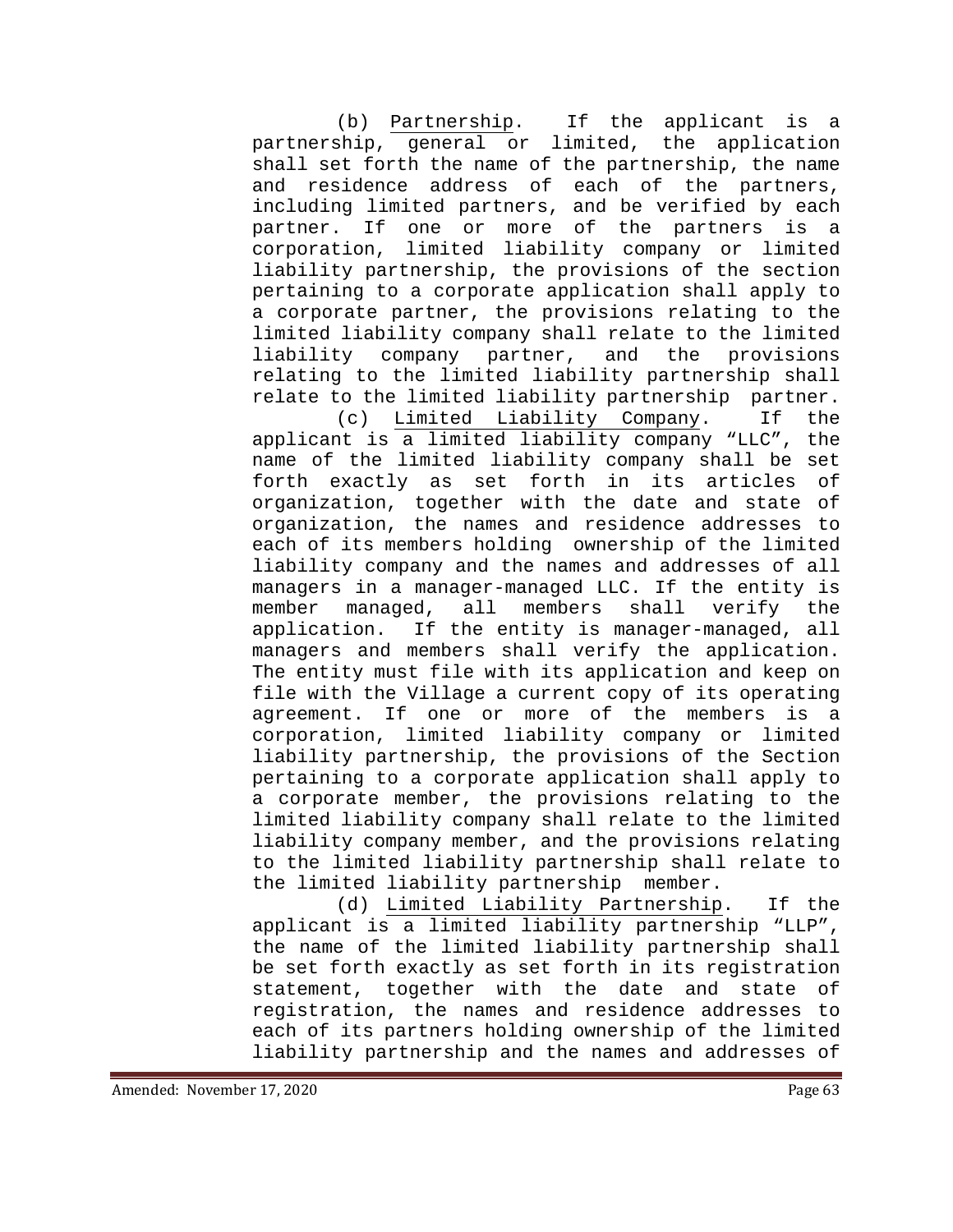all managing agents. All partners and managing agents shall verify the application. The entity must file with its application and keep on file with the Village a current copy of its partnership agreement if it has one and if not a statement as to authority of any one partner to act for the entity. If one or more of the partners is a corporation, limited liability company or limited liability partnership, the provisions of the Section pertaining to a corporate application shall apply to a corporate partner, the provisions relating to the limited liability company shall relate to the limited liability company partner, and the<br>provisions relating to the limited liability the limited partnership shall relate to the limited liability partnership partner.

(e) Others. If the applicant is an entity not described in (a)-(d), the application shall set forth the true full name and physical address of all of the beneficial owners of the entity and managing agents<br>for the entity. If one or more of the beneficial If one or more of the beneficial owners or managing agents is a corporation, limited liability company, or limited liability partnership, the provisions of the Section pertaining to a corporate application shall apply to a corporate owner or agent, the provisions relating to the limited<br>liability company shall relate to the limited liability company shall relate to the liability company owner or agent, and the provisions relating to the limited liability partnership shall relate to the limited liability partnership owner or agent.

(3) The application shall also set forth the proposed place of business of the adult-oriented establishment by business address, including suite number, and not by post office box, and shall contain a description of the nature and scope of the proposed<br>business operation. In addition, the following

operation. information shall be furnished concerning the applicant if an individual, and all other persons required to verify the application:

(a) The previous residence address, if any, for a period of three (3) years immediately prior to the date of application and the dates of such residence.

(b) Written proof that the individual is at least eighteen (18) years of age.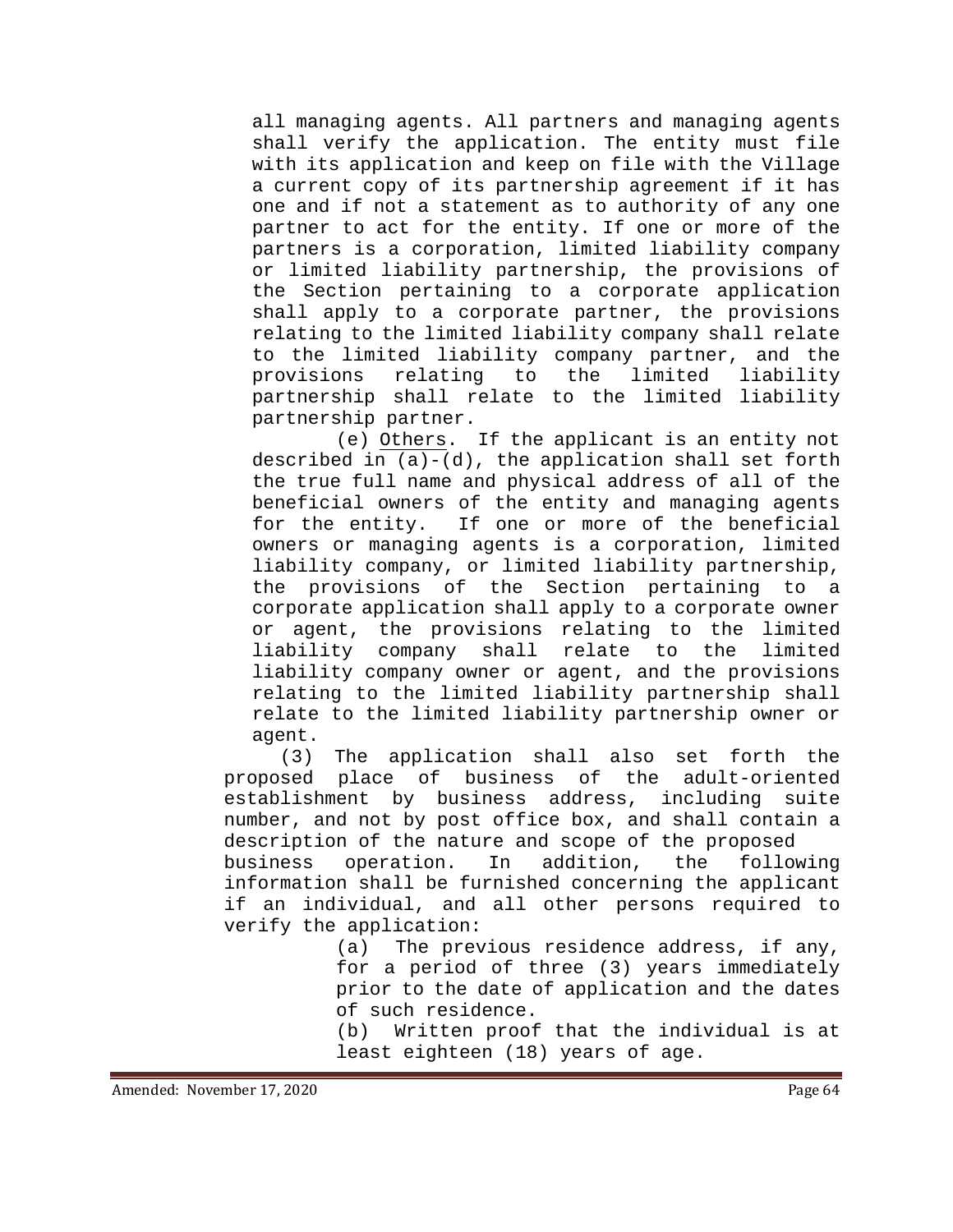(c) A complete set of fingerprints.<br>(d) The business, occupation of The business, occupation of employment history for three (3) years immediately preceding the date of application, including, but not limited to, whether such a person previously operated under any permit or license in another municipality in this or another state and whether any such permit or license had ever been suspended or revoked. (e) All convictions in any state or federal<br>court within the past five (5) years, within the past five  $(5)$  years, including municipal ordinance violations, exclusive of traffic violations, with a brief statement of the nature of the convictions and the jurisdiction in which the convictions

occurred.

(f) All pending criminal charges in any state or federal court, with a brief statement of the nature of the pending charges and the jurisdiction in which the charges are pending. (g) The names of persons who will have custody of the business records, at the business location.

(h) The name and address of the person who

will be the agent for service of process.<br>(i) Such other information relating to Such other information relating to the application as may be required by Village Board or Police Department.

(4) The application shall include the proposed hours of operation and a detailed floor plan.

(5)The Village Administrator shall notify the Chief of Police and the Building Inspector of any adultoriented establishment license application, and these officials shall inspect each such application and the premises to determine whether the applicant and the<br>premises sought to be licensed comply with the sought to be licensed comply with regulations, ordinances, and laws applicable thereto. These officials shall furnish to the Planning Commission, in writing, the information derived from such investigation and a statement as to whether the applicant and the premises meet the requirements of the department for whom the officer is certifying within five (5) business days of the receipt of notice from the Village Administrator. Upon receiving the information from said officials, the Planning Commission shall,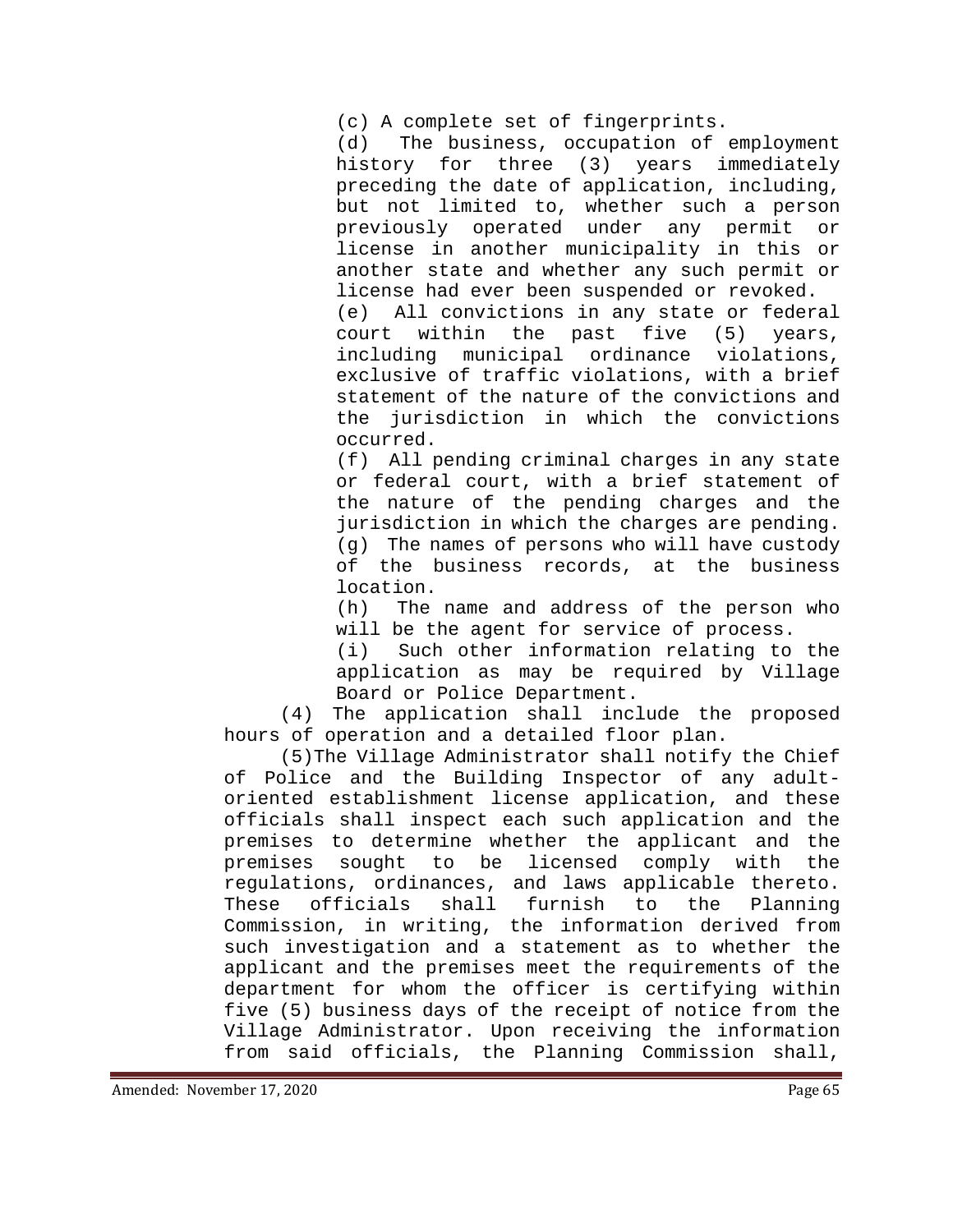within ten (10) days, file its written recommendation

with the Village Board.<br>(6) Upon receivi receiving a recommendation of the Planning Commission, within thirty (30) days of receiving an application for a license, the Village Board shall grant with conditions or deny a license to the applicant. The Village Administrator shall notify the applicant whether the application is granted or denied.

(7) Whenever an application is denied, the Village Administrator shall advise the applicant, in writing, of the reasons for such action. If the applicant requests a hearing within ten (10) days of the receipt of notification of denial, a public hearing shall be held within ten (10) days thereafter before the Village Board.

(8) Failure or refusal of the applicant to give any information relevant to the application, failure or refusal to appear at any reasonable time and place for examination under oath regarding said application, or refusal to submit to or cooperate with regard to any information required by this Section shall constitute an admission by the applicant that he or she is ineligible for such license and shall be grounds for denial.

**(F) Standards Issuance of an Adult-Oriented Establishment License.** The Village Board shall issue an adult-oriented establishment license if, upon recommendation by the Planning Commission, it finds that:<br>(1) The re

(1) The required fee has been paid.<br>(2) The application conforms in al

The application conforms in all respects to this Section.

(3) The location of the adult-oriented establishment is neither within one thousand (1,000) feet of any such church, synagogue, building of mass worship, school building, park, nor within four (400) hundred feet of any Residential District.<br>(4) The applicant has not know

has not knowingly made a significant misstatement in the application.

(5) The applicant has supplied all the information required under all above and the information requested<br>by the Village Board or Police regarding the Police regarding the investigation of his or her application.

(6) The adult-oriented establishment, as proposed by the applicant, would comply with all applicable laws,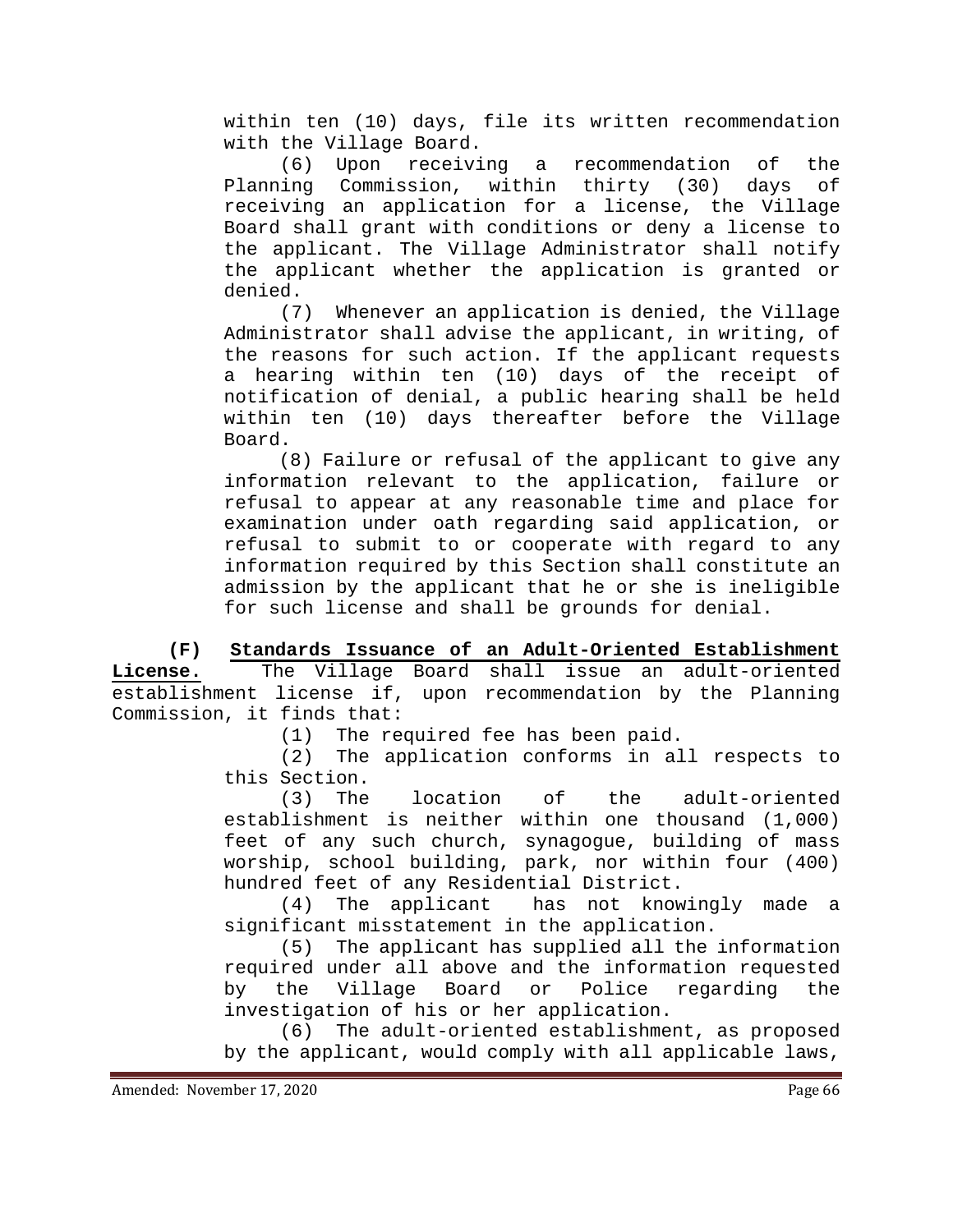including, but not limited to, the Village's Building and Zoning Codes.

(7) The applicant has not had an adult-oriented establishment license, permit, other similar license, or permit revoked or suspended in this State or any other state within thirty (30) years prior to the date of application.

(8) The applicant, if an individual; and all others verifying the application as required herein, have not at the time of application, have pending any criminal charge for, or within five (5) years prior to the date of application has not been convicted of, any offense involving dishonesty, fraud, deceit, robbery, the use or threatened use of force, violence upon the person of another, or sexual immorality under 948 Wis. Stats., as amended, or the laws of another state similar in nature to said 948, Wis. Stats. or other offenses, subject to 111.335, Wis. Stats., as mentioned.

(9) The applicant, if an entity, is licensed to do business and is in good standing in the State and has on file with the State a Registered Agent residing within the State.

**(G) Display of Adult-Oriented Establishment License**. The adult-oriented establishment license shall be displayed in a conspicuous place in the adult-oriented establishment.

**(H) Restrictions on Entity Licenses**. Any entity holding an adult-oriented establishment license under this Section shall report to the Village Administrator, in writing, within fifteen (15) days of the event described herein, any of the following:

- (1) Any change of officers of the corporation;<br>(2) Any change in the membership of the b
- Any change in the membership of the board of directors of the corporation;
- (3) Any change in partners, general or limited;<br>(4) Any change in members or managing member;
- Any change in members or managing member;
- (5) Any change in registered agents; or
- (6) Any change in shareholders effecting five (5%) percent beneficial ownership.

**(I) Sale or Transfer**. Upon the sale or transfer of any interest in an adult-oriented establishment, the license shall be void. Any person desiring to continue to operate an adult-oriented establishment following sale or transfer shall apply for a license.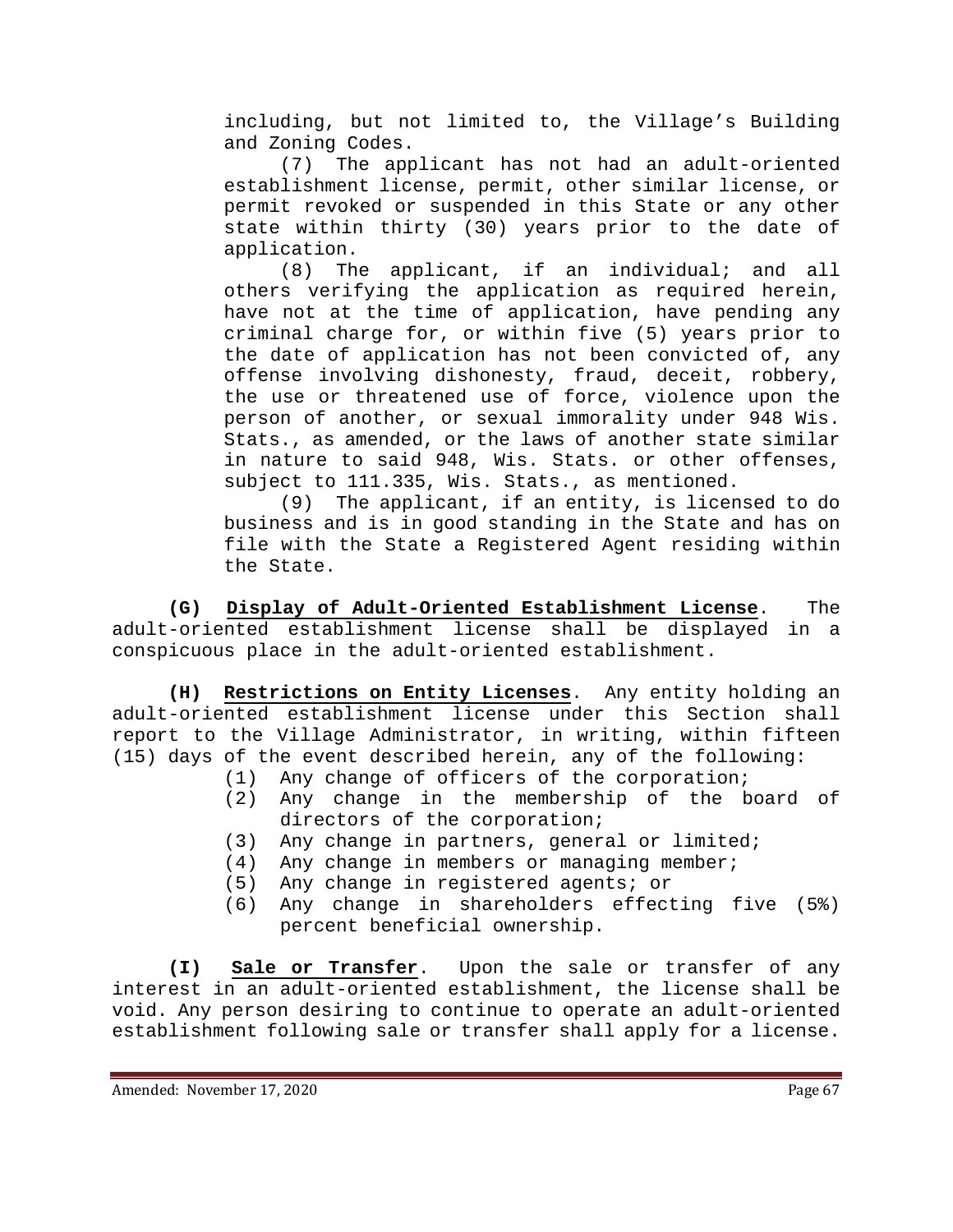# **(J) Responsibilities of the Operator of an Adult-Oriented Establishment.**

(1) Any act or omission of any employee constituting a violation of the provisions of this Section shall be deemed the act or omission of the operator for purposes of determining whether the operator's license shall be revoked,

suspended or renewed.<br>(2) No employe No employee of an adult-oriented establishment shall allow any minor to loiter around, to frequent an adultoriented establishment, or to allow any minor to view adult entertainment.

(3) The operator shall maintain the adult-oriented establishment in a clean and sanitary manner at all times.

(4) The operator shall maintain at least ten (10') foot candles of light in the public portion of the adult-oriented establishment, including aisles, at all times, unless a lesser level illumination in the aisles shall be necessary to enable a patron to view the adult entertainment in a booth, room, or cubicle adjoining an aisle. A lesser amount of illumination may be maintained in such aisles, provided, however, at no time shall there be less than one (1) three (3') foot candle of illumination in said aisles, as measured from the floor.<br>(5) No al

No alcohol beverage may be served or permitted on the premises.

(6) No sexual activity of any kind shall be permitted on the premises.

(7) The operator shall insure compliance of the adultoriented establishment and it patrons with the provisions of this Section.<br>(8) No

(8) No person licensed as an adult-oriented establishment may, in any manner, advertise its establishment as licensed by the Village.

(9) No person, employee, or patron shall be permitted to have any physical contact with any entertainer on the premises during any performance. All performances shall only occur on stage or table that is elevated at least eighteen (18") inches above the immediate floor level. To prevent actual physical contact between an entertainer and any other person, employee, or patron all performances shall not be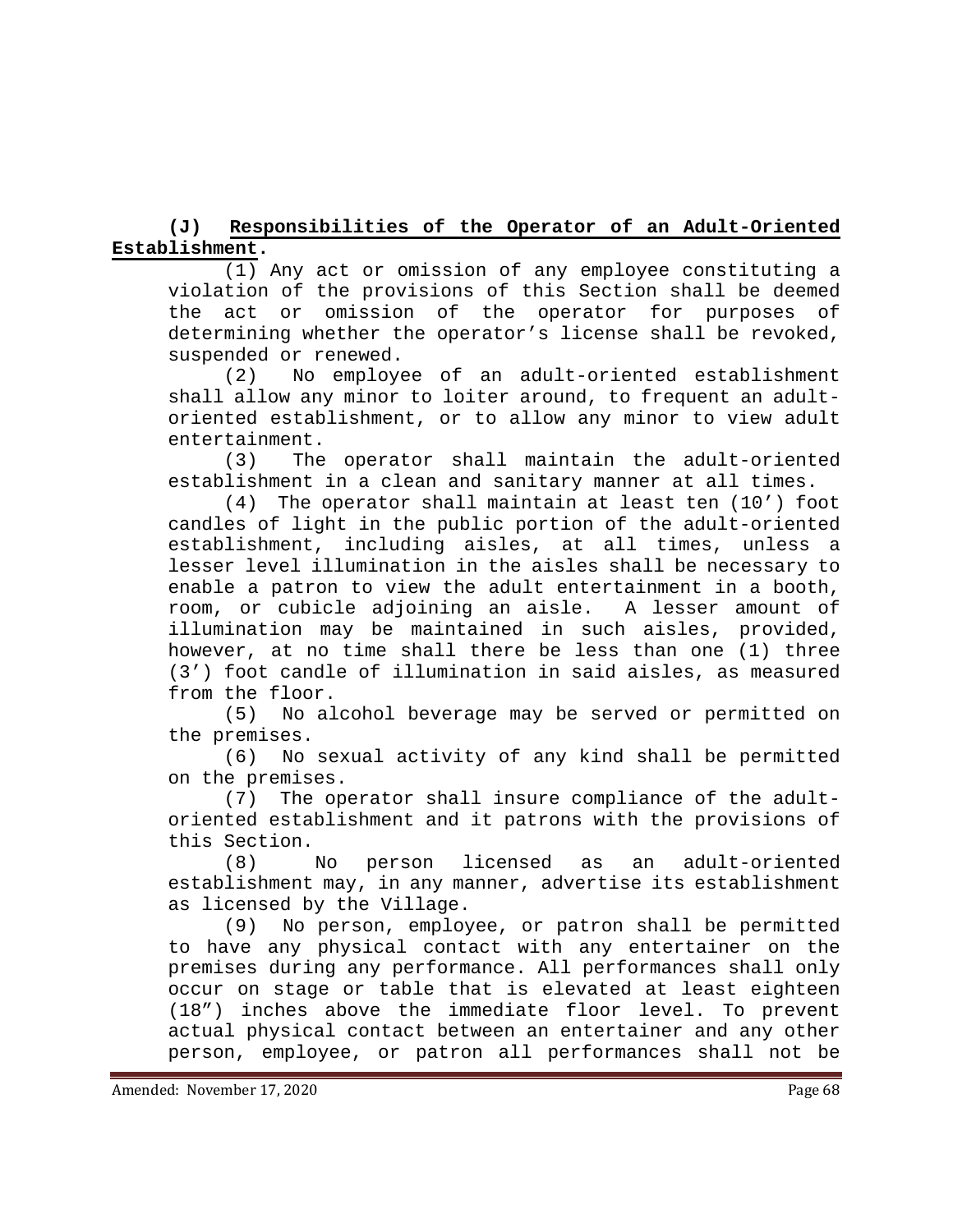less than five (5') feet from any area occupied by any patron. Persons, employees and patrons shall not have any physical contact with, and shall not be less than five (5') feet from, any entertainer during the payment of a tip or gratuity.

**(K) Physical Layout of Adult-Oriented Establishment**. Any adult-oriented establishment, having available for customers, patrons, or members, any booth, room, or cubicle for the private viewing of any adult entertainment must comply with the following requirements:

Each booth, room, or cubicle shall be totally accessible to and from aisles and public areas of the adultoriented establishment and shall be unobstructed by any door, lock, or other control-type devices.

(2) Every booth, room, or cubicle shall meet the following construction requirements:

(a)Each booth, room, or cubicle shall be separated from adjacent booths, rooms, or cubicles and any nonpublic areas by a wall.<br>(b) Each booth or

Each booth or cubicle shall have at least one side totally open to a lighted public aisle so that there is an unobstructed view at all times of anyone occupying the same.

(c) All walls shall be solid and without any openings, extended from the floor to a height of not<br>less than six (6) feet and be light colored, less than  $six$  (6) feet and be nonabsorbent, smooth textured and easily cleanable.

(d) The floor must be light colored, nonabsorbent, smooth textured and easily cleanable.

(e) The lighting level of each booth, room, or cubicle, when not in use, shall be a minimum of ten (10') foot candles at all times, as measured from the floor.

(3) One 1) individual shall occupy a booth, room, or cubicle at any time. No occupant shall engage in any type of sexual activity.

#### **(L) Renewal.**

(1) Every license issued pursuant this Section shall terminate at the expiration of one (1) year from the date of issuance unless sooner revoked and must be renewed before operation is allowed in the following year. All applications for the renewal of adult-oriented establishments licenses issued by the Village shall be filed with the Village Administrator's office on a form to be provided by the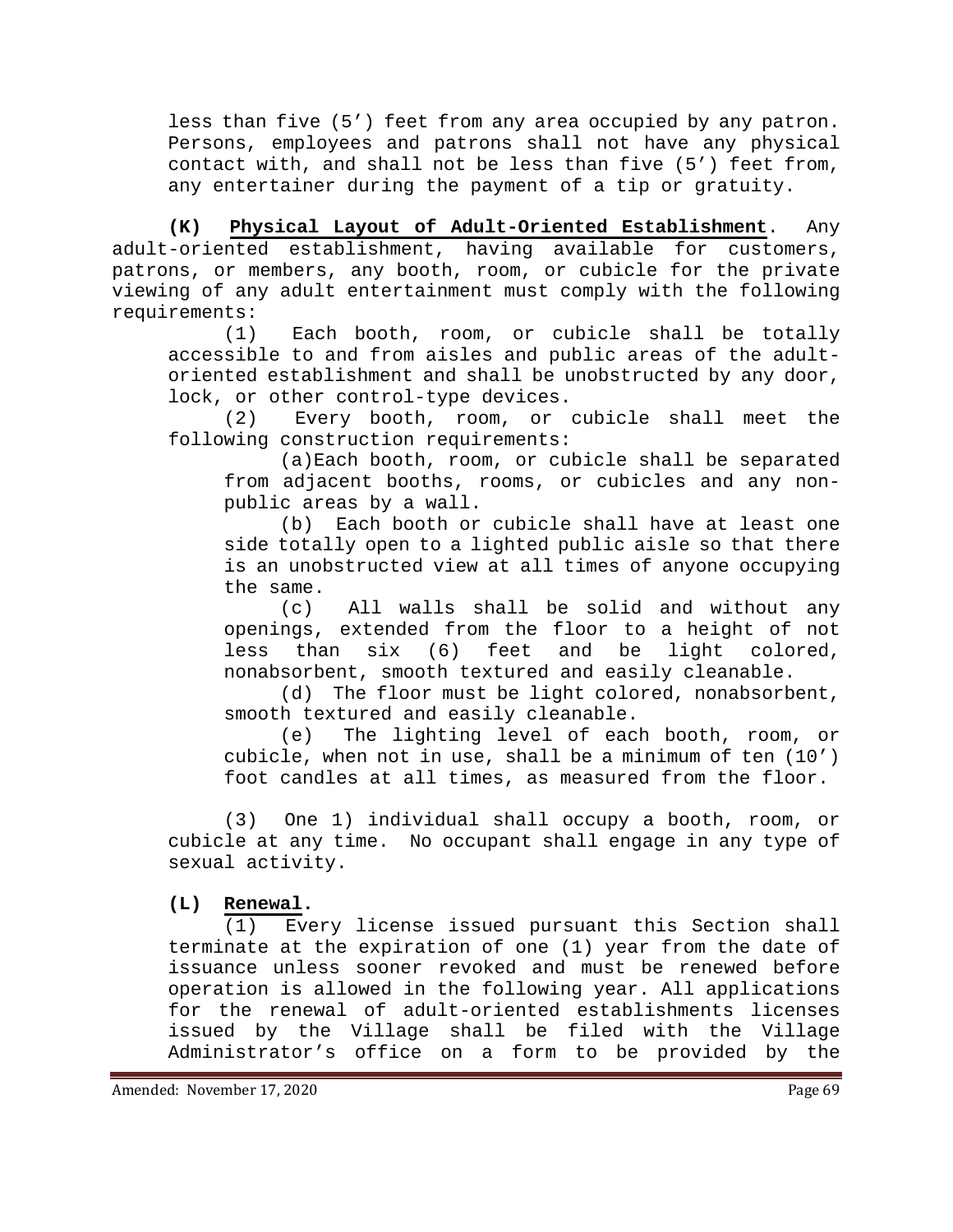Administrator no later than sixty (60) days prior to the expiration of the license. The renewal application shall contain such information and data, given under oath or affirmation, as is required for an application for a new<br>license. Applications to renew licenses shall be processed Applications to renew licenses shall be processed by the Village in the same fashion as new applications. No license shall be renewed without a re-inspection of the premises as required under (3) (e) above.

(2) A license renewal fee as set forth in Appendix "A" Fee Schedule shall be submitted with the renewal application. In addition to the renewal fee, a late penalty as set forth in Appendix "A" Fee Schedule shall be assessed against any applicant who files for renewal less that sixty (60) days before the license expires. If the application is denied, one-half (½) of the total fees collected shall be returned.

### (**M) Suspension or Revocation**.

(1) Any adult-oriented establishment license may be suspended for not more than ninety (90) days or revoked by Village Board for any of the following reasons:

(a) Any of the grounds that would warrant the denial of the original application for the license.

(b) Discovery that false, misleading information, or data was given on any application or material facts were omitted from any application.

(c) The operator or any employee of the operator violates any provision of this Section, any rules or, regulations adopted by the Village Board pursuant to this Section; provided, however, that in the case of the first offense by an operator where the conduct was solely that of an employee, the penalty shall not exceed a suspension of thirty (30) days if the Village Board shall find that the operator had no actual or constructive knowledge of such violation and could not, by the exercise of due diligence, have had such actual or constructive knowledge.

(d) The operator becomes ineligible to obtain a license permit.

(e) Any cost or fee required to be paid by this Section is not paid.<br>(f) Any into:

Any intoxicating liquor or fermented malt beverage is served or consumed on the premises of the adult-oriented establishment.

(g) The establishment is operated outside of operation hours established by the Village Board.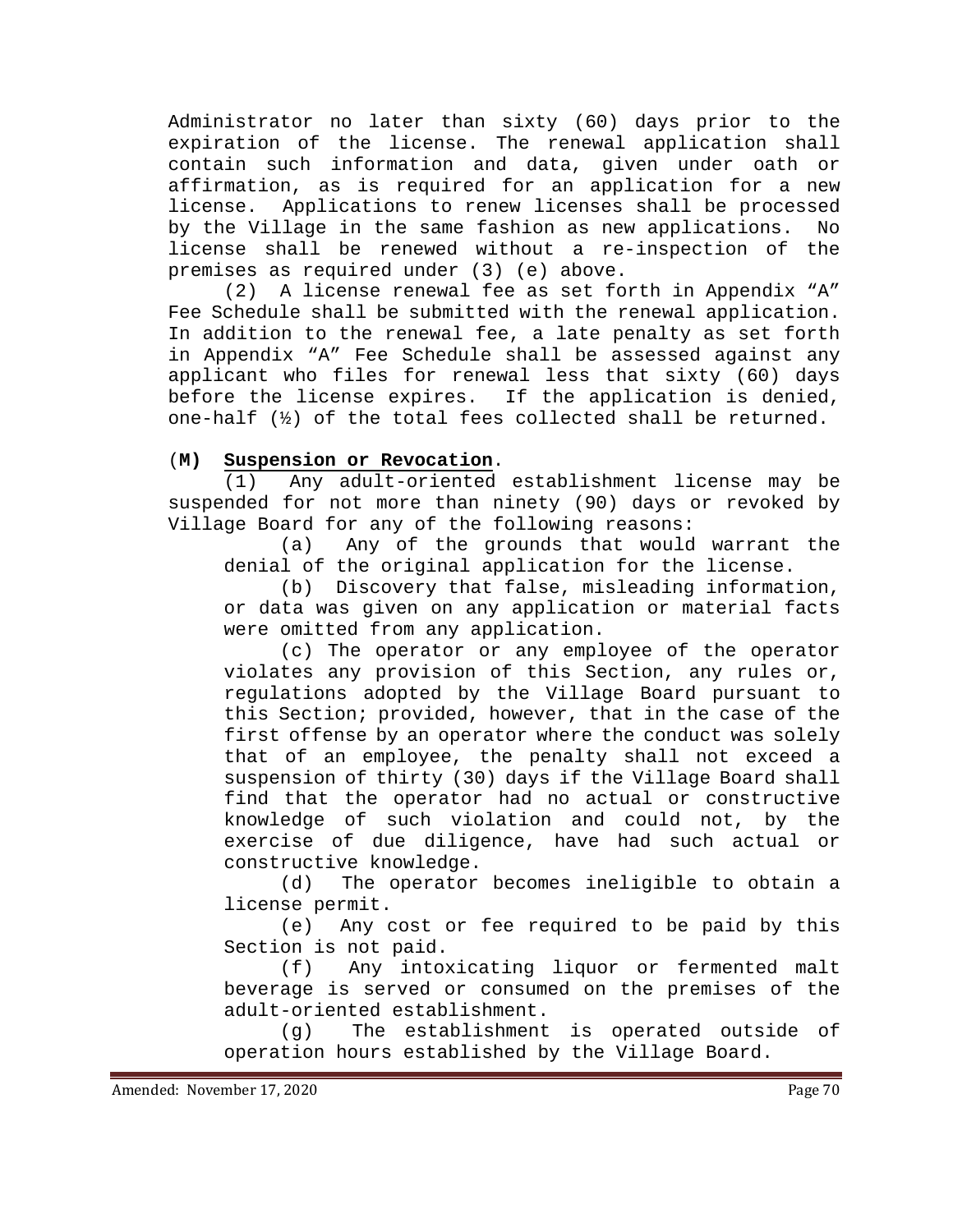(h) There is any substantial change in the floor plan approved by the Village Board without the approval of the Board.

(2) An adult-oriented establishment license may be suspended or revoked after notice and hearing before the Village Board to determine if grounds for such suspension or revocation exist. Notice of the hearing shall be in writing and may be served by certified mail addressed to the licensee at the current address of the licensee on file with the Village Administrator's office. The notice shall be served at least ten (10) days prior to date of the hearing. The notice shall state the grounds of the complaint against the licensee and shall designate the time and place where the hearing will be held.

(3) Any operator whose license is revoked shall not be eligible to receive a license for one (1) year from the date of revocation. No location or premises for which a license<br>had been issued shall be used as an adult-oriented an adult-oriented establishment for six (6) months from the date of revocation of the license.

### **(N) Fees and Penalties**.

(1) Application. All persons, firms, or corporations performing work, which, by this Code required the issuances of a permit or approval, shall pay a fee for such action to the Village Administrator to help defray the administration, investigation, advertising, and processing of the application The fees shall be depicted on a resolution, on file with the Village Administrator.

(2) Enforcement and Penalties. Any building or structure hereinafter erected, moved, placed, or structurally altered or any use hereinafter established in violation of the provisions of this Code by any person or entity (including building contractors, or their agent) shall be deemed an unlawful structure or use. The Village Board may direct the Village Attorney to bring an action to enjoin, remove, or vacate any use, erection, moving, alteration, or placement of any building or use in violation of this Code. Any person who violates this Code shall forfeit a sum as set forth by Appendix "A" Fee Schedule. Each day of violation shall constitute a separate offense. (**Created 01/04/07)**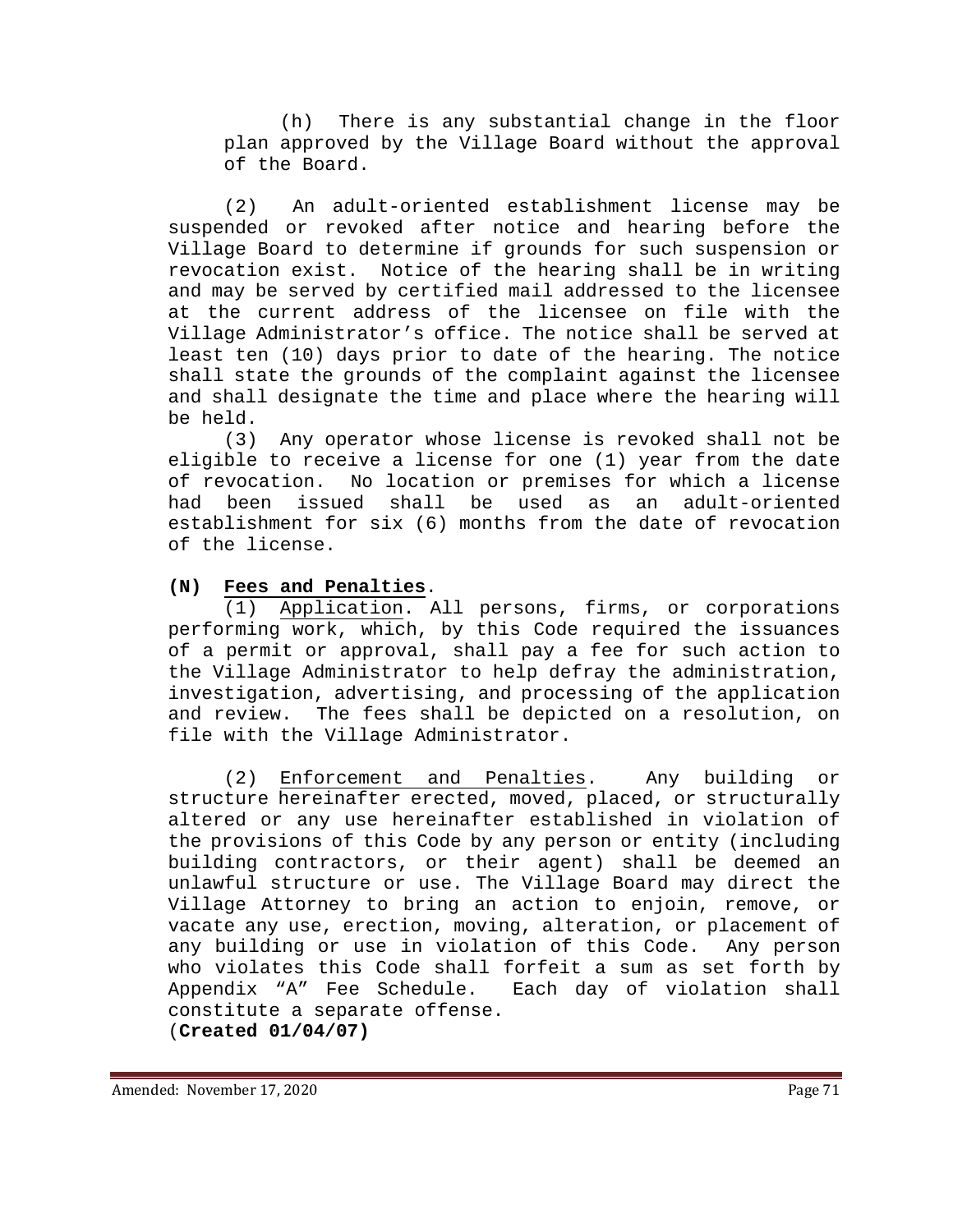**11.15 Golf Carts.** The purpose of this Ordinance is to provide a means of travel that is convenient and conserves resources and protects the environment. Golf carts, if properly used, are an effective means to travel for short distances with the Village. However, to ensure the public safety and welfare, the operation of golf carts must not only comply with normal regulations regarding vehicles, operators and passengers. This Ordinance establishes the basic, minimum standards of care to be used by the operators of golf carts on public roads and streets.

(A) **Definition**. A golf cart is defined as a vehicle designed and manufactured for operation on a golf course and that is not capable of exceeding twenty (20) miles per hour on a paved level surface and which is equipped with operational headlight and taillight and a reflective Wisconsin Department of Transportationapproved slow-moving vehicle sign on the back of the cart.<br>(B) Operating Restrictions.

# Operating Restrictions.

(1) Pursuant to Wis. Stat. Sec. 349.18(1m)(a), golf cart usage is only allowed on Village streets and County roads<br>located within the Village limits with a speed limit of located within the Village limits with a twenty-five (25) miles per hour or lower.<br>(2) No golf cart may be operated

No golf cart may be operated on or cross State Highway 16 at any location.

(3) No golf cart may operate on or cross any Village Street or County road located within the Village limits, in an area on the street or road where speed limit exceeds twenty-five (25) miles per hour.<br>(4) All Wisconsin State

All Wisconsin State Laws requiring operators to have a valid driver license or permit and Wisconsin Statutes Chapter 346 "Rules of the Road" and Ordinances adopted by the Village of West Salem applicable to automobiles, shall be adhered to. In particular, the operator must be sober, and open alcohol is not allowed on the cart.<br>(5) No golf cart shall be op

No golf cart shall be operated upon public sidewalks, pedestrian walkways, bike paths, any grassy area outside the paved roadway, any Village parkland, or any multiuse paths without specific Village approval, and if as part of a special event approval of the event sponsor. Golf carts shall not be operated upon that portion of the street rightof-way located between the curb line and the sidewalk, except for the purpose of crossing the same to a public street upon which operation is authorized.

(C) **Severability.** If any provision of this Ordinance or its application to any person or circumstances is held invalid, the